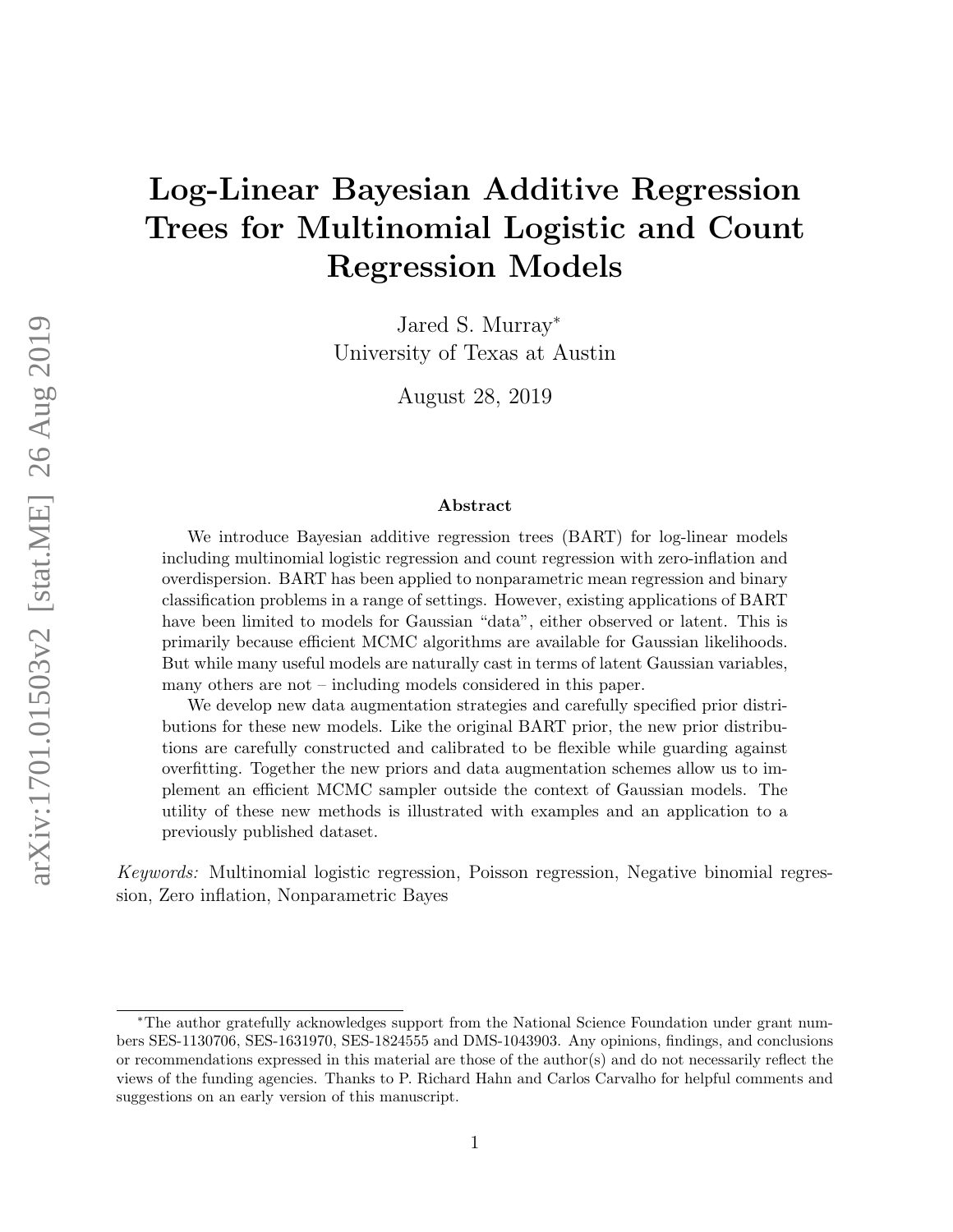### 1 Introduction

Since their introduction by Chipman et al. (2010), Bayesian additive regression trees (BART) have been applied to nonparametric regression and classification problems in a wide range of settings. To date these have been limited to models for Gaussian data, perhaps after data augmentation (as in probit BART for binary classification). Although many useful models are naturally cast in terms of latent Gaussian variables, many others are not or have other, more convenient latent variable representations. This paper extends BART to a much wider range of models via a novel log-linear formulation that is easily incorporated into regression models for categorical and count responses. Adapting BART to the log-linear setting while maintaining the computational efficiency of the original BART MCMC algorithm requires careful consideration of prior distributions, one of the main contributions of this paper.

The paper proceeds as follows: The remainder of this section reviews BART, including elements of the MCMC algorithm used for posterior inference. In Section 2 we introduce new log-linear BART models for categorical and count responses. In Section 3 we describe data augmentation and MCMC algorithms for these models. In Section 4 we introduce new prior distributions and give details of posterior computation. In Section 5 we present a large simulation study and an application to previously published data. In Section 6 we conclude with discussion of extensions and areas for future work.

#### 1.1 Bayesian Additive Regression Trees (BART)

BART was introduced by Chipman et al. (2010) (henceforth CGM) as a nonparametric prior over a regression function  $f(\cdot)$  designed to capture complex, nonlinear relationships and interactions. Our exposition in this section closely follows CGM. For observed data pairs  $\{(y_i, \mathbf{x}_i); 1 \le i \le n\}$  CGM consider the regression model

$$
y_i = f(\mathbf{x}_i) + \epsilon_i, \quad \epsilon_i \stackrel{iid}{\sim} N(0, \sigma^2), \tag{1}
$$

where  $f$  is represented as the sum of many regression trees.

Each tree  $T_h$  (for  $1 \leq h \leq m$ ) consists of a set of interior decision nodes with splitting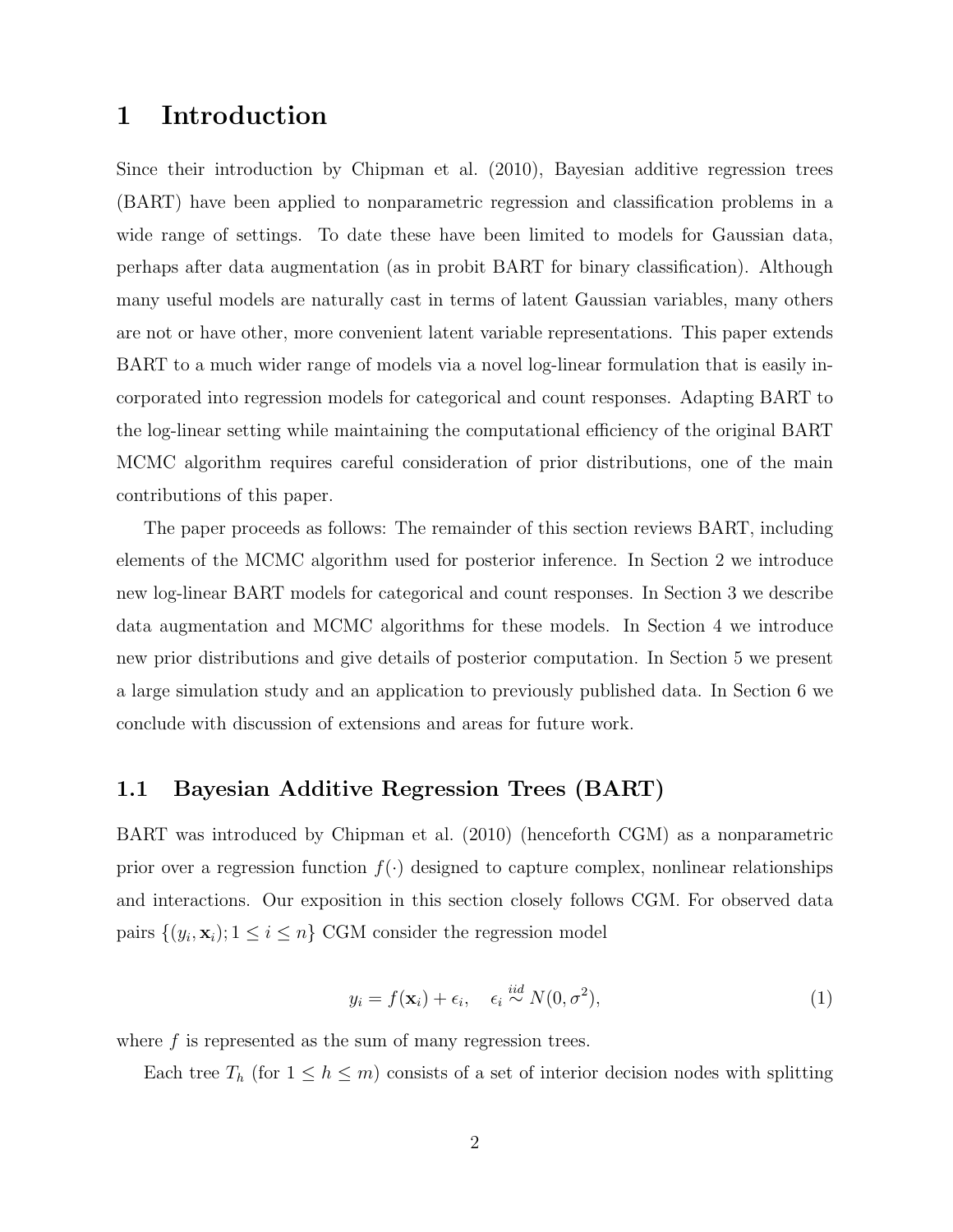rules of the form  $x_{ij} < c$ , and a set of  $b_h$  terminal nodes. Each terminal node has an associated parameter, collected in the vector  $M_h = (\mu_{h1}, \mu_{h2}, \dots, \mu_{hh})'$ . We use  $T = \{T_h :$  $1 \leq h \leq m$ } and  $M = \{M_h : 1 \leq h \leq m\}$  to refer to the collections of trees/parameters.

A tree and its associated decision rules induce a partition of the covariate space  $\{\mathcal{A}_{h1}, \ldots, \mathcal{A}_{hb_h}\},$ where each element of the partition corresponds to a terminal node in the tree. Each pair  $(T_h, M_h)$  parameterizes a step function g:

$$
g(\mathbf{x}, T_h, M_h) = \mu_{ht} \text{ if } \mathbf{x} \in \mathcal{A}_{ht} \text{ (for } 1 \le t \le b_h). \tag{2}
$$

An example tree and its corresponding step function are given in Figure 1. In BART a large number of these step functions are additively combined to obtain  $f$ :

$$
f(\mathbf{x}) = \sum_{h=1}^{m} g(\mathbf{x}, T_h, M_h).
$$



Figure 1: (Left) An example binary tree, with internal nodes labeled by their splitting rules and terminal nodes labeled with the corresponding parameters  $\mu_{ht}$  (Right) The corresponding partition of the sample space and the step function  $g(\mathbf{x}, T_h, M_h)$ .

The prior on  $(T_h, M_h)$  strongly favors small trees and leaf parameters that are near zero (assuming the response variable is centered), constraining each term in the sum to be a "weak learner". Each tree is assigned an independent prior introduced by Chipman et al. (1998), where trees are grown iteratively: Starting from the root node, the probability that a node at depth d splits (is not terminal) is given by

$$
\alpha(1+d)^{-\beta}, \ \alpha \in (0,1), \ \beta \in [0,\infty).
$$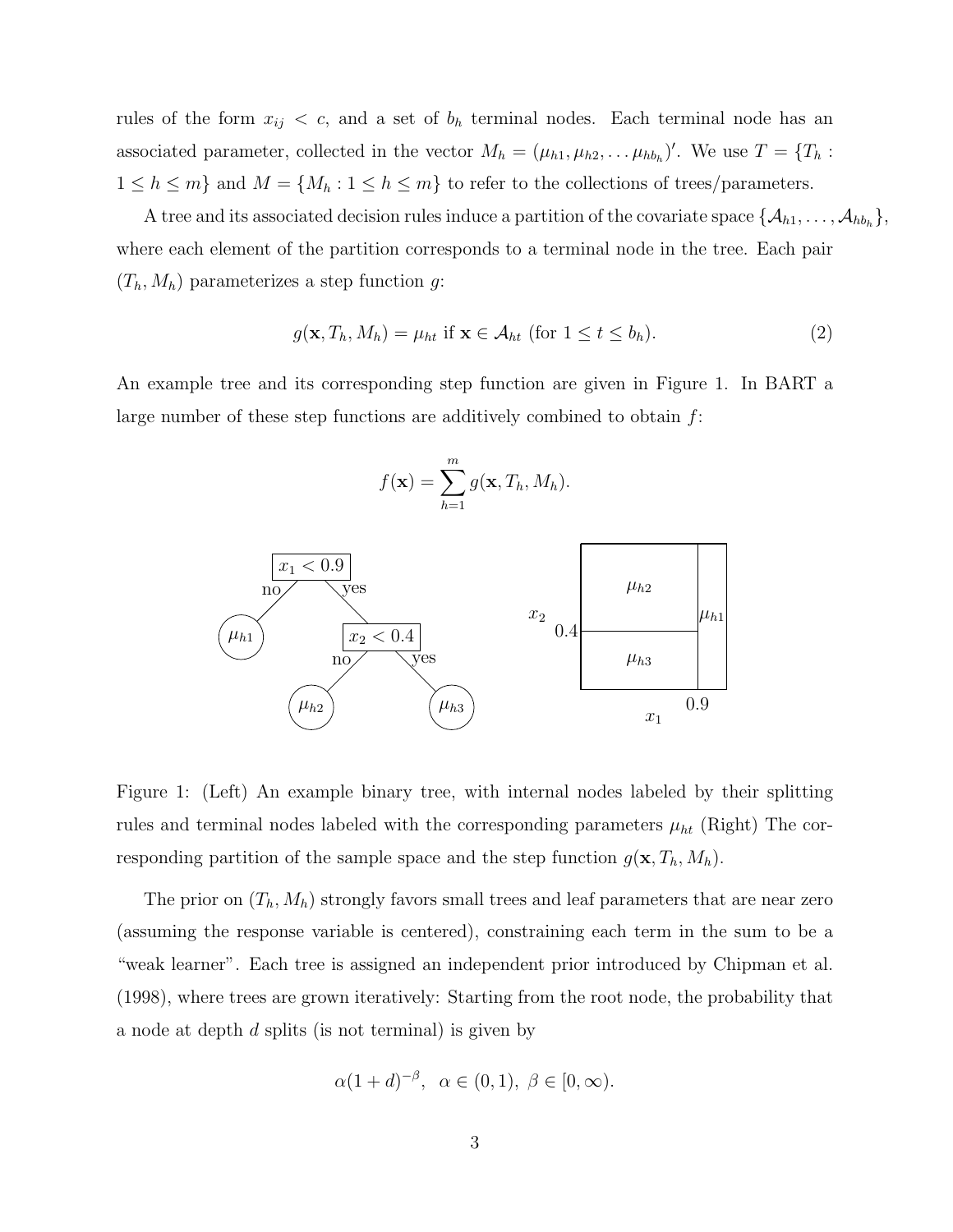CGM propose  $\alpha = 0.95$  and  $\beta = 2$  as default values, which strongly favors small trees (of depth 2-3). A variable to split on is then selected uniformly at random, and given the selected variable a value to split at is selected according to a prior distribution defined over a grid. If the  $j<sup>th</sup>$  variable is continuous the grid for variable j is either uniformly spaced or given by a collection of observed quantiles of  $\{x_{ij} : 1 \le i \le n\}$ . For binary or ordinal variables, the cutpoints can be defined as the collection of all possible values. Unordered categorical variables with q levels are generally expanded as q binary variables indicating each level, although alternative coding schemes could be used instead.

To set shrinkage priors on M and avoid overfitting, CGM suggest scaling the data to lie in  $\pm 0.5$  and assigning the leaf parameters independent priors:

$$
\mu_{ht} \stackrel{iid}{\sim} N(0, \sigma_{\mu}^2)
$$
 where  $\sigma_{\mu} = 0.5/(k\sqrt{m}).$ 

CGM recommend  $1 \leq k \leq 3$ , with  $k = 2$  as a reasonable default choice. This prior shrinks the individual basis functions strongly toward zero and yields a  $N(0, m\sigma_\mu^2)$  marginal prior for  $f(\mathbf{x})$  at any covariate value. Since  $\sqrt{m}\sigma_\mu = 0.5/k$  this prior assigns approximately 95% probability to the range of the transformed data ( $\pm$ 0.5) when  $k = 2$ , so  $\sigma_{\mu}$  (through k) can be used to calibrate the prior.

#### 1.2 MCMC for BART: "Bayesian backfitting"

A key ingredient in the MCMC sampler for BART is the "Bayesian backfitting" step, which we describe briefly here. (The term Bayesian backfitting is due to Hastie and Tibshirani (2000), who proposed a similar algorithm for MCMC sampling in additive models.) Let  $T_{(h)} \equiv \{T_l : 1 \leq l \leq m, l \neq h\}$  denote all but the  $h^{th}$  tree with  $M_{(h)}$  defined similarly. CGM's MCMC algorithm updates  $(T_h, M_h | T_{(h)}, M_{(h)}, -)$  in a block. This is simplified by the clever observation that

$$
R_{hi} = \left(y_i - \sum_{l \neq h}^{m} g(\mathbf{x}_i, T_l, M_l)\right) \sim N(g(\mathbf{x}_i, T_h, M_h), \sigma^2),
$$

so that  $(T_h, M_h)$  only depends on the data through the vector of current partial residuals  $R_h = (R_{h1}, R_{h2}, \dots R_{hn}).$  The partial residuals follow the Bayesian regression tree model described in Chipman et al. (1998), so the Metropolis-Hastings update given there can be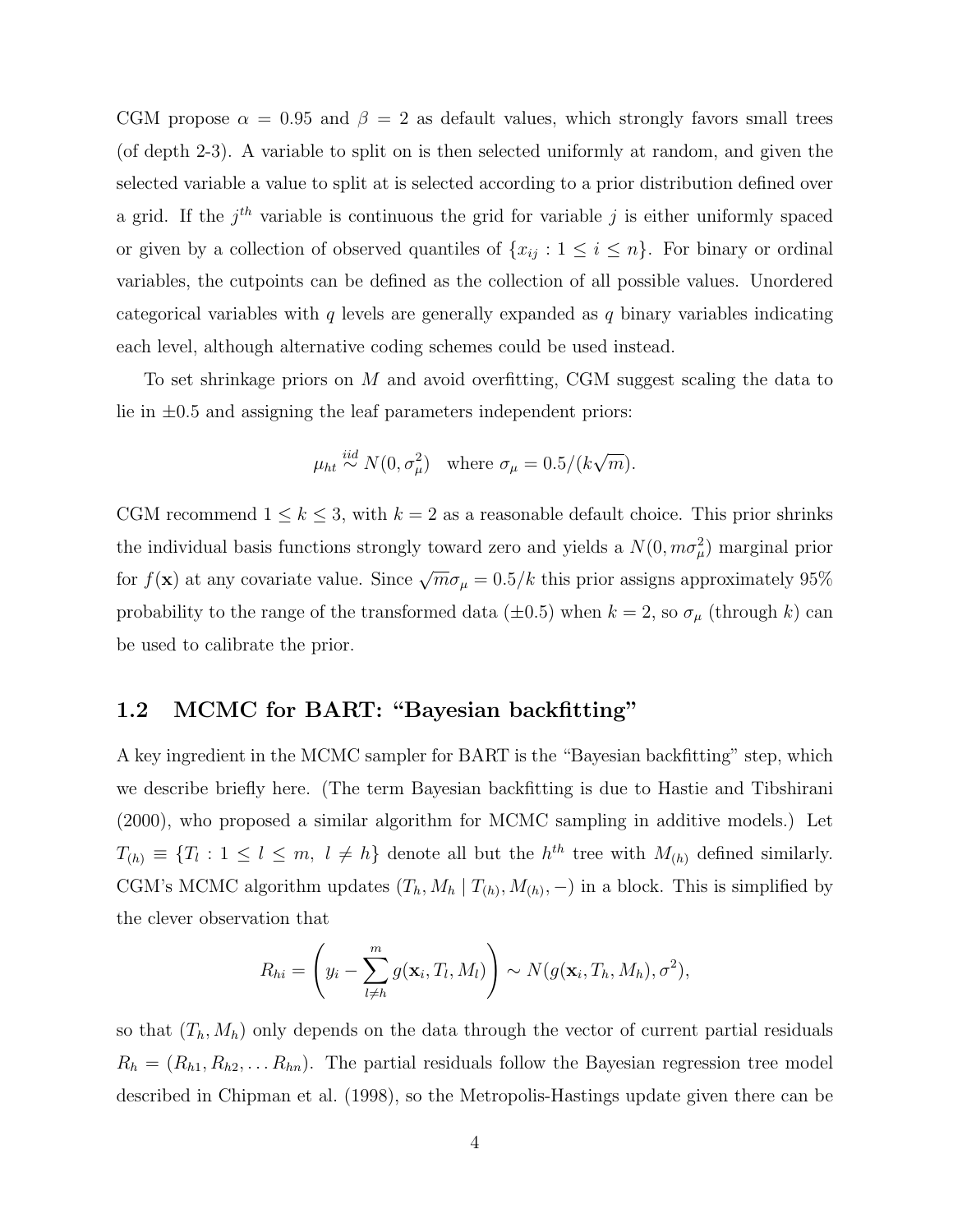can be applied directly to sample from  $(T_h, M_h \mid -)$ , treating  $R_h$  as the observations. This delivers a proper sample from the correct conditional distributions.

Jointly updating the  $(T_h, M_h)$  pairs in this way obviates the need for transdimensional MCMC algorithms (to cope with the fact that the length of  $M_h$  changes with the depth of  $T_h$ ), which can be delicate to construct (Green, 1995). In addition, block updating parameters often accelerates the mixing of MCMC algorithms (Liu et al., 1994; Roberts and Sahu, 1997). The efficiency of this blocked MCMC sampler is a key feature of BART, and one of the contributions of this paper is to generalize this sampler to a wider range of models where backfitting is infeasible.

### 2 Log-linear BART Models

Extensions of the BART model in (1) have previously been limited to Gaussian models. CGM utilized BART for binary classification using a probit link and Albert and Chib (1993)'s data augmentation. Kindo et al. (2016) similarly extended BART to unordered categorical responses with latent Gaussian random variables in a multinomial probit regression model. Sparapani et al. (2016) use a clever reparameterization to adapt probit BART to survival analysis. The focus on Gaussian models seems to be motivated by the desire to utilize the Bayesian backfitting MCMC algorithm.

However, many models either lack a natural representation in terms of observed or latent Gaussian random variables or have a different, more convenient latent variable formulation. We consider several such models below. These models include one or more regression functions with positivity constraints. The natural extension of BART to this setting is obtained by expanding the log of the regression function into a sum of trees:

$$
\log[f(\mathbf{x})] = \sum_{h=1}^{m} g(\mathbf{x}, T_h, M_h),
$$

yielding log-linear Bayesian additive regression trees (that is, the log of the function is linear in the BART basis). We introduce log-linear BART models for categorical and count responses in the following subsections.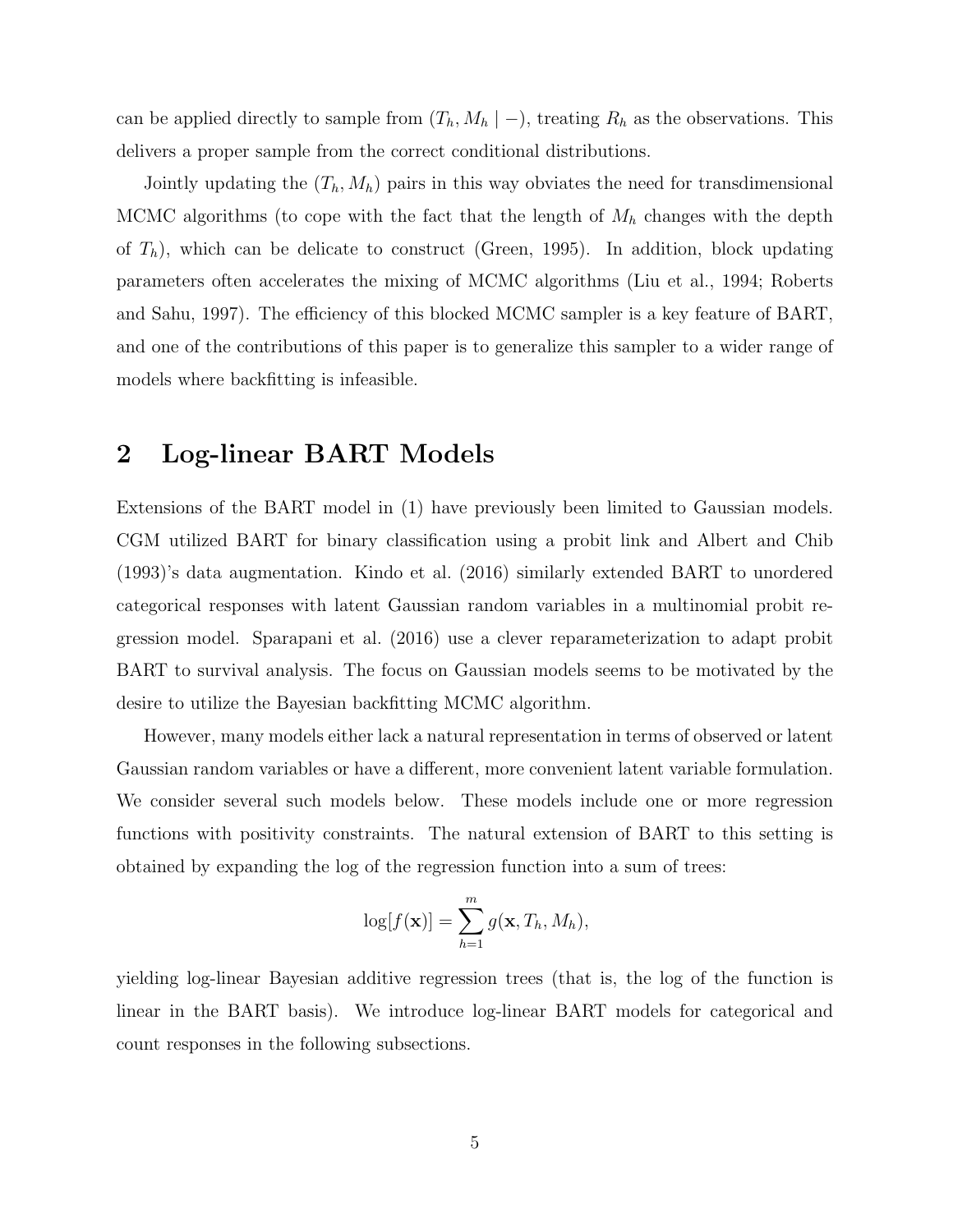#### 2.1 Multinomial logistic regression models

Suppose that for each realized value of the covariate vector  $\mathbf{x}_i = (x_{i1}, \ldots, x_{ip})$  we observe  $n_i$  observations falling into one of  $1 \leq j \leq c$  categories. Often  $n_i = 1$  for all i, as in the case with continuous covariates. Let  $y_{ij}$  be the number of observations with covariate value  $\mathbf{x}_i$  in category j (so that  $\sum_{j=1}^{c} y_{ij} = n_i$ ). We assume that the probability of observing category  $j$  at a given covariate level is

$$
\pi_j(\mathbf{x}_i) = \frac{f^{(j)}(\mathbf{x}_i)}{\sum_{l=1}^c f^{(l)}(\mathbf{x}_i)},
$$

or equivalently that the log odds in favor of category  $j'$  over  $j$  are given by

$$
\log[f^{(j')}(\mathbf{x}_i)] - \log[f^{(j)}(\mathbf{x}_i)] \tag{3}
$$

for any  $j \neq j'$ .

We will assume that  $\log[f^{(j)}(\mathbf{x}_i)] = \sum_{h=1}^m g(\mathbf{x}, T_h^{(j)}, M_h^{(j)})$ , which induces a log-linear form for each of the log odds functions as defined in (3). The result is a multinomial logistic BART model:

$$
\pi_j(\mathbf{x}_i) = \frac{\exp\left[\sum_{h=1}^m g(\mathbf{x}, T_h^{(j)}, M_h^{(j)})\right]}{\sum_{l=1}^c \exp\left[\sum_{h=1}^m g(\mathbf{x}, T_h^{(l)}, M_h^{(l)})\right]}.
$$

Here  $T^{(j)}$  and  $M^{(j)}$  are trees and parameters governing each  $f^{(j)}$ .

As written this model is unidentified. Identification could be obtained by fixing some  $f^{(l)}(\cdot) := 1$ , in which case  $f^{(l)}(\mathbf{x})$  gives the odds of category l against category j at covariate value x. However, this prior depends on the arbitrary choice of a reference category. Instead, we use proper priors for each  $f<sup>(j)</sup>$  and work in the unidentified space. This avoids asymmetries in the prior arising from the arbitrary choice of the reference category, and has some computational benefits as well (see Section ?? in the supplemental material). Postprocessing MCMC samples yields estimates of identified quantities like predicted probabilities or odds ratios.

#### 2.2 Count regression models, with overdispersion and zero-inflation

For count responses we begin with Poisson or negative binomial models with mean function  $E(y_i | \mathbf{x}_i) = \mu_{0i} f(\mathbf{x}_i)$ . Here  $\mu_{0i}$  is a fixed offset such as an adjustment for unit-level exposure,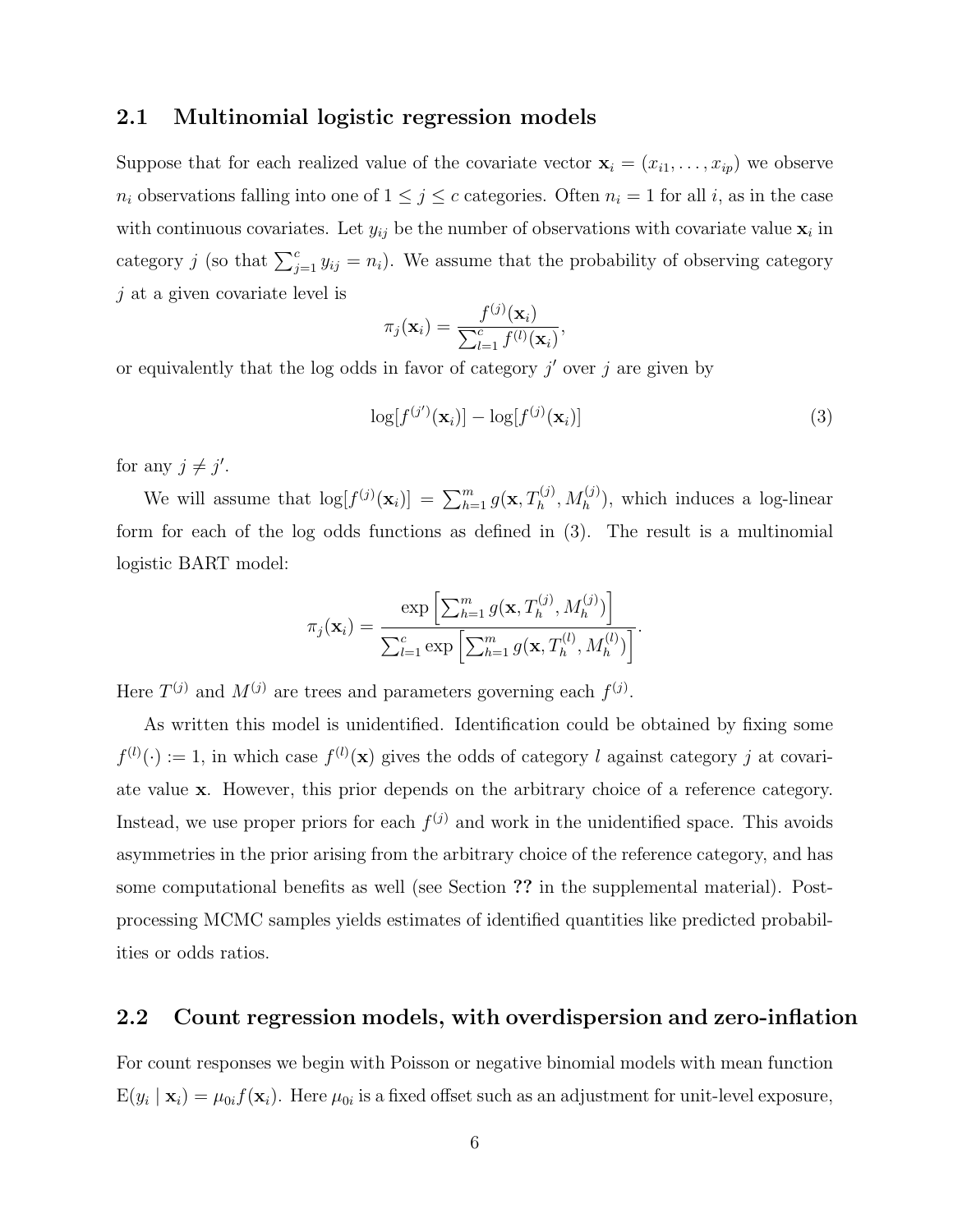or we may take  $\mu_{0i} \equiv \mu_0$  to center the prior for the regression function at  $\mu_0$ . We induce a log-linear model for the mean function by assuming

$$
\log[f(\mathbf{x})] = \sum_{h=1}^m g(\mathbf{x}, T_h, M_h).
$$

The Poisson model is completely specified by the mean function. The negative binomial regression model has an additional parameter  $\kappa$ , which controls the degree of overdispersion relative to the Poisson. Under the negative binomial model,

$$
\text{Var}(y_i | \mathbf{x}_i) = \text{E}(y_i | \mathbf{x}_i) \left( 1 + \frac{\text{E}(y_i | \mathbf{x}_i)}{\kappa} \right).
$$

As  $\kappa \to \infty$ , the negative binomial model converges to the Poisson. The probability mass function under the Poisson model is

$$
p_P(y_i | \mathbf{x}_i, f) = \frac{\exp[-\mu_{0i}f(\mathbf{x}_i)][\mu_{0i}f(\mathbf{x}_i)]^{y_i}}{y_i!}
$$

For the negative binomial model we have

$$
p_{NB}(y_i \mid \mathbf{x}_i, f, \kappa) = \frac{\Gamma(\kappa + y_i)}{\Gamma(\kappa)y_i!} \left(\frac{\kappa}{\kappa + \mu_{0i}f(\mathbf{x}_i)}\right)^{\kappa} \left(\frac{\mu_{0i}f(\mathbf{x}_i)}{\kappa + \mu_{0i}f(\mathbf{x}_i)}\right)^{y_i}
$$

.

Many datasets exhibit an excess of zero values. Zero inflated variants of Poisson or negative binomial regression models accommodate the extra zeros by adding a point mass component:

$$
\Pr(Y_i = y_i \mid \mathbf{x}_i) = \begin{cases} (1 - \omega(\mathbf{x}_i)) + \omega(\mathbf{x}_i) p(y_i \mid \mathbf{x}_i, f, \kappa) & \text{if } y_i = 0\\ \omega(\mathbf{x}_i) p(y_i \mid \mathbf{x}_i, f, \kappa) & \text{if } y_i > 0 \end{cases}
$$

where  $p(y_i | \mathbf{x}_i, f, \kappa)$  is the probability mass function of a Poisson or negative binomial with mean  $\mu_{0i} f(\mathbf{x}_i)$  and dispersion  $\kappa$  and  $1 - \omega(\mathbf{x}_i)$  is the probability that a zero is due to the point mass component. We assume that

$$
logit[1 - \omega(\mathbf{x}_i)] = log[1 - \omega(\mathbf{x}_i)] - log[\omega(\mathbf{x}_i)]
$$

has a log-linear expansion, which will be induced through the redundant parameterization

$$
\omega(\mathbf{x}_i) = \frac{f^{(1)}(\mathbf{x}_i)}{f^{(0)}(\mathbf{x}_i) + f^{(1)}(\mathbf{x}_i)},
$$

where  $f^{(0)}$  and  $f^{(1)}$  have independent log-linear BART priors as in the multinomial logistic regression model in Section 2.1.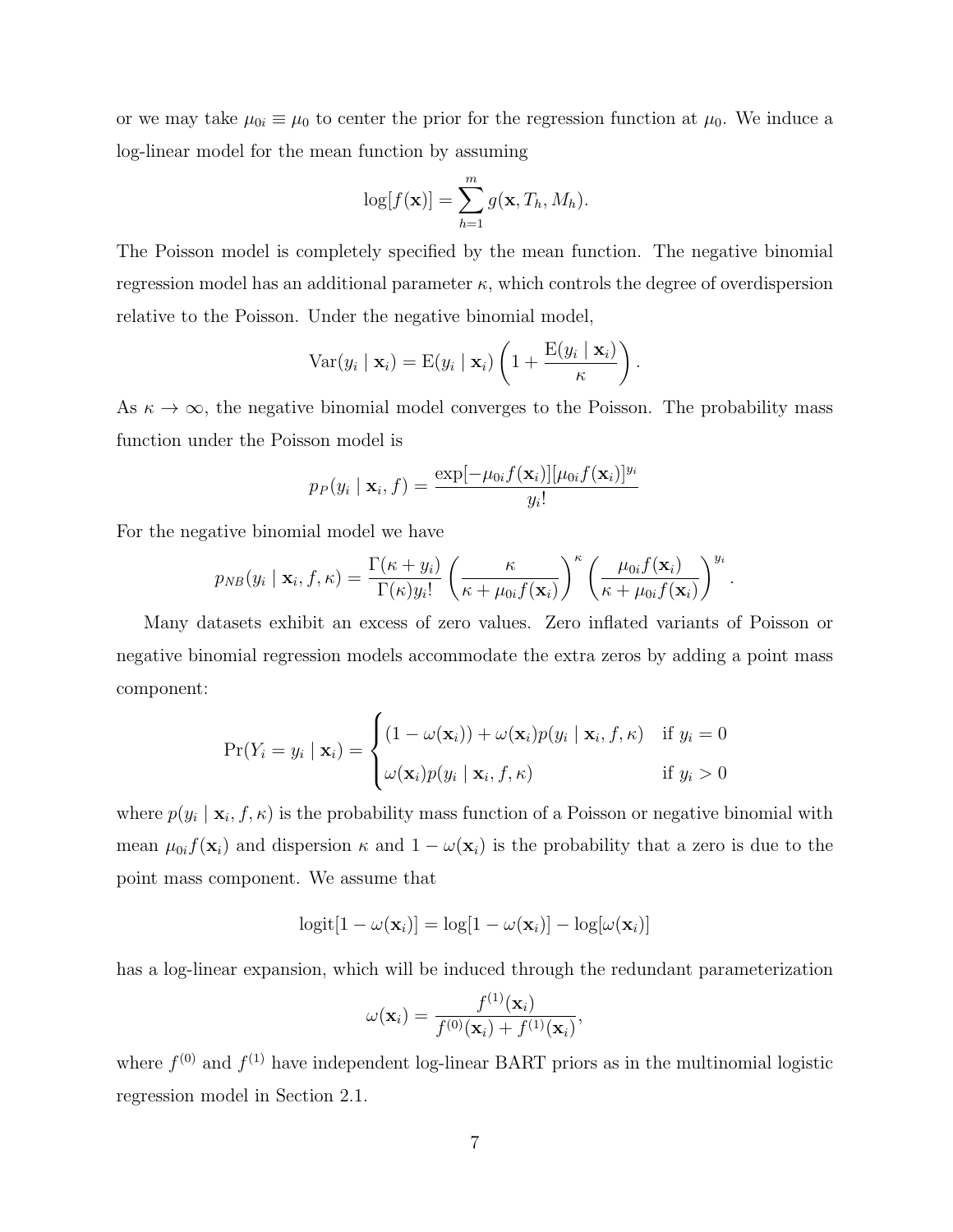## 3 MCMC and Data Augmentation for Log-linear BART

Fitting the models in Section 2 is nontrivial: Some of the models lack a Gaussian representation, so CGM's Bayesian backfitting approach does not apply directly. However, the key element in CGM's MCMC sampler is actually a blocked MCMC update for each tree and its parameters, holding the other trees and parameters fixed. CGM derive this update via Bayesian backfitting, but this is not strictly necessary. The general form of the update is summarized in Algorithm 1, using notation defined below.

We have one or more functions that have a sum-of-trees representation on the log scale, so that  $\log[f(\mathbf{x})] = \sum_{h=1}^{m} g(\mathbf{x}, T_h, M_h)$ . It will be convenient to work with f directly, so we define the following transformed parameters:

$$
\lambda_{ht} = \exp(\mu_{ht}), \quad \Lambda_h = (\lambda_{h1}, \lambda_{h2}, \dots \lambda_{hb_h})',
$$

and note that  $g(\mathbf{x}, T_h, \Lambda_h) = \exp[g(\mathbf{x}, T_h, M_h)] = \lambda_{ht}$  if  $\mathbf{x} \in \mathcal{A}_{ht}$  (for  $1 \le t \le b_h$ ), so

$$
f(\mathbf{x}) = \exp\left[\sum_{h=1}^m g(\mathbf{x}, T_h, M_h)\right] = \prod_{h=1}^m g(\mathbf{x}, T_h, \Lambda_h).
$$

Additional parameters (such as  $\kappa$  in the negative binomial regression model in Section 2.2) or latent variables are collected in a vector  $\theta$ . In models with more than one regression function we consider MCMC updates for each regression function conditional on the others, which we also collect in  $\theta$ .

Computing the conditional integrated likelihood function

$$
L(T_h; T_{(h)}, \Lambda_{(h)}, \theta, y) = \int L(T_h, \Lambda_h; T_{(h)}, \Lambda_{(h)}, \theta, y) p(\Lambda_h) d\Lambda_h
$$

is a key step in Algorithm 1. This is trivial in Gaussian BART models because CGM's normal prior is conjugate to the distribution of the observed or latent data. Efficiently computing this integral under CGM's original prior in log-linear BART models is not as simple, since the prior is no longer conjugate. In particular, we will be concerned with likelihoods of the form

$$
L(T, \Lambda; \Theta, y) = \prod_{i=1}^{n} w_i f(\mathbf{x}_i)^{u_i} \exp[v_i f(\mathbf{x}_i)]
$$
\n(4)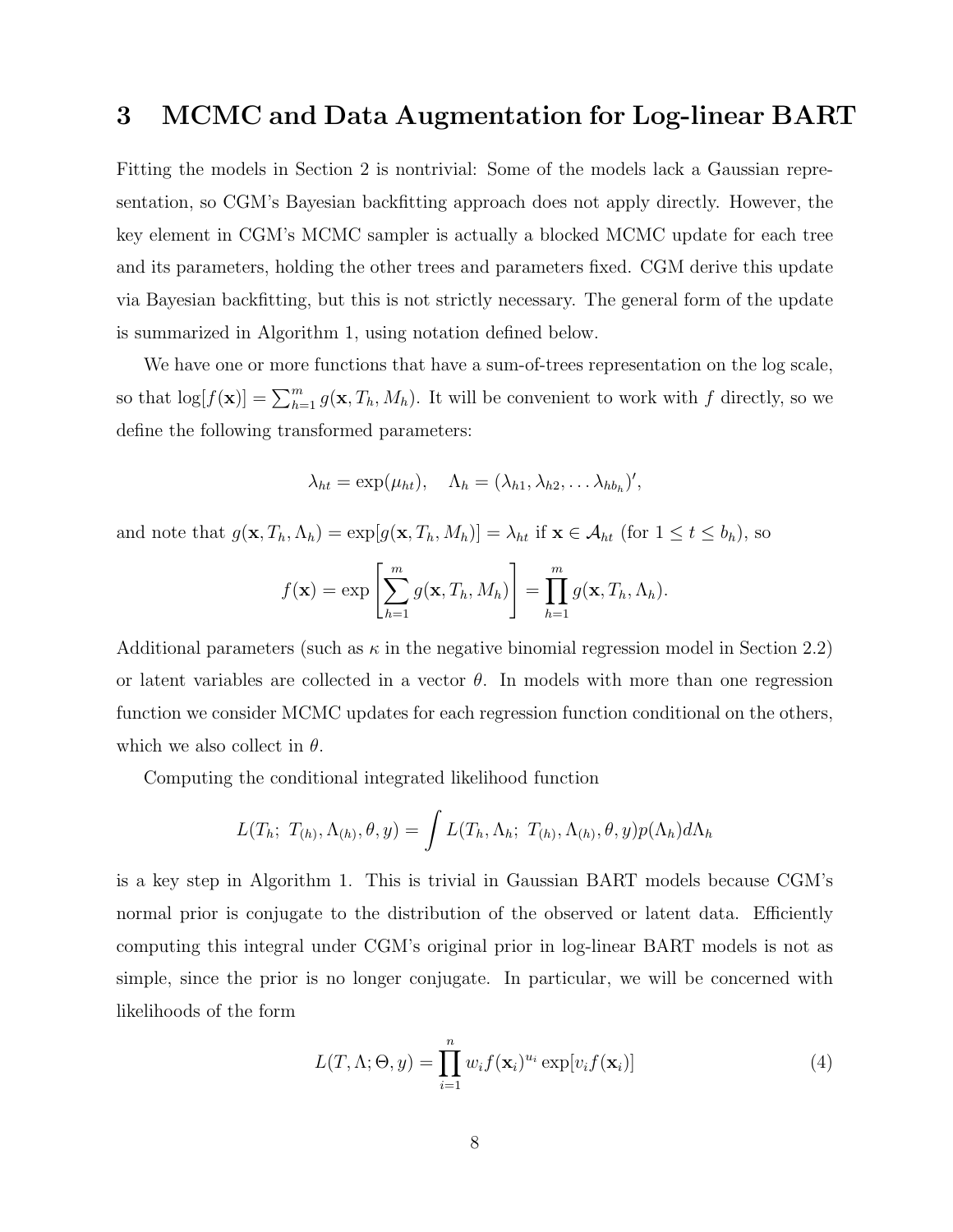Algorithm 1 One step of the MCMC algorithm for updating a log-linear BART function parameterized by  $T = \{T_h\}$  and  $\Lambda = \{\Lambda_h\}$   $(1 \leq h \leq m)$ **Input:** Data and current values for T,  $\Lambda$ , and other parameters/latent variables (in  $\theta$ ) **Output:** New values of  $T$ ,  $\Lambda$ for  $1\leq h\leq m$ do 1. Propose  $T_h^* \sim q(T_h^*; T_h)$ 2. Set  $a \leftarrow \frac{L(T_h^*; T_{(h)}, \Lambda_{(h)}, \theta, y)p(T_h^*)}{L(T_h; T_{(h)}, \Lambda_{(h)}, \theta, y)p(T_h)}$  $L(T_h; T_{(h)}, \Lambda_{(h)}, \theta, y)p(T_h)$  $q(T_h; T_h^*)$  $q(T_h^*; T_h)$ 3. Set  $T_h \leftarrow T_h^*$  with probability min $(1, a)$ 4. Sample  $\Lambda_h \sim p(\Lambda_h | T_h, -)$ 

end for

where  $w_i$ ,  $u_i$ , and  $v_i$  are some functions of  $\theta$  and  $y_i$  that will vary depending on the model under consideration. To derive the corresponding conditional likelihood for  $(T_h, \Lambda_h)$ , define  $f_{(h)}(\mathbf{x}) = \prod_{l \neq h} g(\mathbf{x}, T_l, \Lambda_l)$ . This is the fit from all but the  $h^{th}$  tree, and does not vary with  $(T_h, \Lambda_h)$ . Then we have

$$
L((T_h, \Lambda_h); T_{(h)}, \Lambda_{(h)}, y) = \prod_{i=1}^n w_i f(\mathbf{x}_i)^{u_i} \exp[v_i f(\mathbf{x}_i)]
$$
  
\n
$$
= \prod_{i=1}^n w_i [f_{(h)}(\mathbf{x}_i) g(\mathbf{x}_i, T_h, \Lambda_h)]^{u_i} \exp[v_i f_{(h)}(\mathbf{x}_i) g(\mathbf{x}_i, T_h, \Lambda_h)]
$$
  
\n
$$
= \prod_{t=1}^{b_h} \prod_{i: \mathbf{x}_i \in A_{ht}} w_i [f_{(h)}(\mathbf{x}_i) \lambda_{ht}]^{u_i} \exp[v_i f_{(h)}(\mathbf{x}_i) \lambda_{ht}]
$$
  
\n
$$
= c_h \prod_{t=1}^{b_h} \lambda_{ht}^{r_{ht}} \exp[-s_{ht} \lambda_{ht}], \qquad (5)
$$

where the outer product in (5) runs over the terminal nodes of  $T_h$  and the inner product is over the observations with covariate values in the corresponding element of the partition (as defined in (2)), and

$$
c_h = \prod_{i=1}^n w_i f_{(h)}(\mathbf{x}_i)^{u_i}, \quad r_{ht} = \sum_{i:\mathbf{x}_i \in A_{ht}} u_i, \quad s_{ht} = \sum_{i:\mathbf{x}_i \in A_{ht}} f_{(h)}(\mathbf{x}_i) v_i,
$$

with  $r_{ht}$  and  $s_{ht}$  playing the role of conditional "sufficient" statistics.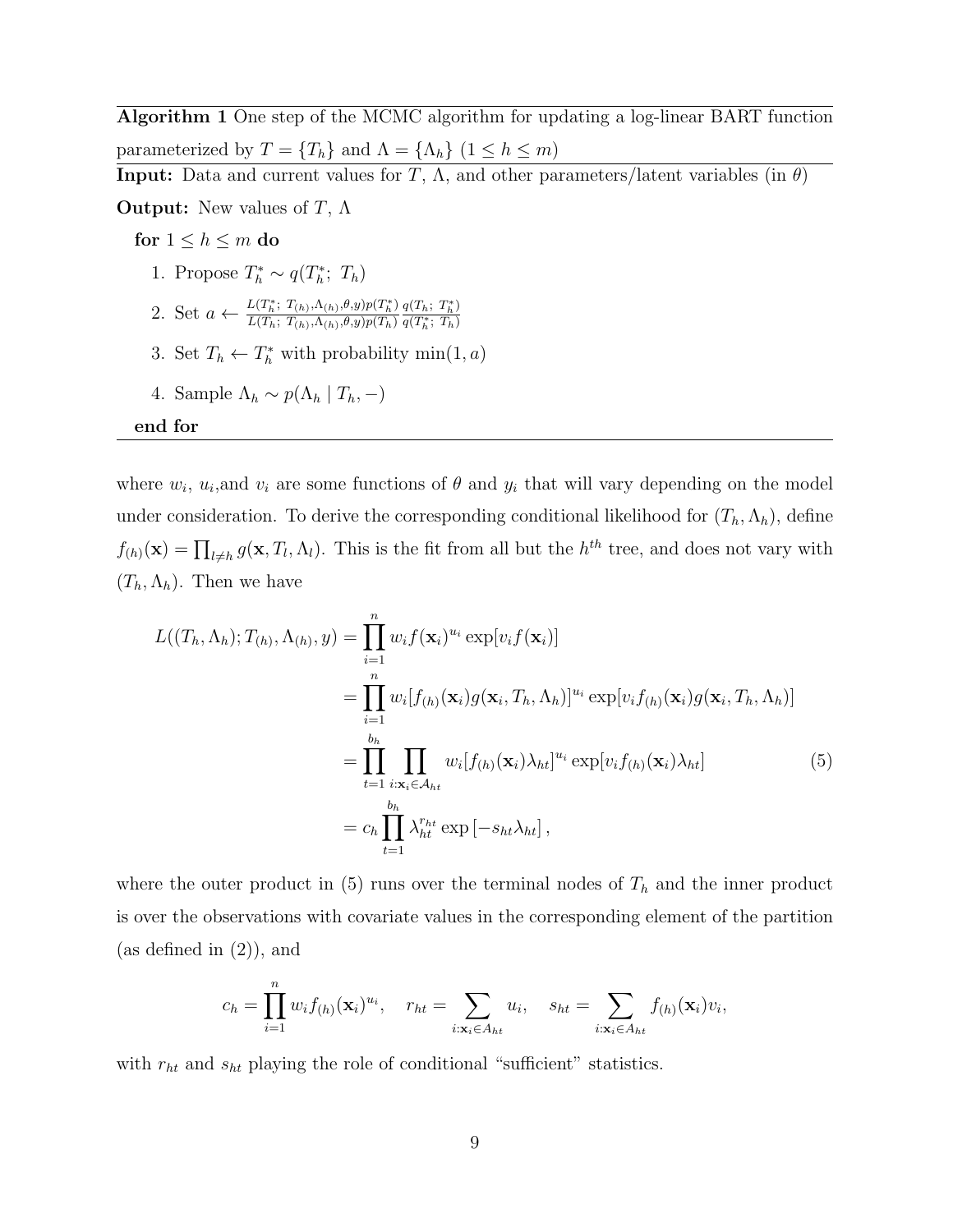To implement Algorithm 1, we need to compute the conditional integrated likelihood

$$
L(T_h; T_{(h)}, \Lambda_{(h)}, y) = \int c_h \prod_{t=1}^{b_h} \lambda_{ht}^{r_{ht}} \exp\left[-\lambda_{ht} s_{ht}\right] p(\Lambda_h) d\Lambda_h \tag{6}
$$

in step 2. The original BART prior for  $M_h$  induces independent lognormal priors for  $\lambda_{ht}$ , and the integral (6) is unavailable under this prior. Before introducing a new conjugate prior in Section 4, we show how all the models in Section 2 admit simple data augmentation schemes that result in likelihood functions with multiple factors of the form (4). This will allow us to use one blocked sampler to fit all the models in Section 2.

#### 3.1 Data Augmentation for Multinomial Logistic Models

The likelihood contribution for each distinct covariate value is

$$
p_{MN}(y_i) = {n_i \choose y_{i1}y_{i2} \ldots y_{ic}} \frac{\prod_{j=1}^c f^{(j)}(\mathbf{x}_i)^{y_{ij}}}{(\sum_{l=1}^c f^{(l)}(\mathbf{x}_i))^{n_i}}.
$$
(7)

We augment the likelihood function by introducing a new latent variable  $\phi_i$ , and defining a joint model for  $(\phi_i, y_i)$  where the marginal probability mass function of  $y_i$  is (7) and  $(\phi_i \mid y_i, -) \sim \text{Gamma}(n_i, \sum_{j=1}^c f^{(j)}(\mathbf{x}_i))$  (recall that  $n_i = \sum_{j=1}^c y_{ij}$ ). This yields the following augmented likelihood:

$$
p_{MN}(y_i, \phi_i) = {n_i \choose y_{i1} y_{i2} \dots y_{ic}} \left( \prod_{j=1}^c f^{(j)}(\mathbf{x}_i)^{y_{ij}} \right) \frac{\phi_i^{n_i - 1}}{\Gamma(n_i)} \exp\left[ -\phi_i \sum_{j=1}^c f^{(j)}(\mathbf{x}_i) \right]
$$

$$
= {n_i \choose y_{i1} y_{i2} \dots y_{ic}} \frac{\phi_i^{n_i - 1}}{\Gamma(n_i)} \prod_{j=1}^c f^{(j)}(\mathbf{x}_i)^{y_{ij}} \exp\left[ -\phi_i f^{(j)}(\mathbf{x}_i) \right].
$$
(8)

Note that given  $\phi_i$  the augmented model (8) factors into separate terms for each  $f^{(j)}(\cdot)$ , with each taking the form of (4).

The "gamma trick" as a tool for dealing with sums or integrals in the denominator has appeared in other settings as well (e.g. Nieto-Barajas et al. (2004); Walker (2011); Caron and Doucet (2012)). The same likelihood (up to an irrelevant constant) can also be derived via the Poisson-multinomial transformation (Baker, 1994; Forster, 2010), which adds an artificial Poisson distribution for the cell total  $n_i$  parameterized by  $\phi_i$  and  $\sum_{j=1}^c f^{(j)}(\mathbf{x}_i)$ (with a further prior on  $\phi_i$ ,  $p(\phi_i) \propto \phi_i^{-1}$ ). Since  $n_i$  is often fixed by design, in our view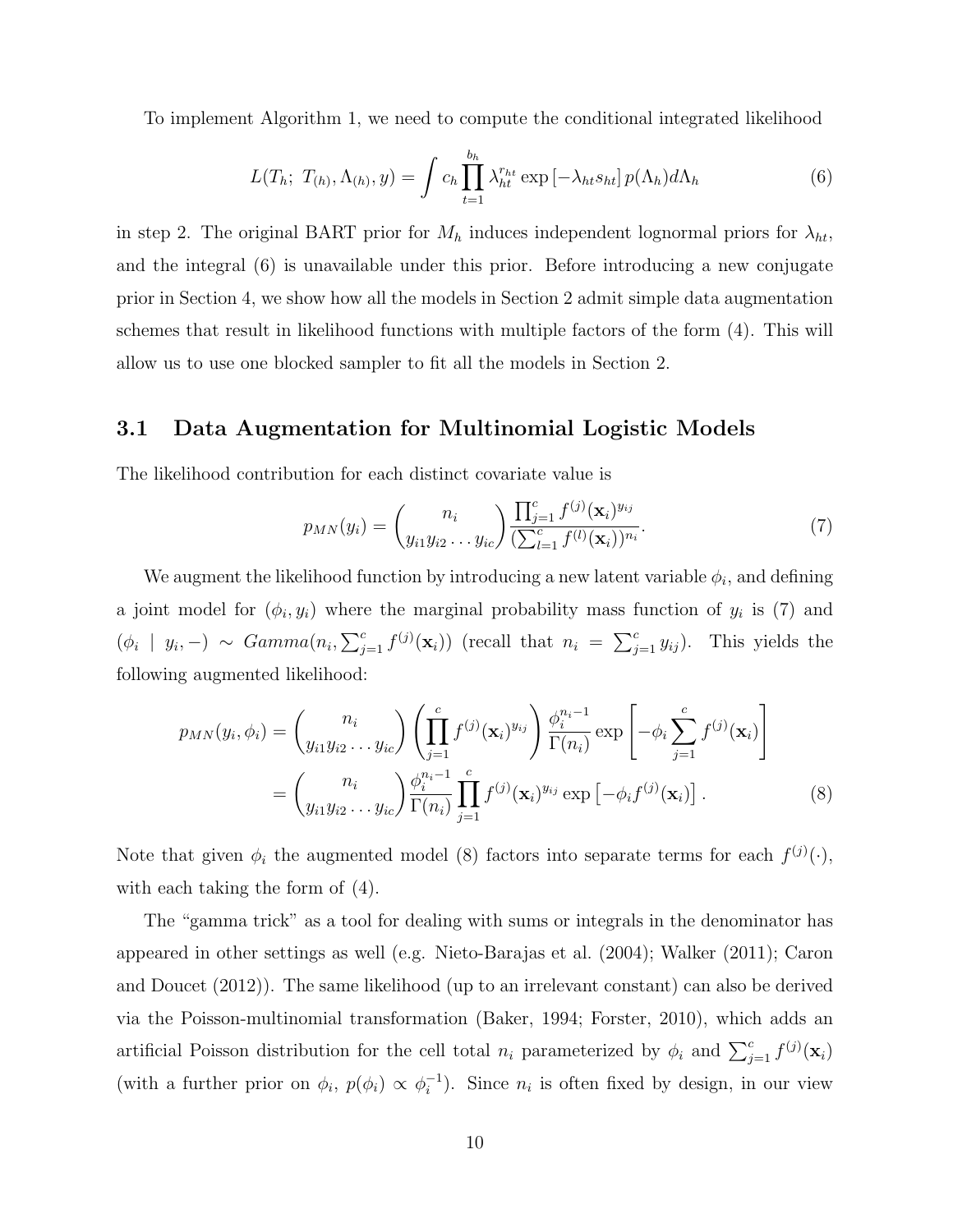casting the augmented model directly in terms of a proper joint probability model for  $(y_i, \phi_i)$  is more transparent and removes any questions about the propriety of the posterior.

Our data augmentation has some advantages over alternatives for logistic models: There is a single latent variable with a simple distribution for each distinct covariate value (not necessarily each observation). Additionally, the functions  $f^{(j)}$  are conditionally independent given  $\phi$  allowing for parallel updates to speed up the most computationally intensive step during MCMC. No other known augmentation for logistic models has all these features. In addition to proposing the current state-of-the-art Polya-Gamma data augmentation for logistic likelihoods, Polson et al. (2013) give a recent review and comparison of several choices (including e.g. Holmes and Held  $(2006)$ ; Frühwirth-Schnatter and Frühwirth (2010)). While these augmentations yield Gaussian models, they either require multiple latent variables per observation or latent variables with non-standard distributions. None yield conditional independence of the  $f^{(j)}$ 's.

In related work, Kindo et al. (2016) proposed a multinomial probit BART model using Albert and Chib (1993)'s data augmentation, which requires sampling from a truncated multivariate normal latent variable for each observation. It also requires the specification of a reference category and a prior for the covariance matrix over the latent Gaussian random variables, neither of which is easy or inconsequential (see Burgette and Hahn (2010) for discussion about reference categories, and Burgette and Nordheim (2012) on covariance matrix priors in linear regression settings). It also does not result in conditional independence of the  $f^{(j)}$ 's.

#### 3.2 Data Augmentation for Count Models

The Poisson model requires no data augmentation. The negative binomial and zero-inflated Poisson data augmentation schemes can be obtained via restrictions of the data augmentation for the zero-inflated negative binomial (ZINB) model, which we describe below. The likelihood contribution of a single observation under the ZINB model is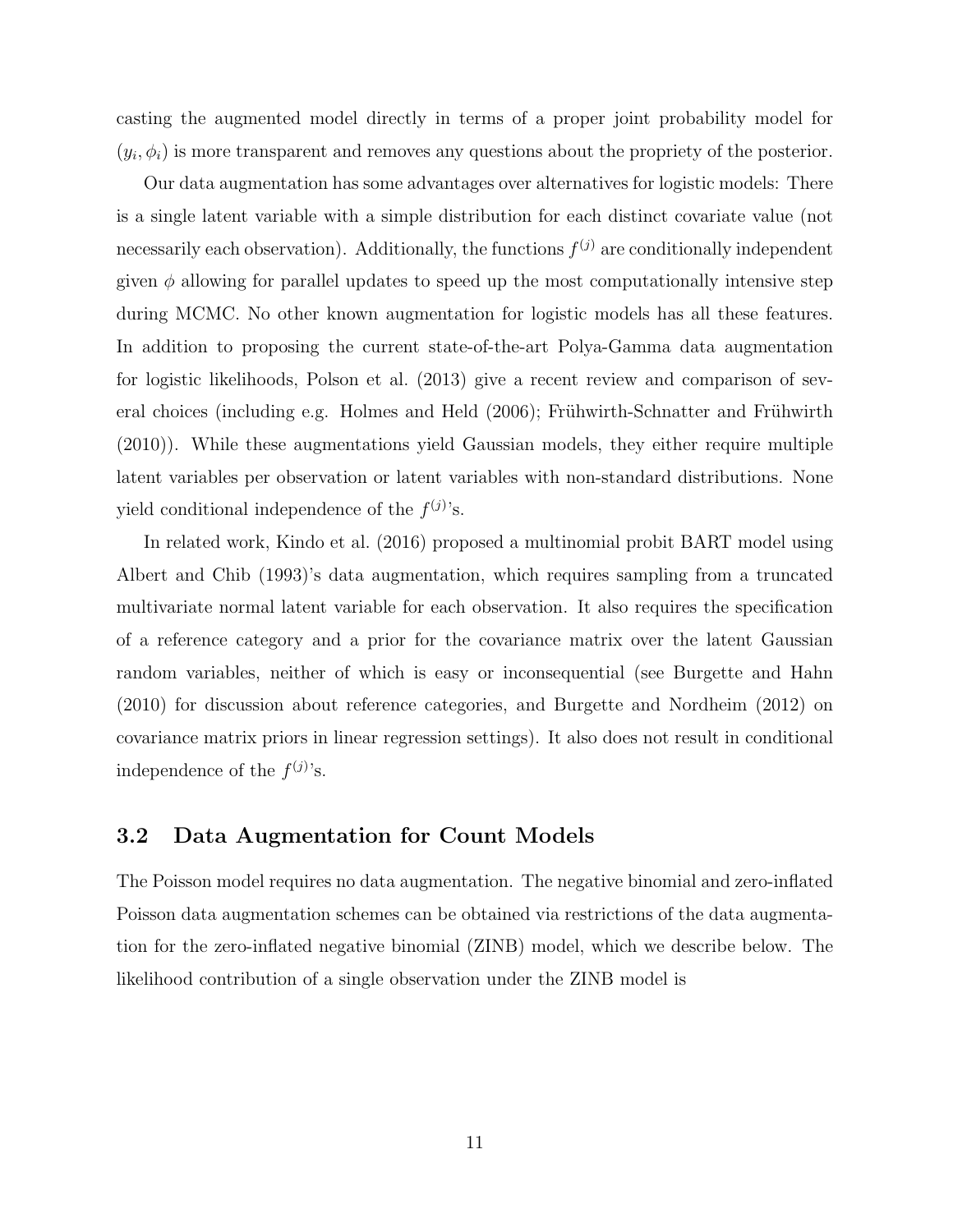$$
p_{ZINB}(y_i \mid \mathbf{x}_i, f, f^{(0)}, f^{(1)}, \kappa) = \frac{f^{(1)}(\mathbf{x}_i)}{f^{(0)}(\mathbf{x}_i) + f^{(1)}(\mathbf{x}_i)} p_{NB}(y_i \mid \mathbf{x}_i, f, \kappa)
$$
  
+ 
$$
\left(\frac{f^{(0)}(\mathbf{x}_i)}{f^{(0)}(\mathbf{x}_i) + f^{(1)}(\mathbf{x}_i)}\right) \mathbb{1}(y_i = 0)
$$
(9)

Introducing  $\xi_i, \phi_i \in (0, \infty)$  and  $Z_i \in \{0, 1\}$  we can define the data augmented likelihood:

$$
p_{ZINB}(y_i, Z_i, \phi_i, \xi_i \mid f^{(0)}, f_i, \kappa, f) = f^{(0)}(\mathbf{x}_i)^{1-Z_i} \exp[-\phi_i f^{(0)}(\mathbf{x}_i)]
$$
(10)

$$
\times f^{(1)}(\mathbf{x}_i)^{Z_i} \exp[-\phi_i f^{(1)}(\mathbf{x}_i)] \tag{11}
$$

$$
\times f(\mathbf{x}_i)^{Z_i y_i} \exp\left[-Z_i \xi_i \mu_{0i} f(\mathbf{x}_i)\right] \tag{12}
$$

$$
\times \left\{ \frac{1}{\Gamma(\kappa)y_i!} \kappa^{\kappa} \mu_{0i}^{y_i} \xi_i^{\kappa+y_i-1} \exp\left[-\xi_i \kappa\right] \right\}^{Z_i} \tag{13}
$$

$$
\times 1(Z_i = 1 \text{ when } y_i > 0). \tag{14}
$$

The indicator in (14) enforces a support constraint on  $Z_i$ , which is a partially latent variable indicating which component of the mixture generated the observation ( $Z_i = 0$  for observations assigned to the point-mass mixture component, and  $Z_i = 1$  for observations assigned to the non-degenerate count distribution). Since the nonzero responses must have come from the non-degenerate distribution,  $Z_i$  is fixed at one when  $y_i > 0$ .

**Proposition 3.1.** Integrating over  $\xi_i, \phi_i$ , and  $Z_i$  in (10)-(14) yields (9).

Note that given values for all the latent variables, the likelihood factors into terms of the form  $(4)$  for each of the log-linear functions  $(Eq. (10)-(12))$ . The augmented likelihood function for the negative binomial model without zero-inflation is obtained by fixing  $Z_i = 1$ for all i and removing terms  $(10)$ ,  $(11)$  and  $(14)$ . An augmented likelihood for the zeroinflated Poisson model is recovered by setting  $\xi_i = 1$  for all i and dropping the remaining terms involving  $\kappa$ . Applying both restrictions leads to the Poisson likelihood function.

### 4 Prior choice and posterior computation

Given the conditional likelihood

$$
L((T_h, \Lambda_h); T_{(h)}, \Lambda_{(h)}, \Theta, y) = c_h \prod_{t=1}^{b_h} \lambda_{ht}^{r_{ht}} \exp\left[-\lambda_{ht} s_{ht}\right],
$$
\n(15)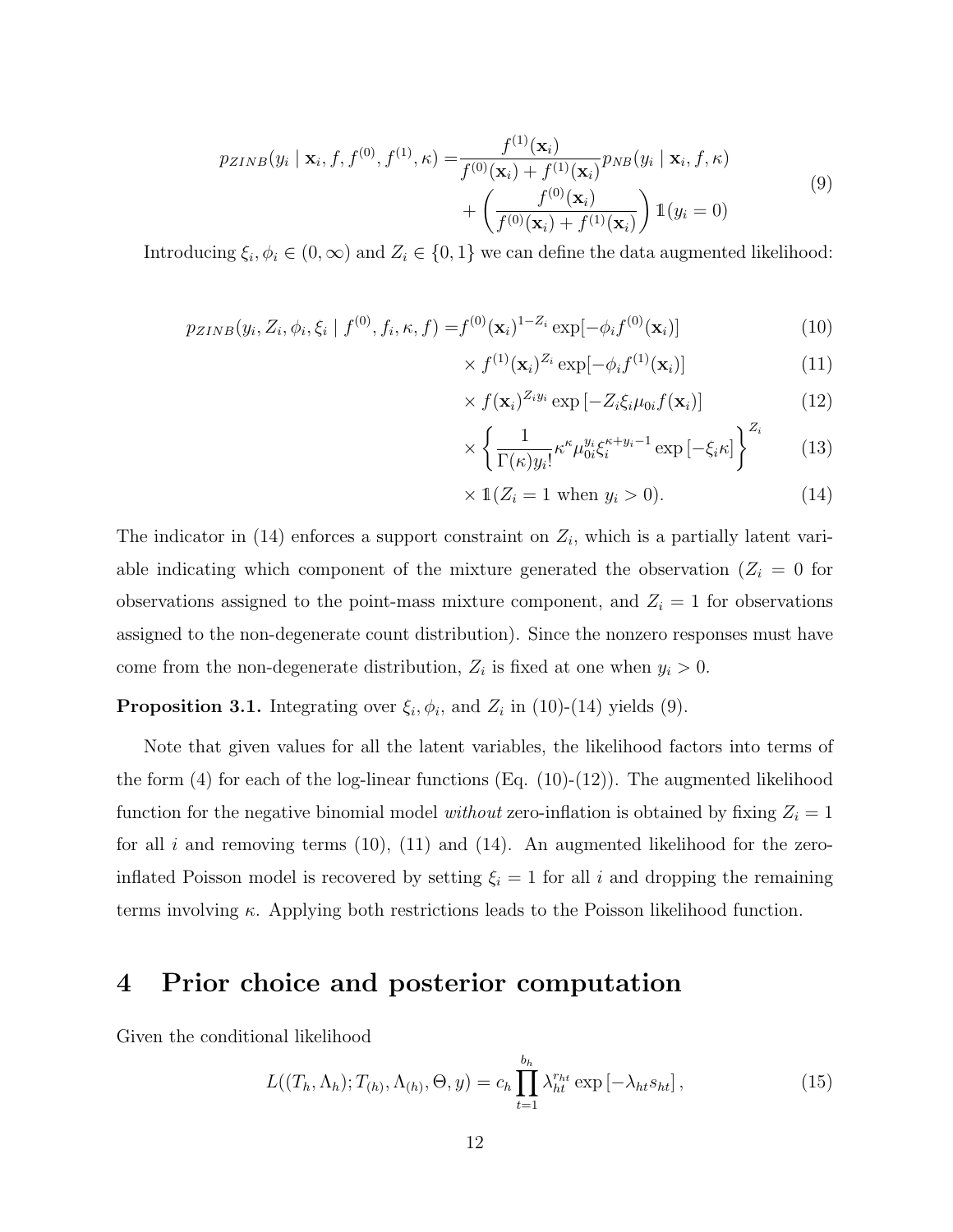from the previous section we would prefer a prior for  $\lambda_{ht}$  that is

1. Symmetric about 0 on the log scale, since

$$
\log[f(\mathbf{x})] = \sum_{h=1}^{m} \log[g(\mathbf{x}, T_h, \Lambda_h)] = \sum_{h=1}^{m} \sum_{t=1}^{b_h} \log(\lambda_{ht}) \mathbb{1}(\mathbf{x} \in \mathcal{A}_{ht}),
$$

so each tree contributes one  $log(\lambda_{ht})$  to the overall fit  $(log[f(\mathbf{x})])$  for any observation. Similar in spirit to the original BART model, each contribution should be relatively small and in either direction with equal prior probability.

2. Conjugate to (15), so we can compute the integrated likelihood (6) in closed form and easily sample the terminal node parameters from their full conditional  $p(\Lambda_h | T_h, -)$ .

Independent lognormal priors on  $\lambda_{ht}$  satisfy 1, but not 2. Independent Gamma priors satisfy 2, but not 1 - they are asymmetric on the log scale. Exact symmetry and conditional conjugacy requires a new prior, which we introduce below.

#### 4.1 A symmetric, conditionally conjugate prior

Our strategy for deriving the new prior on  $\lambda_{ht}$  is to ensure that in addition to symmetry and conjugacy, we have  $\log[f(\mathbf{x})] \stackrel{approx}{\sim} N(0, a_0^2)$  marginally at any covariate value x. This allows us to use  $a_0$  to calibrate the log-linear prior the same way that  $\sigma_\mu$  parameter calibrates the original CGM prior. (Nonzero means for the log-linear regression function are handled via multiplicative offsets.) So with independent priors for  $\lambda_{ht}$ , we require that  $E(log[\lambda_{ht}]) = 0$ and  $Var(log[\lambda_{ht}]) = a_0^2/m$ . Typically m is large, so the normal approximation to the marginal distribution of  $\log[f(\mathbf{x})]$  will be accurate by the central limit theorem. The specific prior below is somewhat complex, but the end result is very similar to CGM's leaf prior and has a single, interpretable tuning parameter (for a fixed  $m$ ).

Our proposed leaf prior is a mixture of generalized inverse Gaussian (GIG) distributions. GIG distributions are characterized by their density function

$$
p_{GIG}(\lambda \mid \eta, \chi, \psi) = \frac{\lambda^{\eta - 1} \exp \left[ -\frac{1}{2} \left( \chi / \lambda + \psi \lambda \right) \right]}{Z(\eta, \chi, \psi)},
$$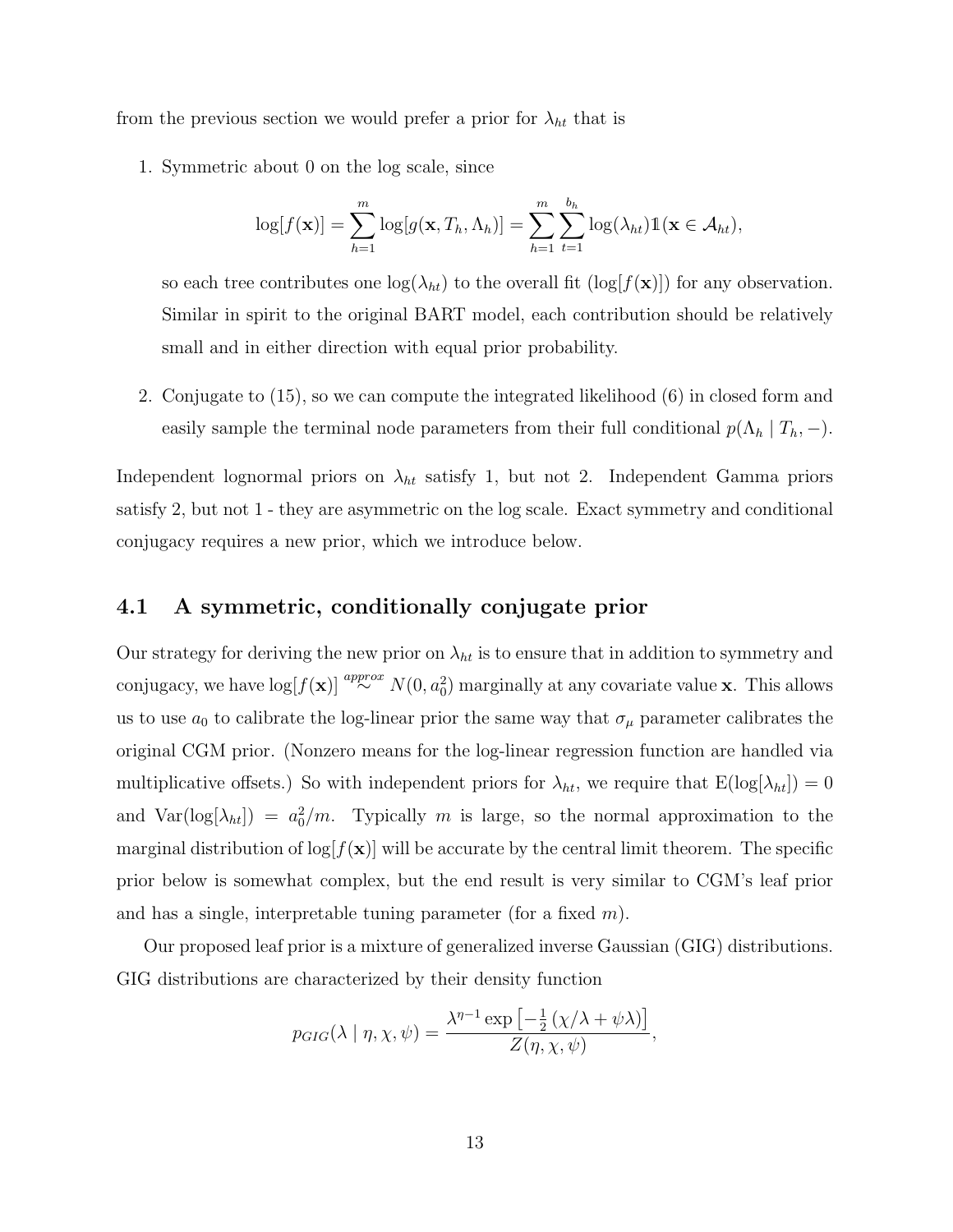with normalizing constant

$$
Z(\eta, \chi, \psi) = \begin{cases} \Gamma(\eta) \left(\frac{2}{\psi}\right)^{\eta} & \text{if } \eta > 0, \ \chi = 0, \ \psi > 0 \\ \Gamma(-\eta) \left(\frac{2}{\chi}\right)^{-\eta} & \text{if } \eta < 0, \ \chi > 0, \ \psi = 0 \\ \frac{2K_{\eta}(\sqrt{\psi\chi})}{(\psi/\chi)^{(\eta/2})} & \text{if } \chi > 0, \ \psi > 0, \end{cases}
$$

where  $K_{\eta}(x)$  is the modified Bessel function of the second kind. The gamma and inverse gamma distributions are recovered when  $\chi = 0$  and  $\psi = 0$ , respectively. This distribution is also conjugate to (15). Our mixture prior is given by

$$
p_{\lambda}(\lambda_{ht} \mid c, d) = \frac{1}{2} p_{GIG}(\lambda_{ht} \mid -c, 2d, 0) + \frac{1}{2} p_{GIG}(\lambda_{ht} \mid c, 0, 2d).
$$

where c and d are parameters that will be determined by  $a_0$ . As a mixture of GIG distributions this prior is also conjugate to (15). We refer to this as the  $P_{\lambda}(c, d)$  distribution.

The  $P_{\lambda}(c, d)$  distribution has the following simple stochastic representation:

$$
W_{ht} \sim Gamma(c, d)
$$
  
\n
$$
U_{ht} \sim Bernoulli(1/2)
$$
  
\n
$$
\lambda_{ht} = U_{ht}W_{ht} + (1 - U_{ht})(1/W_{ht}),
$$

By construction the implied prior on  $\mu_{ht}$  is symmetric about 0 since  $\mu_{ht} = \log(W_{ht})$  or  $-\log(W_{ht})$  with equal probability. (The W and U random variables are never instantiated and only introduced here for exposition.)

The parameters  $c, d$  can be set from user-supplied values of  $a_0$  and m. The optimal values are not available in closed form (although they are easy to obtain numerically) but for a large number of trees and/or a small value of  $a_0$ , the values of c, d also have simple approximate values. These results are summarized in Propositions 4.1 and 4.2.

**Proposition 4.1.** If  $\lambda \sim P_{\lambda}(c, d)$ , then  $\text{Var}(\lambda) = a_0^2/m$  when  $\psi''(c) = a_0^2/m$  and  $d =$  $\exp(\psi'(c))$ . Here  $\psi(c) = \log[\Gamma(c)]$ , and  $\psi'$  and  $\psi''$  are its first and second derivatives. The function  $\psi''(c)$  is monotone decreasing and hence invertible on  $\mathbb{R}^+$ , so the solutions to these equations are unique.

**Proposition 4.2.** For small values of  $a_0^2/m$ , the values of c and d from Proposition 4.1 are approximately  $c \approx m/a_0^2 + 0.5$  and  $d \approx m/a_0^2$ .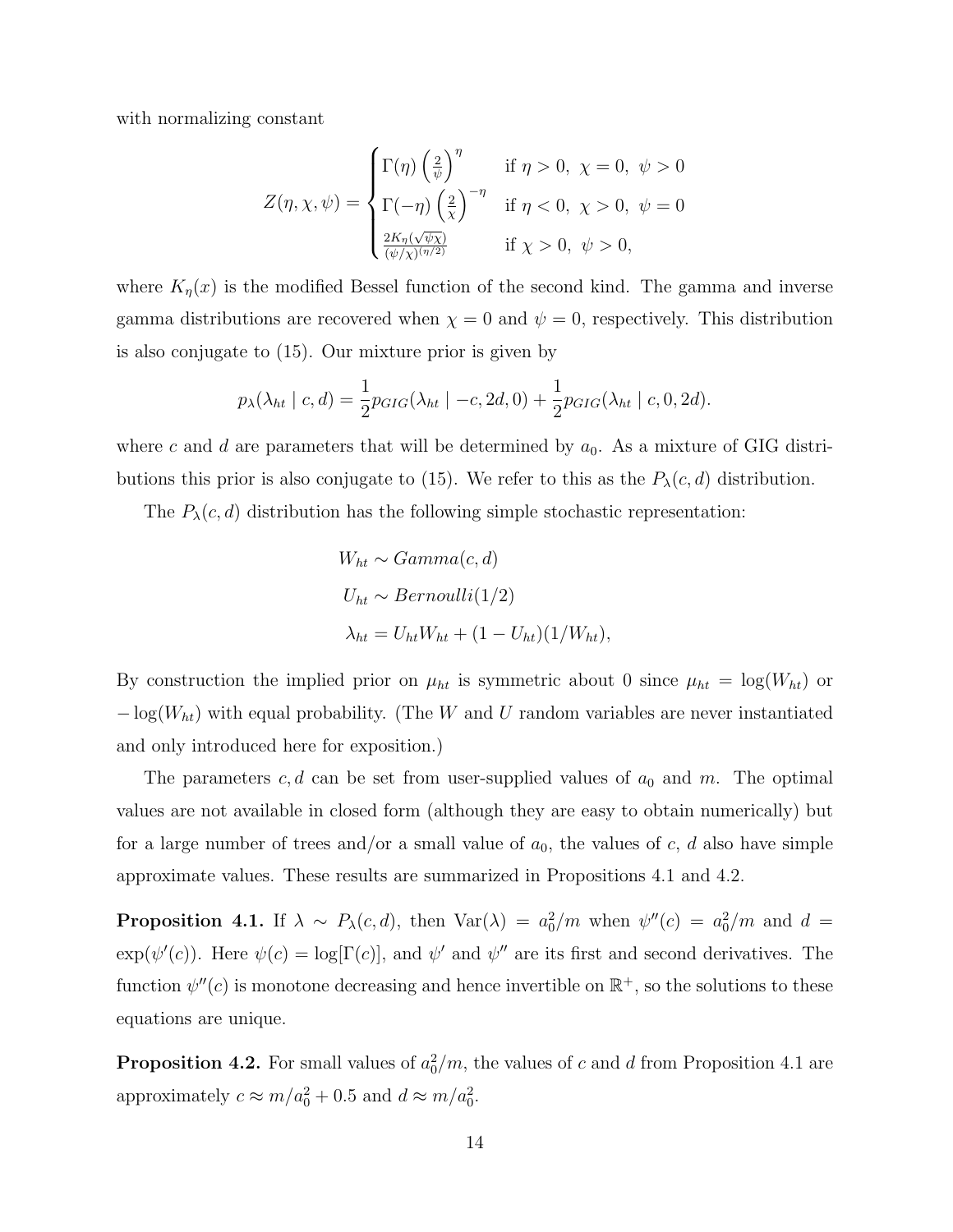One could calibrate a gamma prior similarly, and in fact the shape and rate parameters will be the same as  $c$  and  $d$  in Proposition 4.1 (respectively). Figure 2 compares the calibrated  $P_{\lambda}$  and log-gamma priors to CGM's normal priors for  $m = 25$  and  $a_0 = 3.5/\sqrt{2}$ , which are actual parameter settings we will use later. The log-gamma prior is asymmetric, compared to the log- $P_{\lambda}$  prior which is symmetric and has slightly heavier tails than the normal. The log-gamma and log- $P_{\lambda}$  priors both become increasingly close to the normal distribution as  $a_0^2/m \to 0$ , but the asymmetry in the log-gamma prior for small values of m is undesirable. The  $P_{\lambda}$  prior is a more reasonable default choice for the entire range of  $a_0$  and m values.



Figure 2: The proposed  $P_{\lambda}$  node-parameter prior (green dashed line) compared to CGM's log-normal prior on  $\lambda_{ht}$  (solid black) and a Gamma prior calibrated to have the same moments on the log scale (dashed orange). Here  $m = 25$  and  $a_0 = 3.5/\sqrt{2}$ 

#### 4.2 Posterior computation

.

With the prior specified we can now fill in the details of steps 1-4 in Algorithm 1:

Steps 1-3. We utilize the grow, prune, change and swap proposal moves described by CGM (originally introduced in Chipman et al. (1998)) but any proposals could be used (see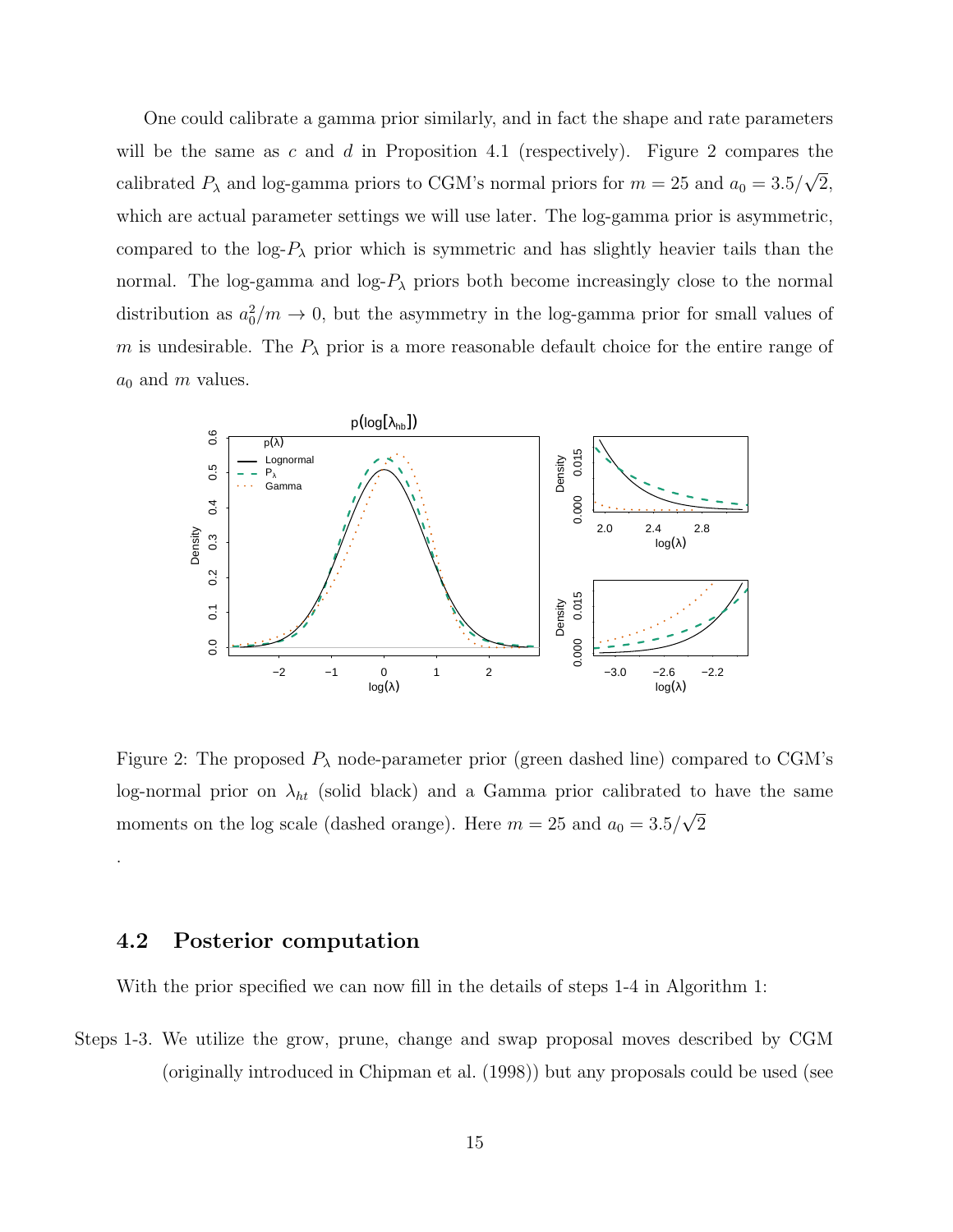e.g. Denison et al. (1998); Wu et al. (2007); Pratola (2016) for other possibilities). The integrated likelihood function that appears in the acceptance ratio is

$$
L(T_h; T_{(h)}, \Lambda_{(h)}, \Theta, y) = c_h \prod_{t=1}^{b_h} \int \lambda_{ht}^{r_{ht}} \exp\left[-\lambda_{ht} s_{ht}\right] p_{\lambda}(\lambda_{ht} \mid c, d) d\lambda_{ht}
$$

$$
= c_h \prod_{t=1}^{b_h} \frac{Z(-c + r_{ht}, 2d, 2s_{ht}) + Z(c + r_{ht}, 0, 2[d + s_{ht}])}{2Z(c, 0, 2d)} \tag{16}
$$

using the fact that  $Z(c, 0, 2d) = Z(-c, 2d, 0)$ . The leading term  $c_h$  cancels in the Metropolis-Hastings acceptance ratio, but the denominator in (16) does not when the proposal changes the dimension of the partition (e.g. grow/prune moves).

Step 4. Sample  $(\Lambda_h \mid T_h, T_{(h)}, \Lambda_{(h)})$  from its full conditional. The components of  $\Lambda_h$  are conditionally independent with full conditional distributions

$$
p(\lambda_{ht} \mid -) \propto \lambda_{ht}^{(-c+ r_{ht})} \exp \left[ -\frac{1}{2} \left( 2d/\lambda_{ht} + 2s_{ht}\lambda_{ht} \right) \right] + \lambda_{ht}^{(c+r_{ht})} \exp \left[ -\frac{1}{2} \left( 2d + 2s_{ht} \right) \lambda_{ht} \right].
$$

This distribution is a mixture of GIG distributions:

$$
p(\lambda_{ht} \mid -) = \pi_{ht} p_{GIG}(-c + r_{ht}, 2d, 2s_{ht}) + (1 - \pi_{ht}) p_{GIG}(c + r_{ht}, 0, 2[d + s_{ht}])
$$

where

$$
\pi_{ht} = \frac{Z(-c + r_{ht}, 2d, 2s_{ht})}{Z(-c + r_{ht}, 2d, 2s_{ht}) + Z(c + r_{ht}, 0, 2[d + s_{ht}])}.
$$

Algorithm 1 forms the backbone of MCMC in log-linear BART models, with additional parameters or latent variables sampled from their conditional distributions in further MCMC steps. In the following subsections we describe how to calibrate the  $P_{\lambda}$  prior for the models in Section 2 and outline posterior sampling.

# 4.3 Prior choice and posterior computation for multinomial logistic models

In the multinomial logistic BART model, for any two outcome categories  $j \neq j'$  the log odds in favor of  $j'$  are given by

$$
\log[f^{(j')}(\mathbf{x}_i)] - \log[f^{(j)}(\mathbf{x}_i)],\tag{17}
$$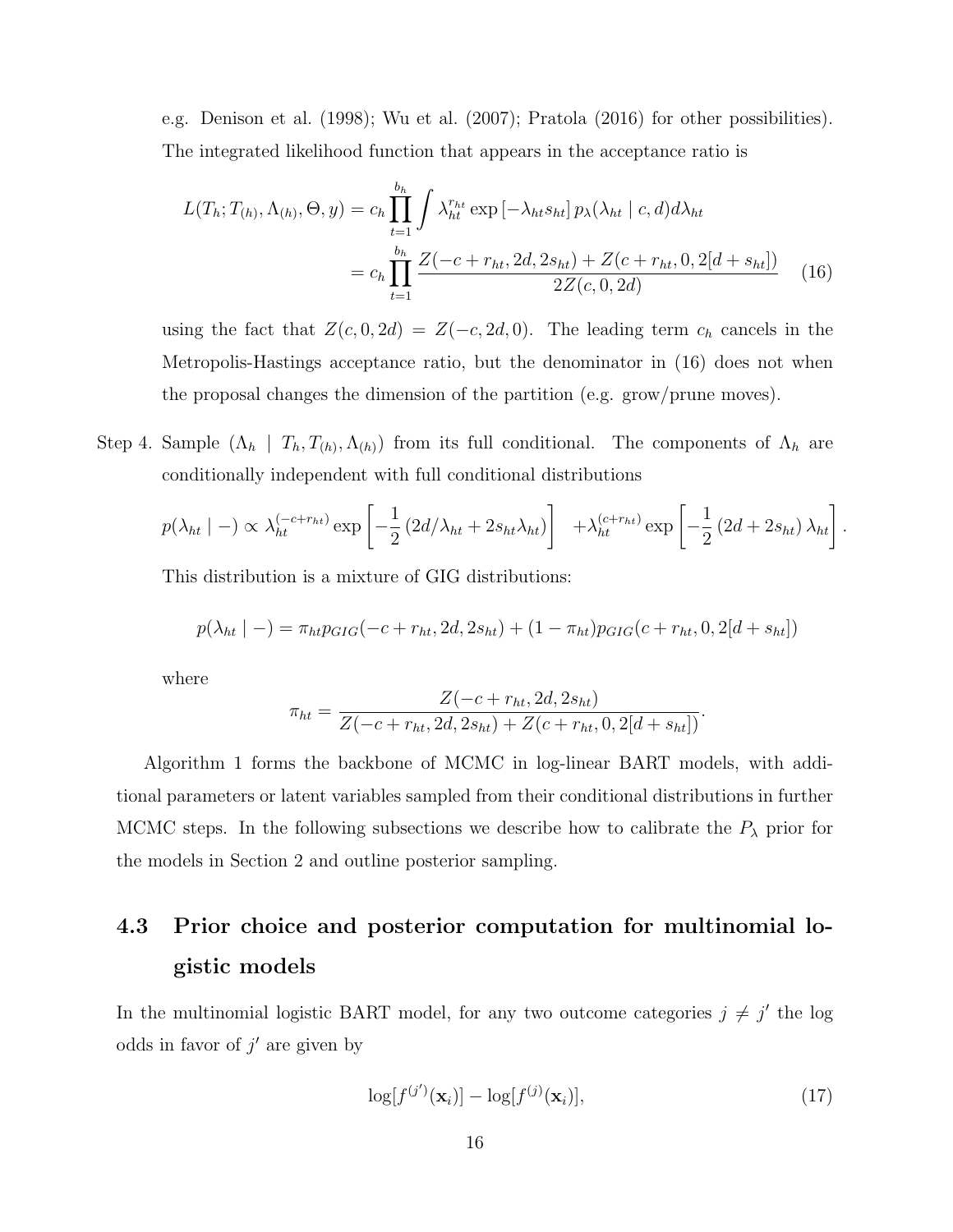and each function  $f^{(l)}(\cdot)$  has an independent log-linear BART prior parameterized by  $(T^{(l)}, \Lambda^{(l)})$  (for  $1 \leq l \leq c$ ). We assume that the prior on each  $f^{(l)}(\cdot)$  uses the same number of trees m and parameter  $a_0$  in the  $P_\lambda$  prior. Then the induced prior on (17) is approximately  $N(0, 2a_0^2)$ , so  $a_0$  can be chosen to reflect prior beliefs about the plausible range of the log odds functions. Since the log-odds lie within  $(-2\sqrt{2}a_0, 2\sqrt{2}a_0)$  at any covariate value with probability approximately 0.95 under the prior,  $a_0 = 3.5/\sqrt{2}$  is a reasonable default choice.

A single step of the MCMC sampler proceeds as follows:

- 1. For  $1 \leq i \leq n$ , draw  $\phi_i \sim Gamma(n_i, \sum_{j=1}^c f^{(j)}(\mathbf{x}_i))$ . This is a direct consequence of the data augmentation, which was conditional on  $y_i$  and the regression functions.
- 2. For  $1 \leq j \leq c$ , *independently* update the parameters of  $f^{(j)}$  using Algorithm 1 and the expressions in Section 4.2 with

$$
r_{ht} = \sum_{i: \mathbf{x}_i \in A_{ht}^{(j)}} y_{ij}, \quad s_{ht} = \sum_{i: \mathbf{x}_i \in A_{ht}^{(j)}} \phi_i f_{(h)}^{(j)}(\mathbf{x}_i)
$$

where  $f_{(h)}^{(j)}$  $\Gamma_{(h)}^{(j)}(\mathbf{x}_i) = \prod_{l \neq h} g(\mathbf{x}, T_h^{(j)}, \Lambda_h^{(j)})$  $\binom{J}{h}$  is the fit from all but the  $h^{th}$  tree.

The augmentation in (8) yields a very convenient MCMC algorithm: There is a *single* augmented variable for each covariate value, regardless of the number of categories or observations, and it has a standard, untruncated distribution. Further, the c regression functions are conditionally independent given the latent variable.

#### 4.4 Prior choice and posterior computation for count models

We describe prior specification and MCMC sampling for the most complex case, the zeroinflated negative binomial. Prior specification is similar in negative binomial or zero-inflated Poisson models. Specializations of the MCMC algorithm to the negative binomial or zeroinflated Poisson follow from the discussion at the end of Section 3.2.

Recall that the probability of observing an "excess" zero is

$$
1 - \omega(\mathbf{x}_i) = \frac{f^{(0)}(\mathbf{x}_i)}{f^{(0)}(\mathbf{x}_i) + f^{(1)}(\mathbf{x}_i)}.
$$

Similar to the previous subsection, independent log-linear BART priors on  $f^{(0)}$  and  $f^{(1)}$ with common values of the concentration parameter and number of trees (say  $a_{z0}$  and  $m_z$ )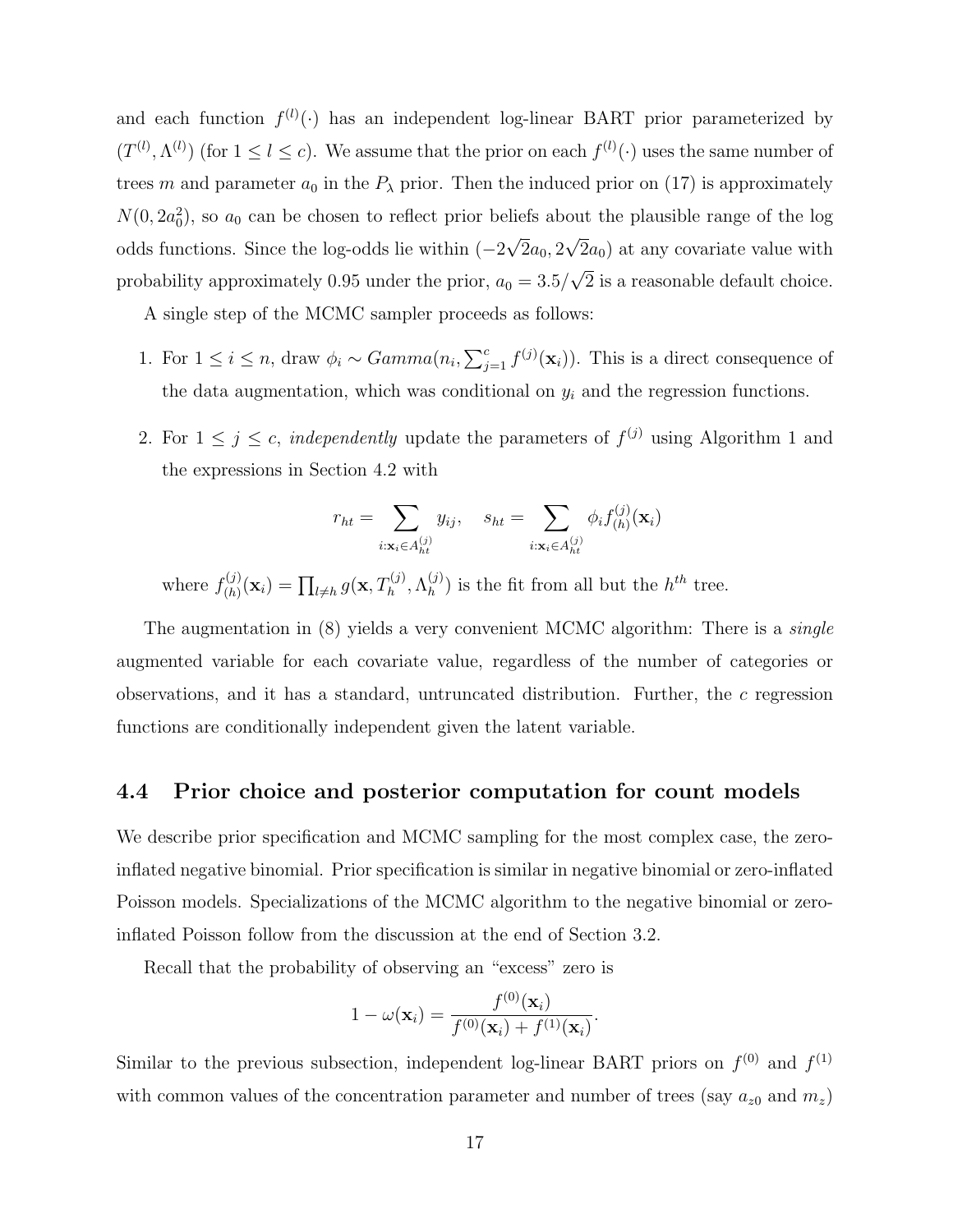induce a log-linear BART logistic regression model:

$$
logit[1 - \omega(\mathbf{x})] = log[f^{(0)}(\mathbf{x})] - log[f^{(1)}(\mathbf{x})]
$$
\n(18)

The log-odds of observing an excess zero at any covariate value (18) is approximately distributed  $N(0, 2a_{z0}^2)$  marginally, so  $a_{z0}$  may be chosen based on plausible values for the odds function.<sup>1</sup> As defaults we suggest  $m_z = 100$  and  $a_0 = 3.5/\sqrt{2}$ .

In the zero-inflated model,  $\mu_{0i} f(\mathbf{x}_i)$  is the mean of the non-point mass component of the zero-inflated model and  $f(\cdot)$  has a log-linear BART prior with m trees and concentration parameter  $a_0$ . Assuming  $\mu_{0i} = \mu_0$ , a reasonable default prior is obtained by positing a nearmaximum value (or upper quantile of the empirical distribution) of  $y$ , say  $y^*$ , and setting  $a_0 = 0.5[\log(y^*) - \log(\mu_0)].$  Then  $\Pr(f(\mathbf{x}_i) \leq y^*) \approx 0.975$  marginally, since  $\log(f(\mathbf{x}_i)) \stackrel{approx}{\sim}$  $N(0, a_0^2)$ . For large values of  $\mu_0$  it may be necessary to inflate this value to cover plausible low values for  $\mu$ . For  $\kappa$ , we use beta prime priors:  $p(\kappa) \propto \kappa^{a_{\kappa}-1}(1+\kappa)^{-a_{\kappa}+b_{\kappa}}$ . This is a heavy-tailed prior which is equivalent to a  $Beta(a_{\kappa}, b_{\kappa})$  prior on  $\kappa/(1+\kappa)$ . Gamma priors are another reasonable choice (e.g. Zhou et al. (2012)).

Posterior sampling for the ZINB model has many more steps than the multinomial logistic regression model, and is outlined in Section ?? of the supplemental material. The primary innovation is three applications of Algorithm 1 that can be run in parallel, with all the remaining parameters updated in a single block for efficiency.

### 5 Illustrations and applications

#### 5.1 Simulation: Multinomial Logistic Regression

We compared default and cross-validated multinomial logistic BART models (BART-default and BART-CV, respectively) with several classification methods using 20 datasets taken from the UCI repository and processed as in Fernández-Delgado et al. (2014). The primary purpose of this exercise is to establish multinomial logistic BART as having reasonable classification performance. We do not expect BART to necessarily outperform other machine

<sup>&</sup>lt;sup>1</sup>As pointed out by a reviewer, in some contexts it may be desirable to shrink toward some particular value for  $1 - \omega(\mathbf{x})$ ; this can be accomplished by setting  $1 - \omega(\mathbf{x}_i) = \frac{n_0 f^{(0)}(\mathbf{x}_i)}{n_0 f^{(0)}(\mathbf{x}_i) + n_1 f^{(0)}}$  $\frac{n_0 f^{(0)}(\mathbf{x}_i)}{n_0 f^{(0)}(\mathbf{x}_i)+n_1 f^{(1)}(\mathbf{x}_i)}$ , which centers the prior at  $n_0/(n_0 + n_1)$  with increasing values of  $n_0 + n_1$  imply stronger shrinkage.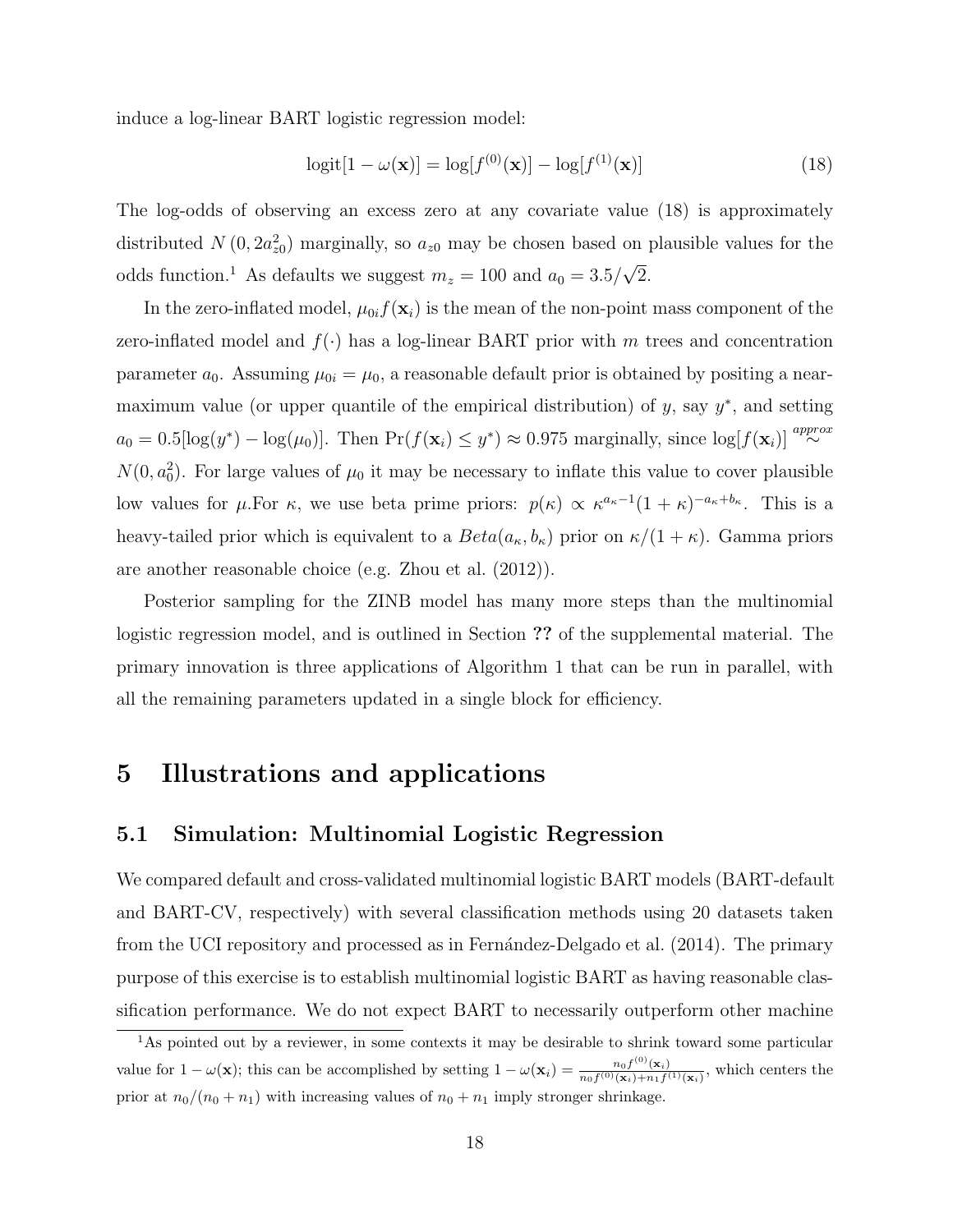learning methods designed and tuned for classification accuracy, but if BART can be established as a plausible classifier then we have some license to include log-linear BART priors as building blocks in more complicated Bayesian models where cross-validation is complicated or infeasible. To this end we also compared the performance of default and cross-validated BART models. Default variants require less computation and yield valid posterior inference, which may be desirable in their own right, but are essential if we have complex models with multiple nonparametric regression functions.

We chose to include all the datasets with 3-6 outcome categories and between 100 and 3,000 observations. Each dataset was randomly split into training and validation sets (comprising 80% and 20% of the data, respectively). For methods using cross-validation we performed 10-fold CV using the training set to choose parameter settings with the best estimated accuracy, refit to the entire training set using the selected parameters, and then evaluated performance on the held-out validation set. We repeated this procedure ten times, yielding ten estimates of out of sample accuracy per dataset and method.

We consider two potential variants of BART-default: one that sets the number of trees per category to 100, so that the log-odds functions involve 200 trees, and one that sets the number of trees per category such that the *total* number of trees is as close to 200 as possible. Both set  $a_0 = 3.5/\sqrt{2}$ . BART-CV was evaluated over range of m that included both default rules for the number of trees (approximately 200 total, or 100 per each outcome category) and 25 trees per category<sup>2</sup>. Possible values for  $a_0$  included  $2/\sqrt{2}$ ,  $3.5/\sqrt{2}$  (the default choice) and  $6/\sqrt{2}$ . Other methods included random forests, gradient boosted models, penalized multinomial probit regression, a support vector machine using radial basis functions, and a single layer neural net<sup>3</sup>. Each method was evaluated over its default parameter grid in

<sup>&</sup>lt;sup>2</sup>As noted by a referee, the normal approximation used to calibrate the prior might not hold as well with few trees – the symmetry and slightly heavier tails of the  $P_{\lambda}$  generate a prior that puts somewhat less mass in the central interval. Given how close the  $P_{\lambda}$  prior is to normal, we expect this prior is reasonable in any event.

<sup>3</sup>We attempted to include Kindo et al. (2016)'s multinomial probit BART, but the accompanying R package routinely crashed during simulations. We expect that it would perform similar to multinomial logistic BART in cross-validation, at substantially increased computational cost due to the need to update several latent Gaussian variables per covariate value as well as a latent covariance matrix, and to crossvalidate the choice of reference category in addition to m and the parameters of the covariance matrix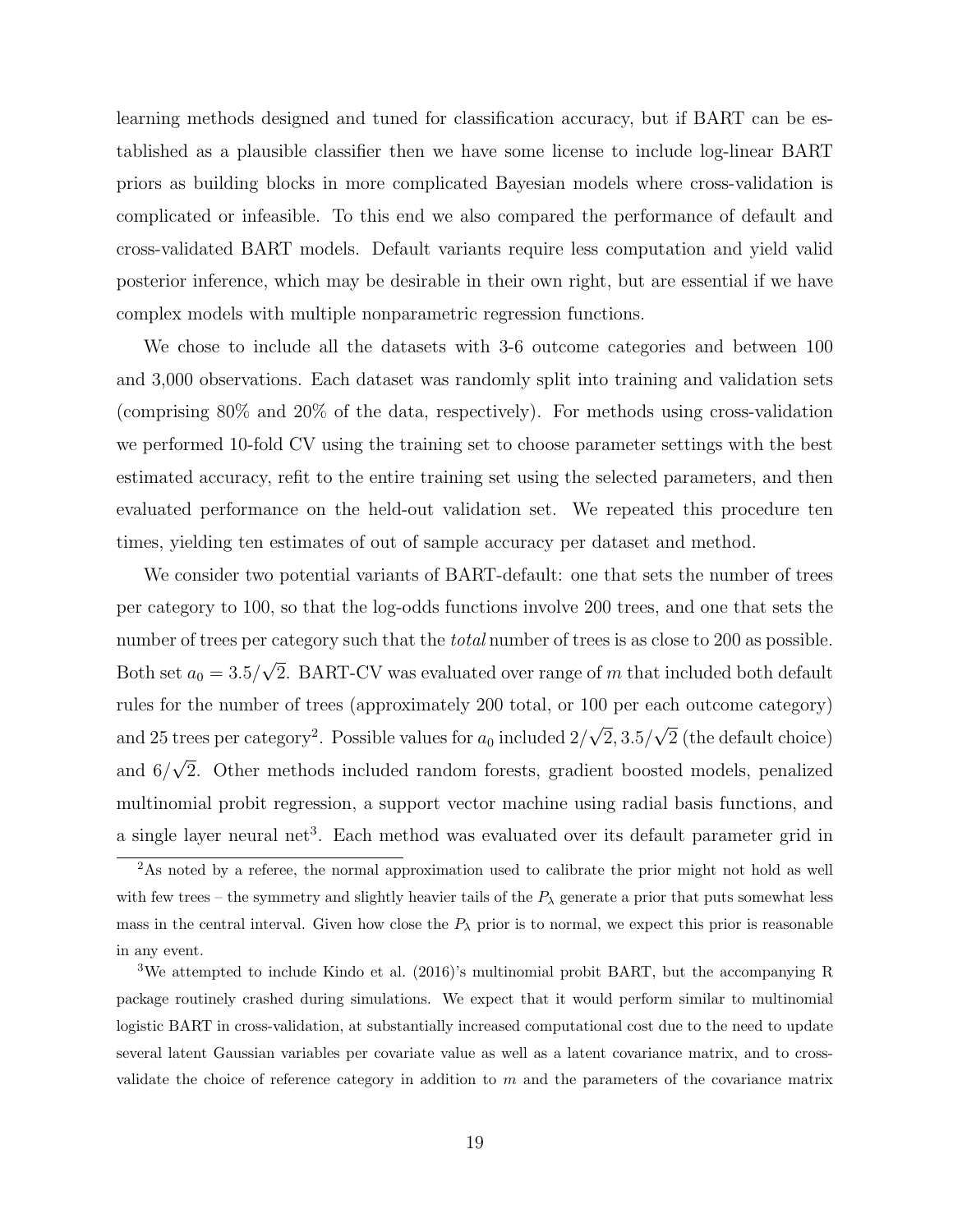|                            | rf                  | gbm              | mno             | $\mathop{\rm svm}\nolimits$ | nnet             | bart-cv           |
|----------------------------|---------------------|------------------|-----------------|-----------------------------|------------------|-------------------|
| balance-scale              | 0.845(0.021)        | 0.92(0.006)      | 0.897(0.018)    | 0.91(0.022)                 | $0.967~(0.017)*$ | 0.932(0.007)      |
| car                        | $0.984(0.006)^*$    | 0.981(0.008)     | 0.82(0.015)     | 0.771(0.028)                | 0.951(0.014)     | 0.976(0.01)       |
| cardiotocography-3clases   | 0.945(0.012)        | $0.949(0.007)^*$ | 0.896(0.011)    | 0.912(0.012)                | 0.913(0.018)     | 0.942(0.011)      |
| contrac                    | 0.545(0.034)        | $0.56(0.03)*$    | 0.525(0.032)    | 0.559(0.032)                | 0.553(0.037)     | 0.557(0.034)      |
| dermatology                | 0.969(0.016)        | 0.975(0.015)     | 0.972(0.011)    | 0.769(0.024)                | 0.968(0.019)     | $0.979~(0.014)^*$ |
| glass                      | $0.775$ $(0.073)*$  | 0.742(0.068)     | 0.592(0.087)    | 0.642(0.047)                | 0.648(0.085)     | 0.75(0.035)       |
| heart-cleveland            | 0.583(0.042)        | 0.573(0.045)     | 0.61(0.04)      | $0.629(0.04)^*$             | 0.624(0.063)     | 0.608(0.031)      |
| heart-va                   | $0.372(0.09)^*$     | 0.308(0.068)     | 0.336(0.087)    | 0.321(0.046)                | 0.313(0.088)     | 0.315(0.091)      |
| iris                       | 0.96(0.038)         | 0.96(0.041)      | 0.96(0.047)     | 0.95(0.039)                 | $0.963~(0.048)*$ | 0.953(0.053)      |
| lymphography               | $0.871~(0.045)*$    | 0.839(0.048)     | 0.811(0.048)    | 0.843(0.061)                | 0.754(0.083)     | 0.836(0.072)      |
| pittsburg-bridges-MATERIAL | 0.83(0.086)         | 0.805(0.08)      | 0.85(0.058)     | $0.865~(0.047)^*$           | 0.82(0.086)      | $0.865(0.041)^*$  |
| pittsburg-bridges-REL-L    | $0.705(0.09)^*$     | 0.665(0.106)     | 0.67(0.086)     | 0.675(0.059)                | 0.66(0.084)      | 0.655(0.08)       |
| pittsburg-bridges-SPAN     | 0.629(0.1)          | 0.594(0.07)      | 0.659(0.138)    | $0.694~(0.103)*$            | 0.647(0.088)     | $0.694~(0.117)*$  |
| pittsburg-bridges-TYPE     | $0.674$ $(0.065)^*$ | 0.611(0.09)      | 0.542(0.108)    | 0.558(0.067)                | 0.563(0.086)     | 0.579(0.05)       |
| seeds                      | 0.95(0.035)         | 0.948(0.022)     | 0.952(0.019)    | 0.95(0.018)                 | $0.957(0.033)*$  | 0.95(0.029)       |
| synthetic-control          | 0.989(0.009)        | 0.972(0.016)     | 0.987(0.009)    | 0.712(0.022)                | $0.992(0.008)$ * | 0.985(0.012)      |
| teaching                   | $0.631~(0.098)*$    | 0.583(0.106)     | 0.531(0.092)    | 0.545(0.105)                | 0.514(0.066)     | 0.541(0.071)      |
| vertebral-column-3clases   | 0.844(0.032)        | 0.835(0.031)     | $0.856(0.039)*$ | 0.821(0.051)                | 0.848(0.045)     | 0.85(0.033)       |
| wine                       | $0.988(0.021)^*$    | 0.982(0.021)     | 0.979(0.031)    | 0.971(0.024)                | 0.974(0.026)     | 0.982(0.021)      |
| wine-quality-red           | $0.713(0.025)^*$    | 0.634(0.015)     | 0.607(0.018)    | 0.581(0.02)                 | 0.597(0.015)     | 0.617(0.022)      |

the R package caret (Kuhn, 2008, 2017).

Table 1: Results of the classification study. Average out of sample accuracy is given along with its standard deviation in parantheses. Asterisks denote the top performing method(s) for each dataset. Entries in italics have statistically significant difference in accuracy compared to cross-validated BART; those in gray have statistically significant differences and worse accuracy than BART.

Table 1 reports the average and standard deviation of accuracy on the held-out validation datasets. We tested the null hypothesis of no difference between BART-CV and each method using a paired Wilcoxon test. Table entries in italics were significantly different than BART-CV at  $\alpha = 0.05$ , and the entries in gray had a statistically significant difference and worse estimated accuracy than BART. Note that the paired design here lends this test some power even when the variability across random train/test splits is large relative to the estimated differences.

prior. (Kindo et al. (2016) propose no default settings for reference category or prior on the covariance matrix.)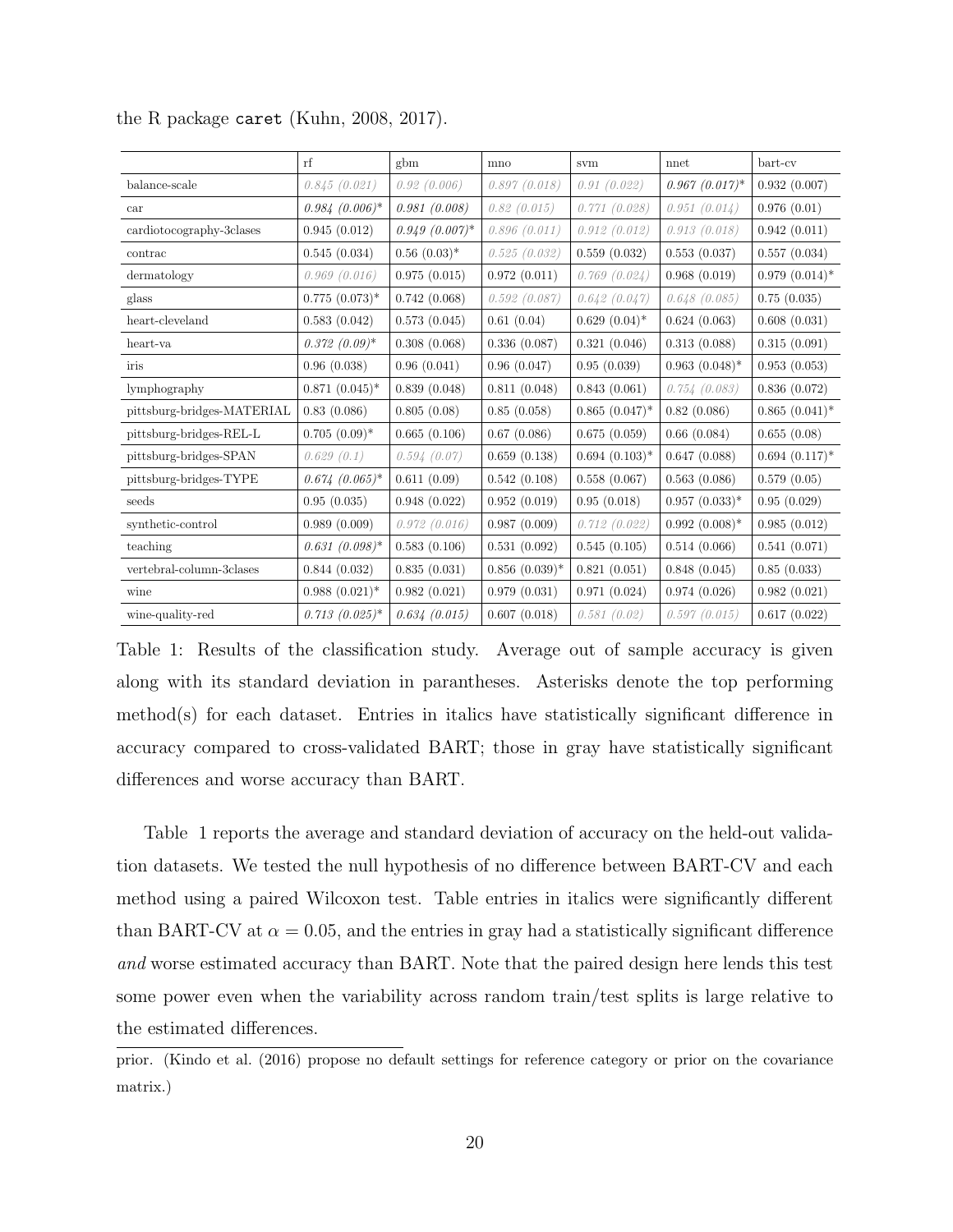It would be difficult to declare an overall "winner" from these results, even if we felt these 20 datasets were representative of a meaningful population of datasets. For example, of the 8 datasets in which the difference in out of sample accuracy between BART and random forests was statistically significant, random forests – the closest competition – had better accuracy in five and BART had better accuracy in three. As pointed out by a referee, if top classification accuracy is the goal we should probably ensemble methods or at least compare different classifiers on the particular dataset of interest. But we do note that in thirteen of the twenty datasets BART-CV was either a top performer or statistically indistinguishable from the best method. Of the remaining seven, only in two of these (car and wine-quality-red) was BART's performance worse than the second-best method with a statistically significant difference. If we did choose to ensemble methods, BART would be a natural candidate for that ensemble.



Figure 3: Relative accuracy over the 10 splits for each dataset in the classification simulation.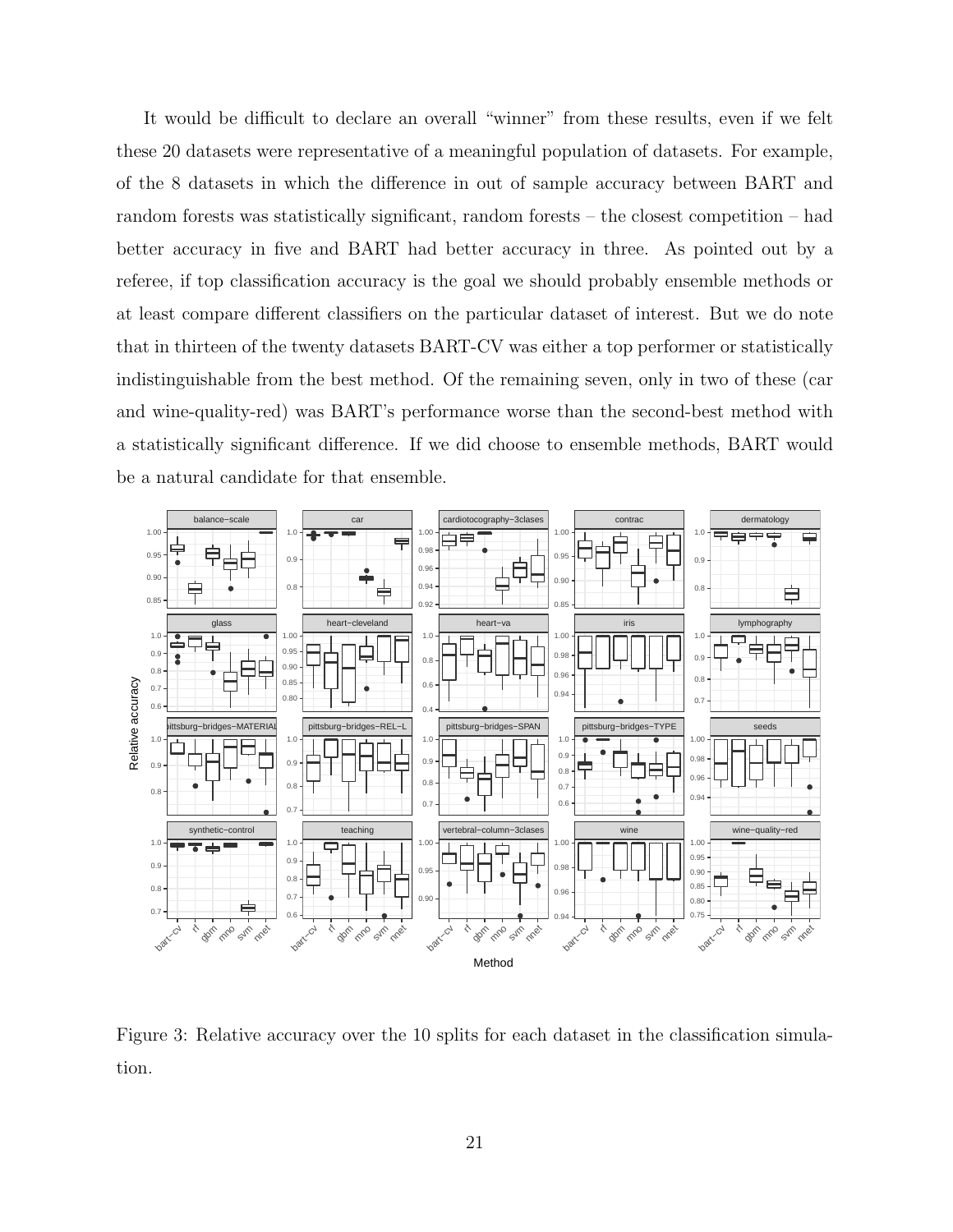

Figure 4: Relative and absolute difference in accuracy of the two BART-default variants versus BART-CV across all folds of cross-validation.

Figure 3 gives a more nuanced view of these comparisons in light of the often substantial variability in out of sample accuracy across training and validation splits. It shows the accuracy of each method relative to the best performing method for each train/test split. In most datasets the variability due to random train/test splits is larger than the gap between methods, save for a few datasets which consistently favor one method (e.g. neural nets in balance-scale and random forests in wine-quality-red). We see here that for most datasets here BART is rarely far from the top-performing method for any given dataset train/test split.

Finally, Figure 4 compares the relative accuracy of the two BART-default prior settings (200 total trees and 100 trees per outcome category) against BART-CV across folds of the cross-validation on the training dataset. This gives us  $20 \times 10 \times 10 = 2,000$  comparisons of the default BART settings versus the best parameter settings found over a grid search, albeit in slightly smaller datasets. Either default choices was nearly as accurate as the best parameter settings, within 2% of the relative or absolute accuracy of the best model about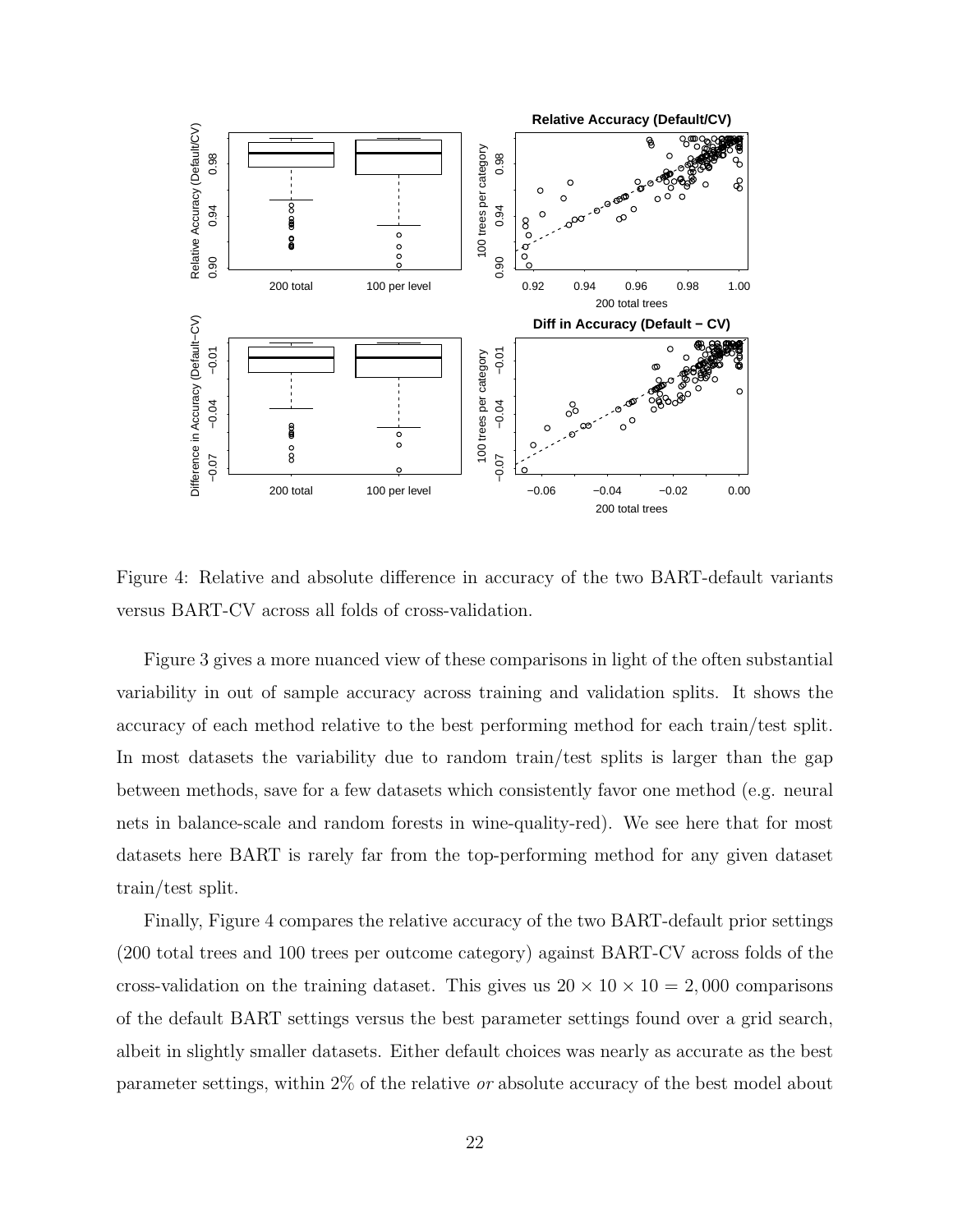75% of the time. There is no clear favorite between the two default models. The 100 trees per level setting was on average a little more accurate than using 200 total trees, but also more variable (as expected) and more computationally intensive to fit.

In summary, both cross-validated and default versions of BART have competitive predictive performance. Importantly for our purposes, the default variants are proper, fully Bayesian models that give valid posterior inference and may be incorporated into more complex models where cross-validation would be difficult or impossible. An immediate example of this is the binary logistic BART model embedded into the zero-inflated count regression model (where the partially latent binary variable  $Z_i$  follows a distribution governed by a log-linear BART prior), which is explored in the next section.

#### 5.2 Example: Patent Citations

When applying for new patents inventors must cite related existing patents, so the number of citations a patent receives is a (crude) measure of the invention's influence. We consider predicting citation counts using data from the European Patent Office (EPO) originally presented in Klein et al. (2015). Several covariates are available; these are summarized in Table 2. Klein et al. (2015) provide compelling evidence that these data cannot be adequately modeled without zero inflation and overdispersion, so we compare the ZINB-BART regression model to the semiparametric Bayesian ZINB regression models introduced in that paper.

Klein et al. (2015) select a model based on stepwise selection using DIC under semiparametric regression models for the dispersion, zero-inflation, and mean parameters. Their selected model (StAR-1) is as follows:

$$
\log[f(x)] = \beta_0^{\mu} + \beta_1^{\mu} \text{opp} + \beta_2^{\mu} \text{biopharm} + \beta_3^{\mu} \text{patus} + \beta_4^{\mu} \text{patsgr}
$$

$$
+ f_1^{\mu}(\text{ncountry}) + f_2^{\mu}(\text{year}) + f_3^{\mu}(\text{nclains})
$$

$$
\log[f(1 - \omega(x)] = \beta_0^{\omega} + \beta_1^{\omega} \text{biopharm} + \beta_2^{\omega}(\text{year-1991}) + f_1^{\omega}(\text{ncountry})
$$

$$
\log[\kappa(x)] = \beta_0^{\kappa} + \beta_1^{\kappa} \text{patus} + \beta_2^{\kappa} \text{patsgr}.
$$

The functions  $f_1^{\mu}$  $f_1^{\mu}, f_2^{\mu}, f_3^{\mu}$ , and  $f_1^{\omega}$  are modeled via cubic B-spline expansions using 20 knots, with shrinkage priors on the coefficients (Klein et al., 2015). We also consider two other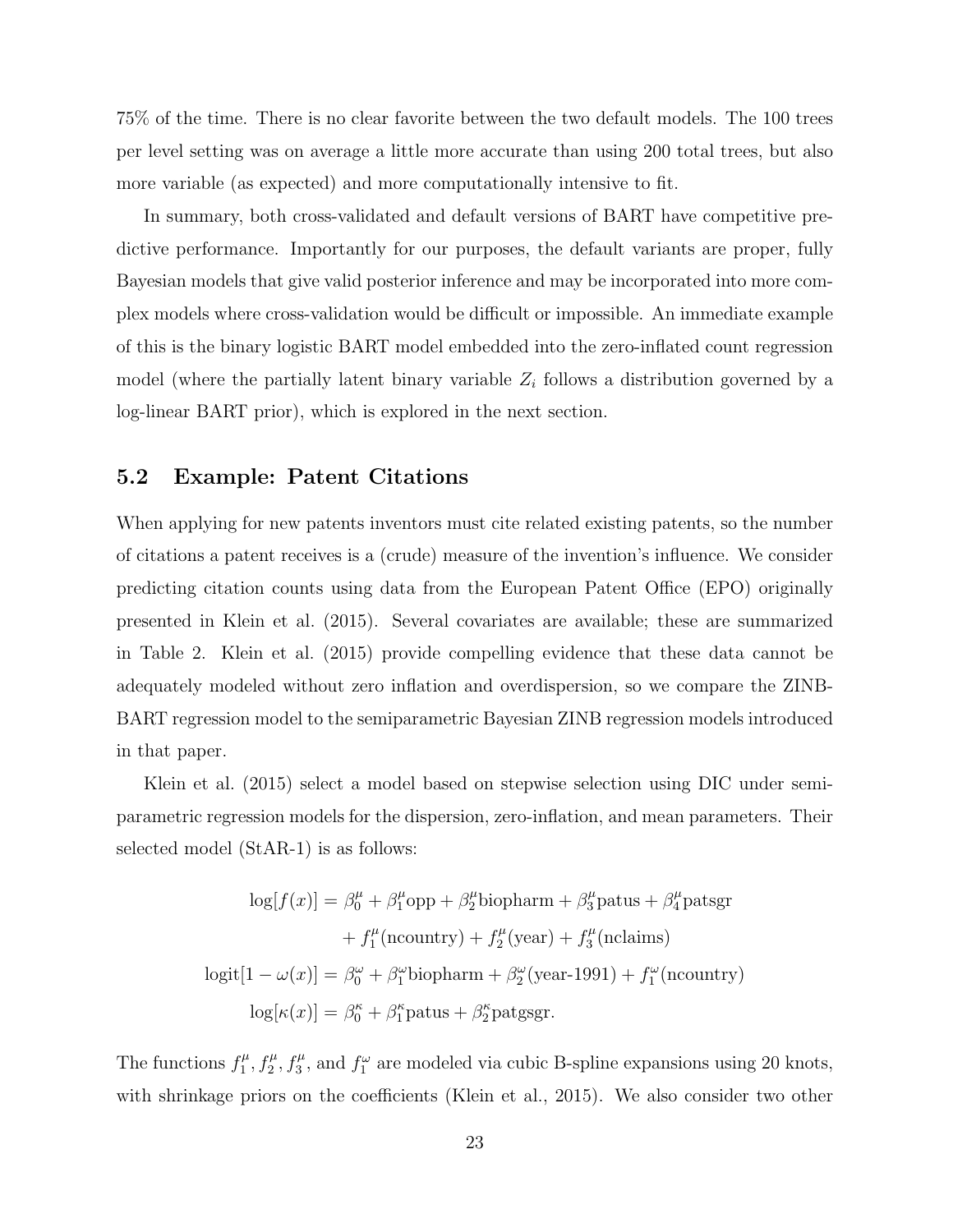| Variable | Description                                              | Mean | <b>SD</b>                | Min              | Max  |
|----------|----------------------------------------------------------|------|--------------------------|------------------|------|
| opp      | Patent was opposed $(1 = yes, 0 = no)$                   | 0.41 | $\overline{\phantom{a}}$ | $\Omega$         | 1    |
| biopharm | Patent from biopharmaceutical sector $(1 = yes, 0 = no)$ | 0.44 |                          | $\Omega$         | 1    |
| ustwin   | U.S. "twin" patent exists $(1 = yes, 0 = no)$            | 0.61 | $\overline{\phantom{a}}$ | $\Omega$         | 1    |
| patus    | Patent holder is from U.S $(1 = yes, 0 = no)$            | 0.33 | $\overline{\phantom{a}}$ | $\Omega$         | 1    |
| patgsgr  | Patent holder is from Germany, Switzerland,              | 0.24 | $\overline{\phantom{a}}$ | $\Omega$         | 1    |
|          | or Great Britain $(1 = yes, 0 = no)$                     |      |                          |                  |      |
| year     | Grant year                                               |      |                          | 1980             | 1997 |
| ncountry | Number of designated states for the patent               | 7.8  | 4.12                     | $\overline{1}$   | 17   |
| nclaims  | Number of claims against the patent                      | 12.3 | 8.13                     |                  | 50   |
| ncit     | Number of citations of the patent                        | 1.6  | 2.71                     | $\left( \right)$ | 40   |

Table 2: Summary of variables in the patent citation dataset.

specifications: A model that has the same specifications for  $f(\mathbf{x})$  and  $\omega(\mathbf{x})$  as above but a constant  $\kappa$  (StAR-2), and a "saturated" model that has a constant  $\kappa$ , and additive models for  $f(\mathbf{x})$  and  $\omega(\mathbf{x})$  that include main effects for all categorical covariates and univariate B-spline basis expansions for each of the three continuous variables (StAR-3). We consider constant  $\kappa$  models to compare results with ZINB-BART, which also uses a single dispersion parameter, and the "saturated" model is included to give some indication of the necessity of selection in this class of models. Prior distributions for the nonparametric components are the same as in Klein et al. (2015). Posterior sampling was carried out via MCMC using the BayesX software package (Belitz et al., 2016).

As an alternative we consider a single ZINB-BART model with reasonable defaults  $f(\mathbf{x})$  has a log-linear BART prior with 200 trees and  $a_0 = 2$ , so that the marginal prior on  $\mu(\mathbf{x})$  puts approximately 95% probability over the range (0.02, 50) (specified by slightly inflating the  $a_0$  that satisfies the heuristic in Section 4.4 with  $y^* = 50$ ). The excess zero probability  $1 - \omega(\mathbf{x})$  has a logistic BART prior with 200 total trees and  $a_0 = 3.5\sqrt{2}$ , so that  $Pr(|logit[1 - \omega(\mathbf{x})]| < 7) \approx 0.95$ . The dispersion parameter  $\kappa$  has a beta-prime prior with  $a_{\kappa} = 5$ ,  $b_{\kappa} = 3$ , yielding a prior mode of 1,  $E(\kappa) = 2.5$ , and  $Var(\kappa) = 8.75$ . The posterior mean of  $\kappa$  was 1.16, with a 95% credible interval of  $(1.02, 1.29)$ , indicating strong support for overdispersion in the data.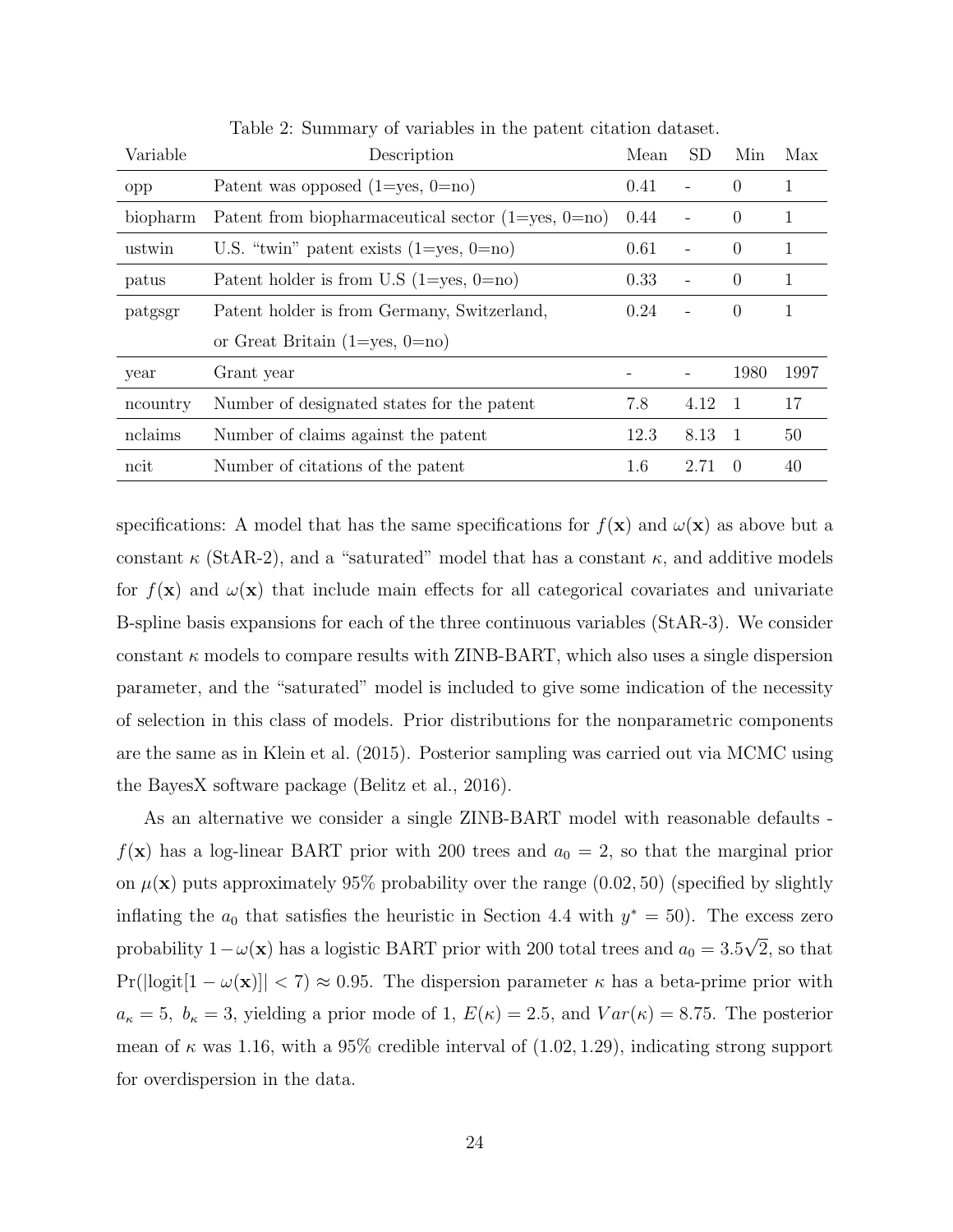#### 5.2.1 Results

We apply the same outlier removal rule as Klein et al. (2015), deleting observations with over 50 claims against them. (B-spline models are sensitive to outliers; ZINB-BART's tree-based basis functions are not and ZINB-BART's fits are essentially unchanged when including these points.) The models are evaluated based on two criteria: the Watanabe-Akaike/"widely applicable" information criterion (WAIC) (Watanabe, 2010, 2013), defined as

$$
WAIC = -2\left(\underbrace{\sum_{i=1}^{n} \log \left(\text{E}[p(y_i \mid \mathbf{x}_i, \Theta)]\right)}_{LPD} - \underbrace{\sum_{i=1}^{n} \text{Var}[\log \{p(y_i \mid \mathbf{x}_i, \Theta)\}]}_{p_{\text{waic}}}\right),\tag{19}
$$

where the expectations and variances are with respect to the posterior over  $\Theta$  (overloading Θ for the moment to represent all the parameters, including any trees and their parameters, but marginalizing over any latent variables introduced for data augmentation). The first term inside the parentheses in (19) is the sum of the log predictive density at each data point (LPD), and the second term is a measure of the effective number of parameters  $(p_{\text{waic}})$ . WAIC has a number of desirable features over other information criteria: As noted by Gelman et al. (2014), it averages over the posterior rather than conditioning on a point estimate, is invariant to reparameterization, and is more readily justified outside of regular parametric models. Under mild conditions model selection via WAIC is asymptotically equivalent to leave-one-out cross-validation. To more directly measure out of sample performance, we also estimated the log-loss (log-likelihood) of a single held out observation using ten fold cross-validation.

Table 3 shows that ZINB-BART has the lowest WAIC and held-out log loss of all models considered, despite StAR-1 being chosen via stepwise selection and also being more flexible in some sense (by allowing the dispersion parameter  $\kappa$  to vary with covariates). The estimated values of  $p_{\text{waic}}$  show that all three StAR models have similar complexity, with the saturated model having approximately 11 additional effective parameters due to the additional nonlinear partial effects. However, this saturated model underperforms all the others – the extra complexity swamps the mild increase in estimated predictive log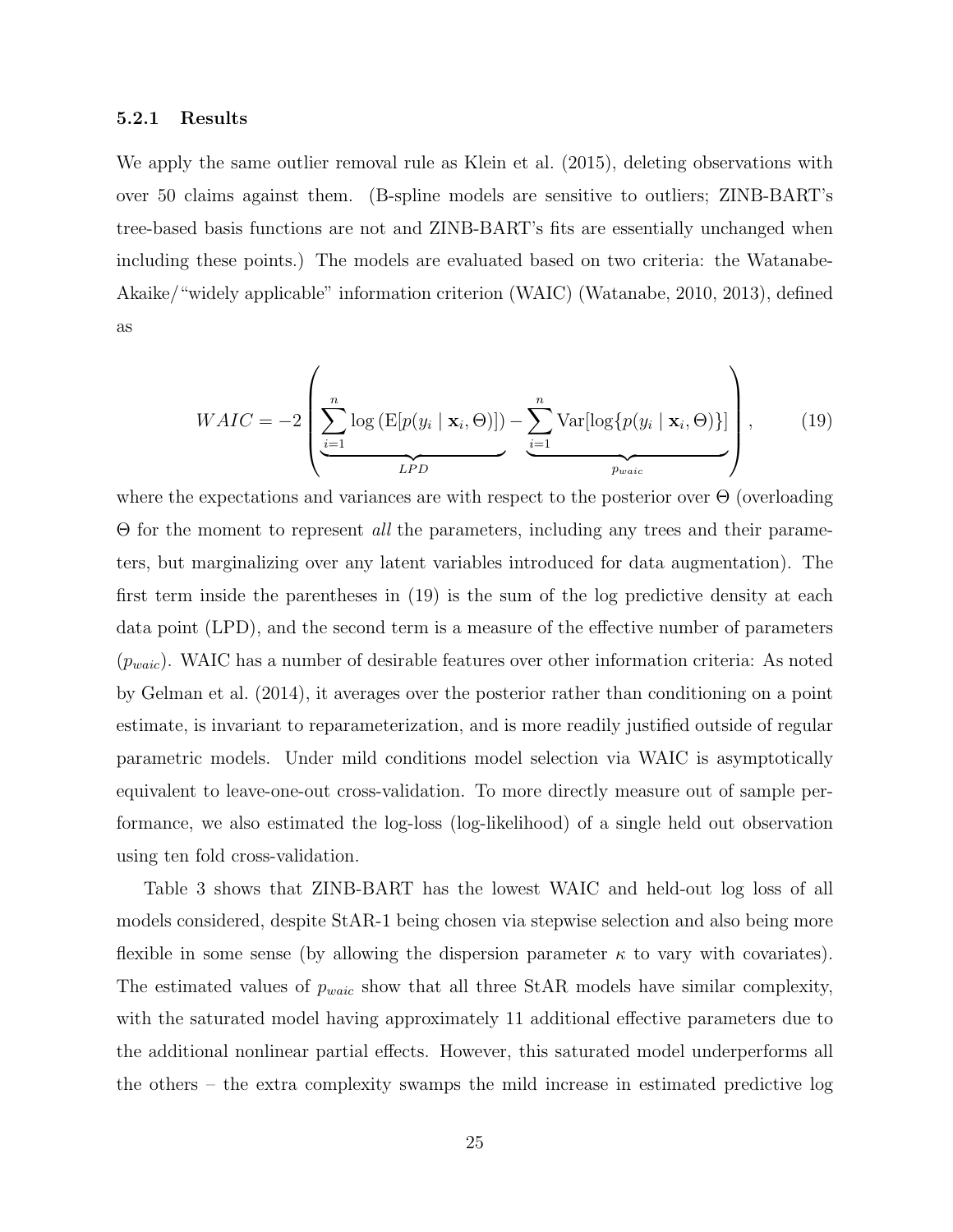|                                                                        | <b>LPD</b> | $p_{\text{waic}}$ | WAIC                                  | CV-LL    |
|------------------------------------------------------------------------|------------|-------------------|---------------------------------------|----------|
| StAR-1 (stepwise DIC)                                                  | $-7783.5$  | 43.6              | 15654.24                              | $-1.637$ |
| StAR-2 (stepwise DIC, constant $\kappa$ )                              | -7801.7    | 43.9              | 15691.14                              | $-1.640$ |
| StAR-3 (saturated additive model, constant $\kappa$ )   -7793.6   54.2 |            |                   | 15695.48                              | $-1.640$ |
| ZINB-BART                                                              |            |                   | $-7688.2$   131.5   15639.47   -1.631 |          |

Table 3: Comparison of the four models of the patent citation data. LPD is the in-sample log predictive density, marginalizing over any latent variables.  $p_{\text{waic}}$  is the "effective number of parameters" in the definition of WAIC (defined in Eq (19)). CV-LL is a ten-fold CV estimate of out of sample log loss for a single data point.

likelihood. ZINB-BART has significantly more effective parameters (about 132 compared to 43-54) but a much higher predictive likelihood. The effective number of parameters is also far fewer than the actual number of parameters - a total of 400 regression trees and their associated leaf parameters, plus  $\kappa$  – due to the strong regularizing priors.

Given an improvement in fit we might suspect that ZINB-BART is capturing some interactions that the additive models cannot. This does seem to be the case here. For example, there appears to be an interaction effect between biopharm and year in the excess zero process. This is supported by the existing literature; due to regulatory hurdles, biopharmaceutical innovations take more time to reach the market and be generally recognized (Jaffe and Trajtenberg, 1996). Therefore we would expect to see a higher probability of an excess zero in recent years for biopharmaceutical patents, which is reflected in the ZINB-BART fit.

The first row of Figure 5 displays summaries of the posterior over logit $[1 - \omega(\mathbf{x})]$ , the log-odds of the conditional probability of an excess zero. In the leftmost plot the solid center line is the partial dependence (PD) function (Friedman, 2001) defined as

$$
\hat{f}_j(t) = \frac{1}{n} \sum_{i=1}^n \text{logit}[1 - \omega(\tilde{\mathbf{x}}_i)],
$$

where  $\tilde{x}_{ik} = x_{ik}$  for  $k \neq j$  and  $x_{ij} = t$ . Here the j<sup>th</sup>covariate is year. As suggested by Goldstein et al. (2015), we also plot a 10% sample of the individual response functions  $f(\tilde{\mathbf{x}}_i)$ , with dots indicating the actual year (PD plots alone can be misleading in the presence of interactions). The middle plot centers each of the curves at their 1980 value, which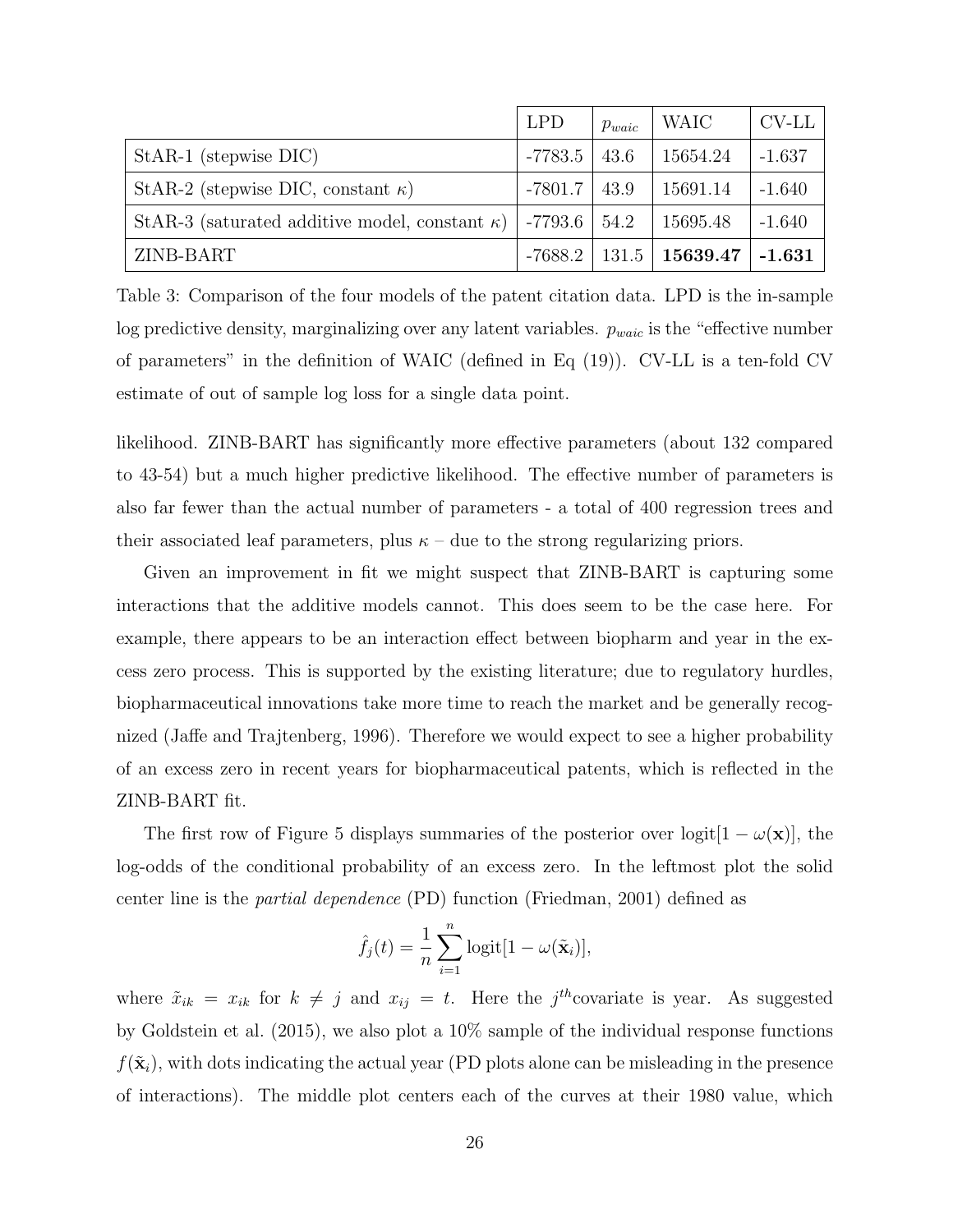

Figure 5: Log-odds functions logit $[1 - \omega(\mathbf{x})]$  are given in the top row, log mean functions  $log[f(\mathbf{x})]$  are in the bottom row. (Left) Partial dependence function (solid line) and a 10% sample of the functions as year varies. (Center) The same as the right panel, except all curves are centered at their value in 1980. (Right) Partial dependence functions computed in the entire sample (dashed gray) and in biopharm/non-biopharm subgroups separately

makes the interaction apparent: Recent biopharm patents are more likely to have excess zeros than non-biopharm patents. The rightmost plot displays mean-centered PD functions computed across the sample (in gray) and separately for biopharm/non-biopharm patents. The slope is much steeper for biopharm patents, indicating that the age of the patent is a more important factor for biopharm than non-biopharm patents. While we lack the means to do a formal hypothesis test, we can perform a crude "placebo test" by checking for this pattern in the mean of the negative binomial component, where it is not suggested by subject matter considerations. The second row of Figure 5 shows the same set of plots for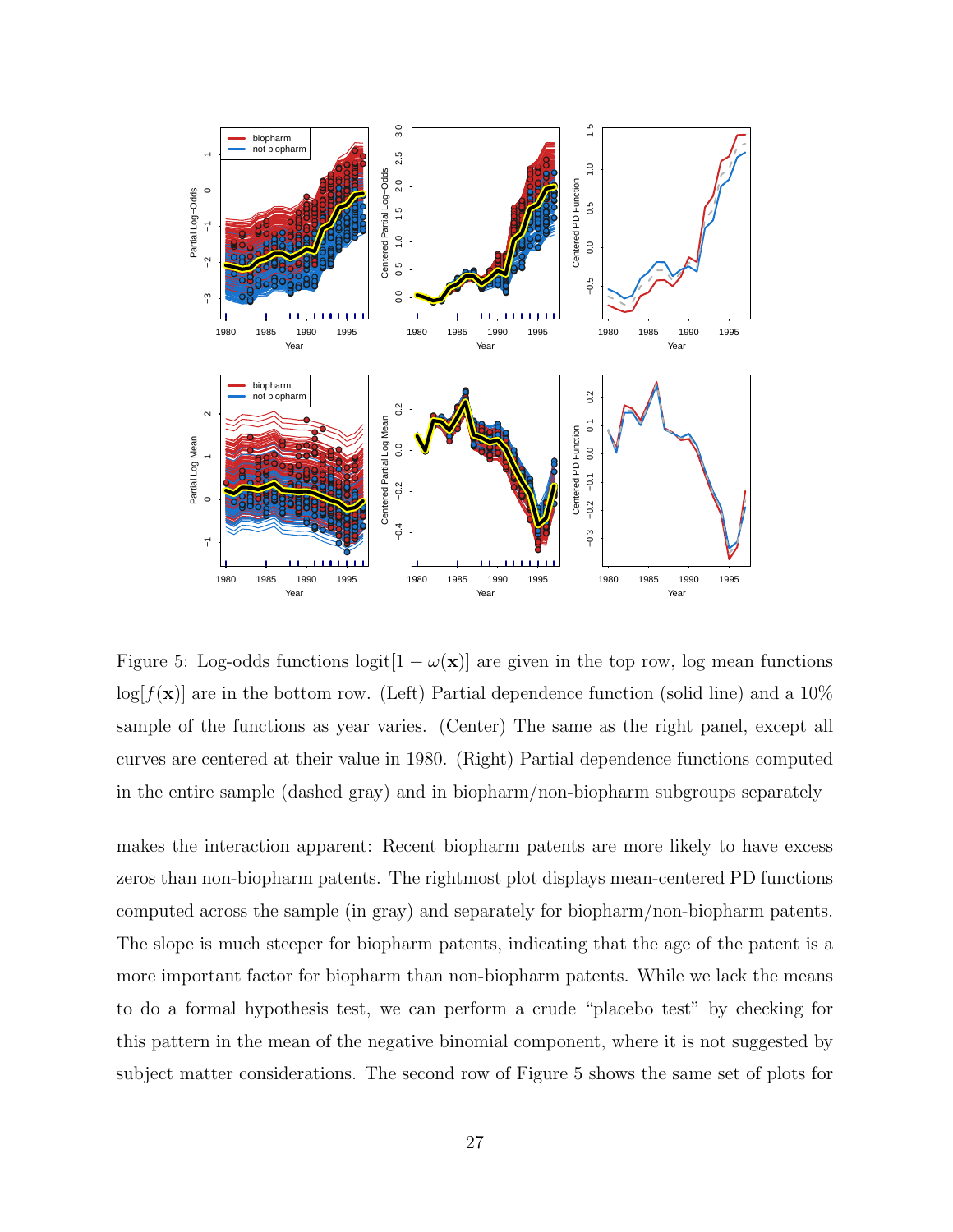$log[\mu(\mathbf{x}_i)]$ , where indeed no such pattern is apparent.

To conclude, we have seen that the ZINB-BART model fits better than additive semiparametric alternatives. This comes at some cost in summarizing and interpreting the fit, which would seem to be an advantage of the additive model. But of course the additive model could never capture the substantively interesting interaction we observed above without manual intervention. Further, fitting the additive model is not without its own challenges – the results proposed by Klein et al. (2015) utilize stepwise selection on the entire dataset to select a model. Subsequent inferences are not strictly valid from a Bayesian perspective due to the double use of the data, and we should not expect them to have frequentist validity either for the usual reasons that post-selection inference is invalid (see e.g. Berk et al. (2013)). Trying to search over potential interactions in addition to additive terms would compound this problem. Fitting a single nonparametric model like ZINB-BART avoids this issue, and we have seen above that ZINB-BART can capture meaningful, interpretable interactions and nonlinearities that were not specified a priori without relying on explicit model selection or search. In this example the computational costs for each method are also similar; MCMC for ZINB BART took approximately 8 minutes on a recent MacBook, while fitting a single StAR model took about 4 minutes to obtain similar effective sample sizes for the linear predictors (not accounting for the stepwise model selection).

### 6 Conclusion

We have introduced a novel prior and MCMC sampler that allow us to efficiently extend BART to log-linear models for unordered categorical and count responses. We expect that these models will be useful in a variety of settings, given the range of applied problems where the original BART model and its extensions have been successfully deployed. Like the original BART model, log-linear BART is highly modular and amenable to embedding within larger models for more complex applications. The use of a logistic regression BART model in the context of zero-inflated count data is just the one step in this direction.

These priors and algorithms can be used to fit a wide range of models including ordinal models like the continuation ratio logit, as well as hurdle versions of the Poisson and neg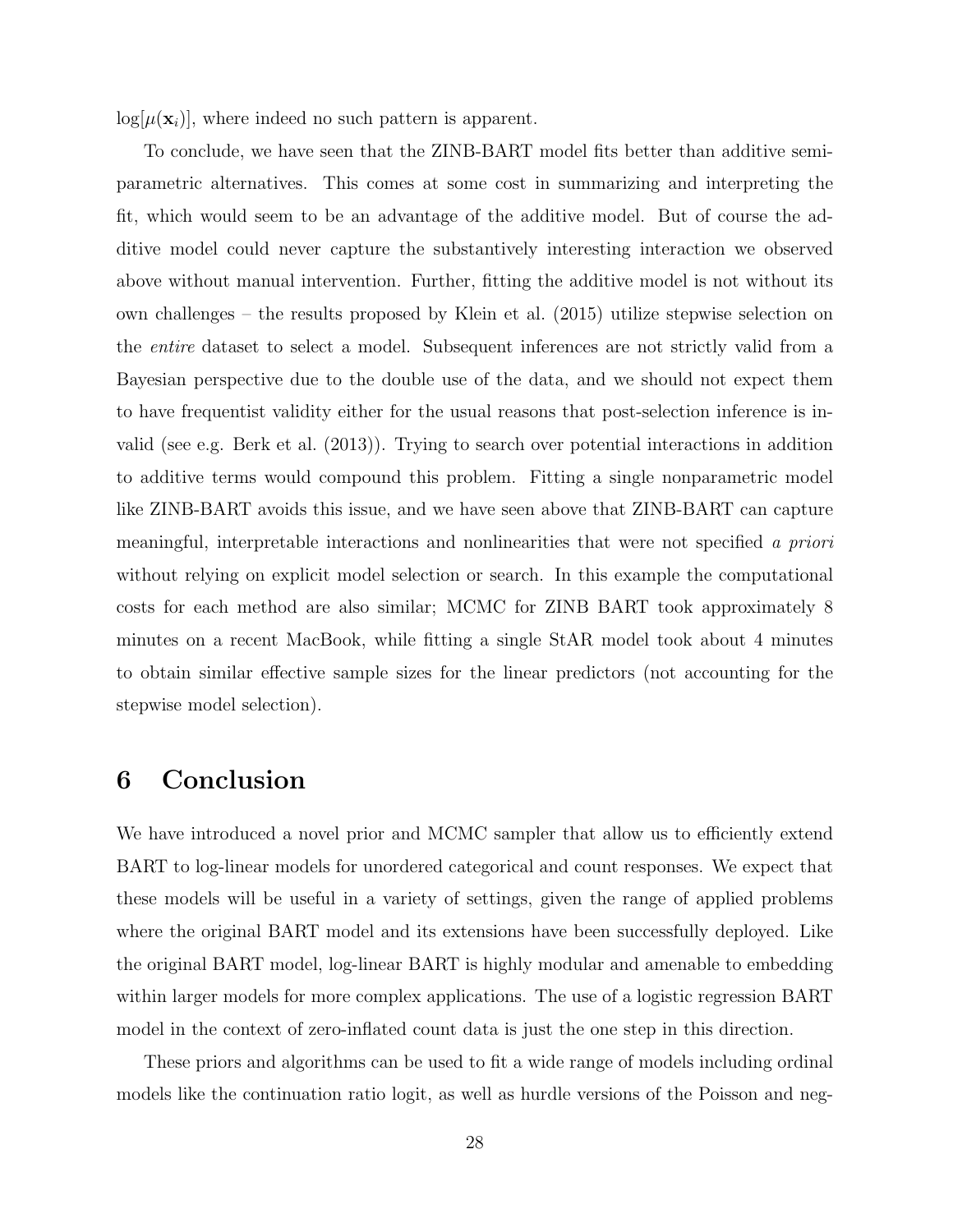ative binomial models, with different data augmentation techniques. As another concrete example, in the supplemental material (Section ??) we describe how to fit models for continuous data with covariate-dependent heteroscedasticity using the methods in this paper. (This model using a slightly different prior distribution was presented by McCulloch (2015), concurrently with a presentation of methods in this paper and, is introduced in detail by Pratola et al. (2017).)

Another interesting extension is the use of shared trees across functions to borrow strength. As noted by a referee, this could be particularly helpful in multinomial logistic regression with rare outcome categories. One way to operationalize this is to use a common tree structure with distinct parameters for each function, which is essentially a BART prior with multivariate terminal node parameters. Starling et al. (2018) and Linero et al. (2018) take this approach in several different models. This requires only minor modification to the algorithms presented here (and none to the data augmentation) – computation in such a shared-tree model with log-linear BART priors would proceed as in Algorithm 1, but using products of integrated likelihoods of the form in Eq. 16. The downside of shared trees is that common trees need to be more complex than distinct trees if important covariates vary between the two functions, or if interactions between covariates differ across the regression functions (such as in the patent data). With shared trees the strong shrinkage in the BART prior might prefer to smooth away these interesting features with modest sample sizes. Studying this tradeoff is an important area for future work.

Summarizing the fit of complicated nonparametric models like BART is also an important area for future work. Other authors – beginning with CGM – have proposed variable selection procedures for BART that could be applied in log-linear BART directly (Bleich et al., 2014). Additionally, Linero (2018) recently introduced a modification of CGM's tree prior that is more suitable for high-dimensional settings and provides a measure of variable importance. This prior is immediately applicable to log-linear BART models, as is the interaction-detection variant of Du and Linero (2018). Generic tools for providing interpretable summaries of complex nonparametric regression functions would be particularly useful.

Finally, there has recently been a surge of new results about the theoretical properties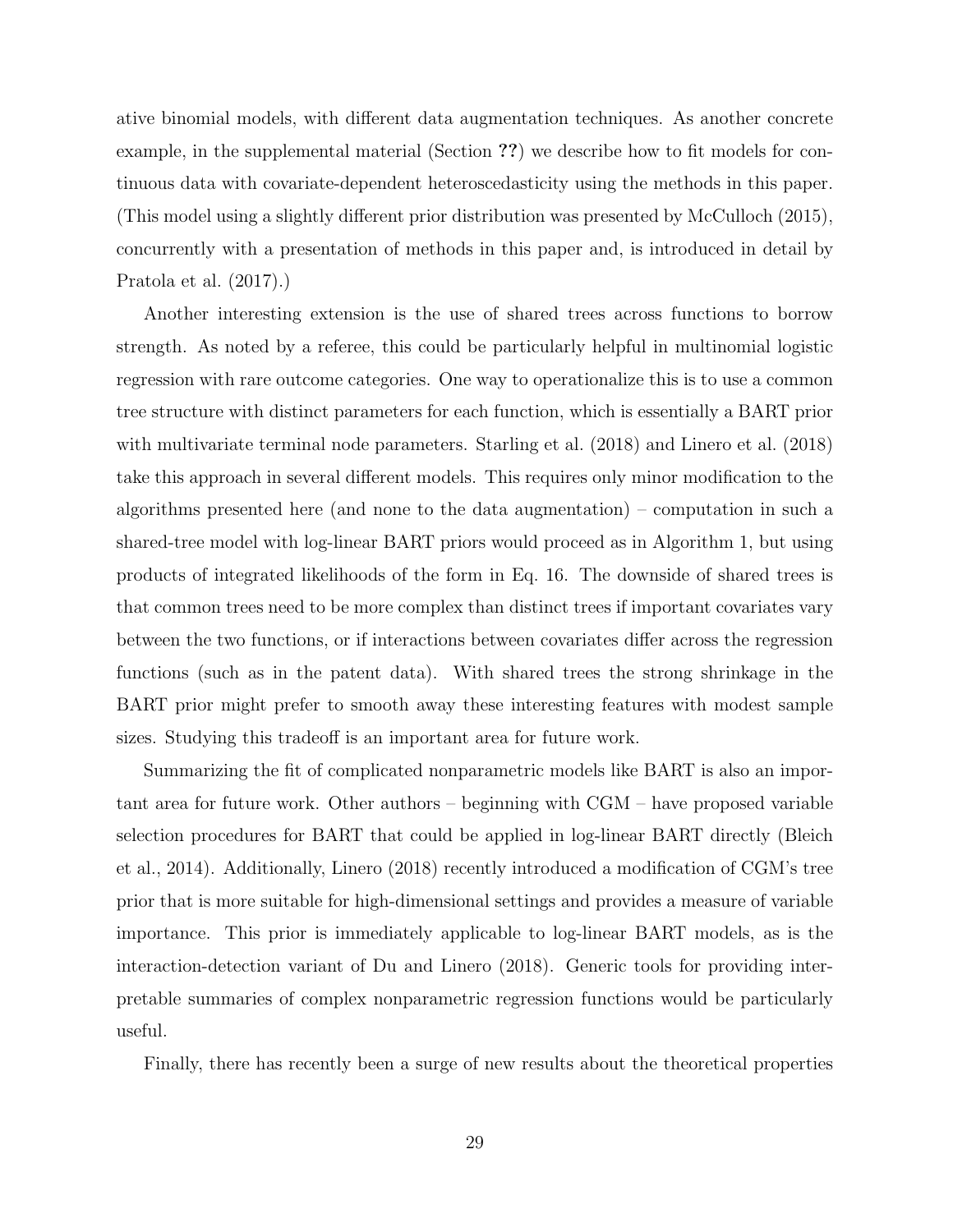and frequentist operating characteristics of BART and Bayesian regression tree models in general (van der Pas and Rockova, 2017; Linero and Yang, 2017; Rockova and van der Pas, 2017; Rockova and Saha, 2018). These papers generally study the regression model with continuous outcomes and normal errors in Eq. (1) under various modifications of CGM's tree prior. Extending these results to non-Gaussian models is a promising area for future research.

### References

- J. H. Albert and S. Chib. Bayesian Analysis of Binary and Polychotomous Response Data. Journal of the American Statistical Association, 88(422):669, June 1993. ISSN 01621459.
- S. G. Baker. The multinomial-poisson transformation. Journal of the Royal Statistical Society. Series D (The Statistician), 43(4):495–504, 1994.
- C. Belitz, A. Brezger, T. Kneib, S. Lang, and N. Umlauf. Bayesx-software for Bayesian inference in structured additive regression models (version 3.0.2), 2016. URL http: //www.bayesx.org.
- R. Berk, L. Brown, A. Buja, K. Zhang, and L. Zhao. Valid post-selection inference. Annals of statistics, 41(2):802–837, April 2013. ISSN 0090-5364, 2168-8966.
- J. Bleich, A. Kapelner, E. I. George, and S. T. Jensen. Variable selection for BART: An application to gene regulation. The annals of applied statistics,  $8(3):1750-1781$ , September 2014. ISSN 1932-6157, 1941-7330.
- L. F. Burgette and P. R. Hahn. Symmetric Bayesian multinomial probit models, 2010.
- L. F. Burgette and E. V. Nordheim. The trace restriction: An alternative identification strategy for the Bayesian multinomial probit model. Journal of Business  $\mathcal C$  Economic Statistics, 30(3):404–410, 2012.
- F. Caron and A. Doucet. Efficient Bayesian inference for generalized Bradley–Terry models. Journal of Computational and Graphical Statistics, 21(1):174–196, 2012. ISSN 1061-8600.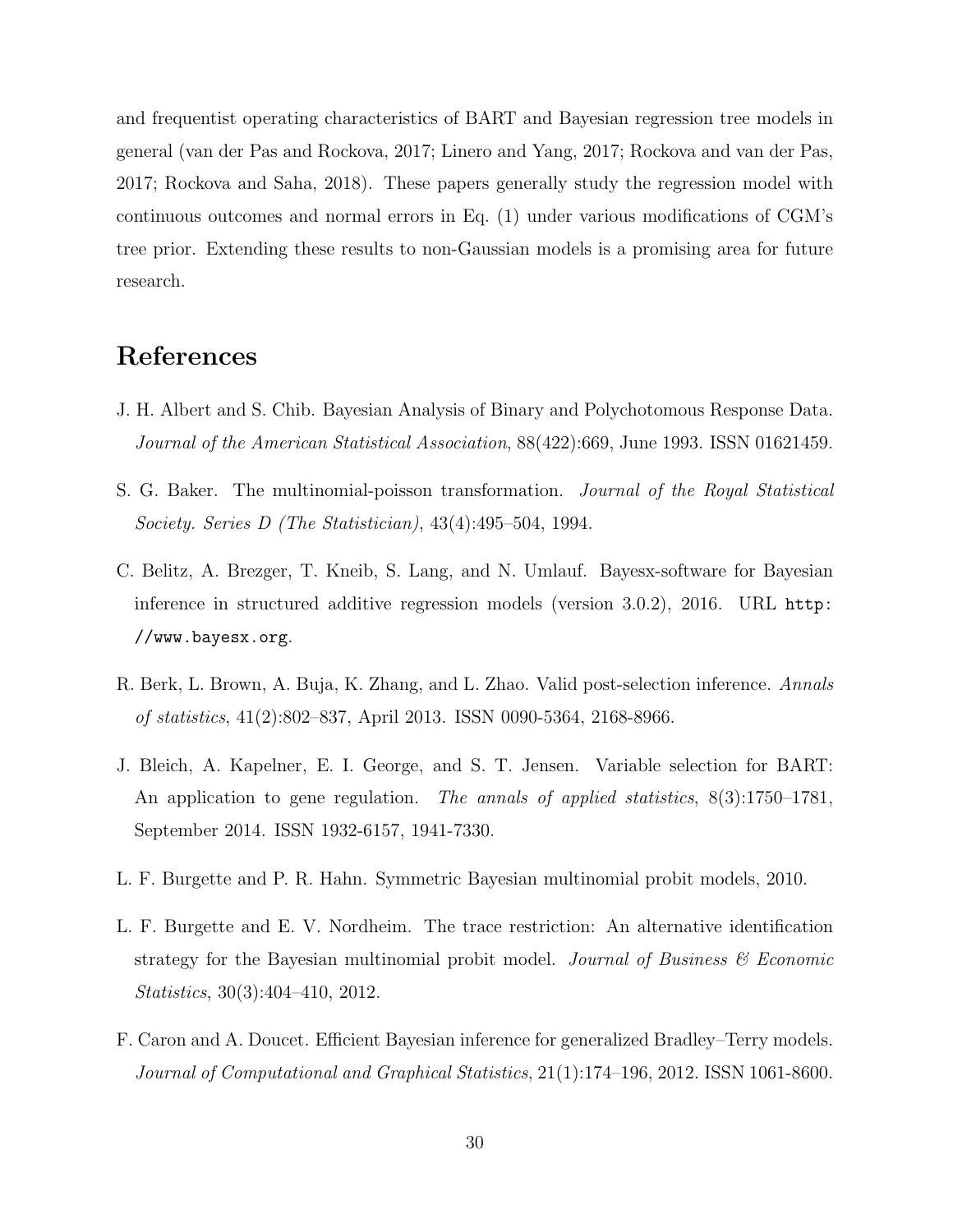- H. A. Chipman, E. I. George, and R. E. McCulloch. Bayesian cart model search. Journal of the American Statistical Association, 93(443):935–948, 1998.
- H. A. Chipman, E. I. George, and R. E. McCulloch. BART: Bayesian additive regression trees. The Annals of Applied Statistics, 4(1):266–298, March 2010. ISSN 1941-7330.
- D. G. T. Denison, B. K. Mallick, and A. F. M. Smith. A Bayesian CART algorithm. Biometrika, 85(2):363–377, 1 June 1998. ISSN 0006-3444.
- J. Du and A. R. Linero. Interaction Detection with Bayesian Decision Tree Ensembles. arXiv preprint arXiv:1809.08524, 2018.
- M. Fernández-Delgado, E. Cernadas, S. Barro, and D. Amorim. Do we need hundreds of classifiers to solve real world classification problems? Journal of Machine Learning Research, 15(1):3133–3181, 2014.
- J. J. Forster. Bayesian inference for poisson and multinomial log-linear models. Statistical Methodology, 7(3):210–224, 2010.
- J. H. Friedman. Greedy function approximation: A gradient boosting machine. Annals of statistics, 29(5):1189–1232, 2001. ISSN 0090-5364.
- S. Frühwirth-Schnatter and R. Frühwirth. Data augmentation and MCMC for binary and multinomial logit models. In T. Kneib and G. Tutz, editors, Statistical Modelling and Regression Structures, pages 111–132. Physica-Verlag HD, 2010. ISBN 9783790824124, 9783790824131.
- A. Gelman, J. Hwang, and A. Vehtari. Understanding predictive information criteria for Bayesian models. Statistics and computing, 24(6):997–1016, 2014. ISSN 0960-3174, 1573- 1375.
- A. Goldstein, A. Kapelner, J. Bleich, and E. Pitkin. Peeking inside the black box: Visualizing statistical learning with plots of individual conditional expectation. Journal of Computational and Graphical Statistics, 24(1):44–65, 2015. ISSN 1061-8600.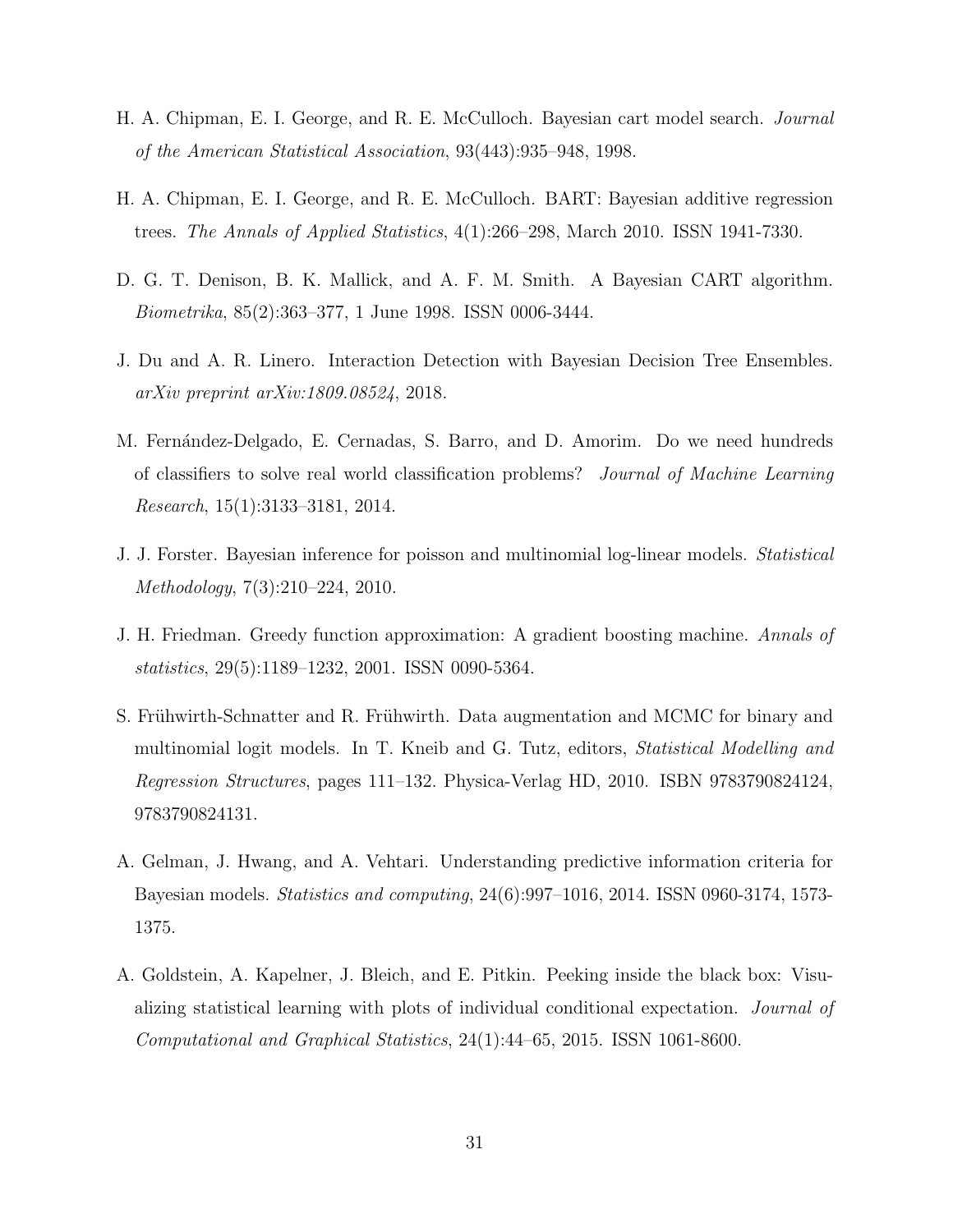- P. J. Green. Reversible jump markov chain monte carlo computation and Bayesian model determination. Biometrika, 82(4):711–732, 1 December 1995. ISSN 0006-3444.
- T. Hastie and R. Tibshirani. Bayesian backfitting (with comments and a rejoinder by the authors. Statistical Science, 15(3):196–223, 1 August 2000. ISSN 0883-4237, 2168-8745.
- C. C. Holmes and L. Held. Bayesian auxiliary variable models for binary and multinomial regression. Bayesian analysis, 1(1):145–168, March 2006. ISSN 1936-0975, 1931-6690.
- A. B. Jaffe and M. Trajtenberg. Flows of knowledge from universities and federal laboratories: Modeling the flow of patent citations over time and across institutional and geographic boundaries. Proceedings of the National Academy of Sciences, 93(23):12671– 12677, 1996.
- B. P. Kindo, H. Wang, and E. A. Peña. Multinomial probit Bayesian additive regression trees. Stat, 5(1):119–131, 1 January 2016. ISSN 0038-9986, 2049-1573.
- N. Klein, T. Kneib, and S. Lang. Bayesian Generalized Additive Models for Location, Scale, and Shape for Zero-Inflated and OverdispersedCountData. Journal of the American Statistical Association, 110(509):405–419, April 2015. ISSN 0162-1459.
- M. Kuhn. Building predictive models in r using the caret package. Journal of Statistical Software, Articles, 28(5):1–26, 2008. ISSN 1548-7660.
- M. Kuhn. caret: Classification and Regression Training, 2017. URL https://CRAN. R-project.org/package=caret. R package version 6.0-76.
- A. R. Linero. Bayesian regression trees for high-dimensional prediction and variable selection. Journal of the American Statistical Association, 113(522):626–636, 2018.
- A. R. Linero, D. Sinha, and S. R. Lipsitz. Semiparametric Mixed-Scale Models Using Shared Bayesian Forests. September 2018.
- A. R. Linero and Y. Yang. Bayesian Regression Tree Ensembles that Adapt to Smoothness and Sparsity. July 2017.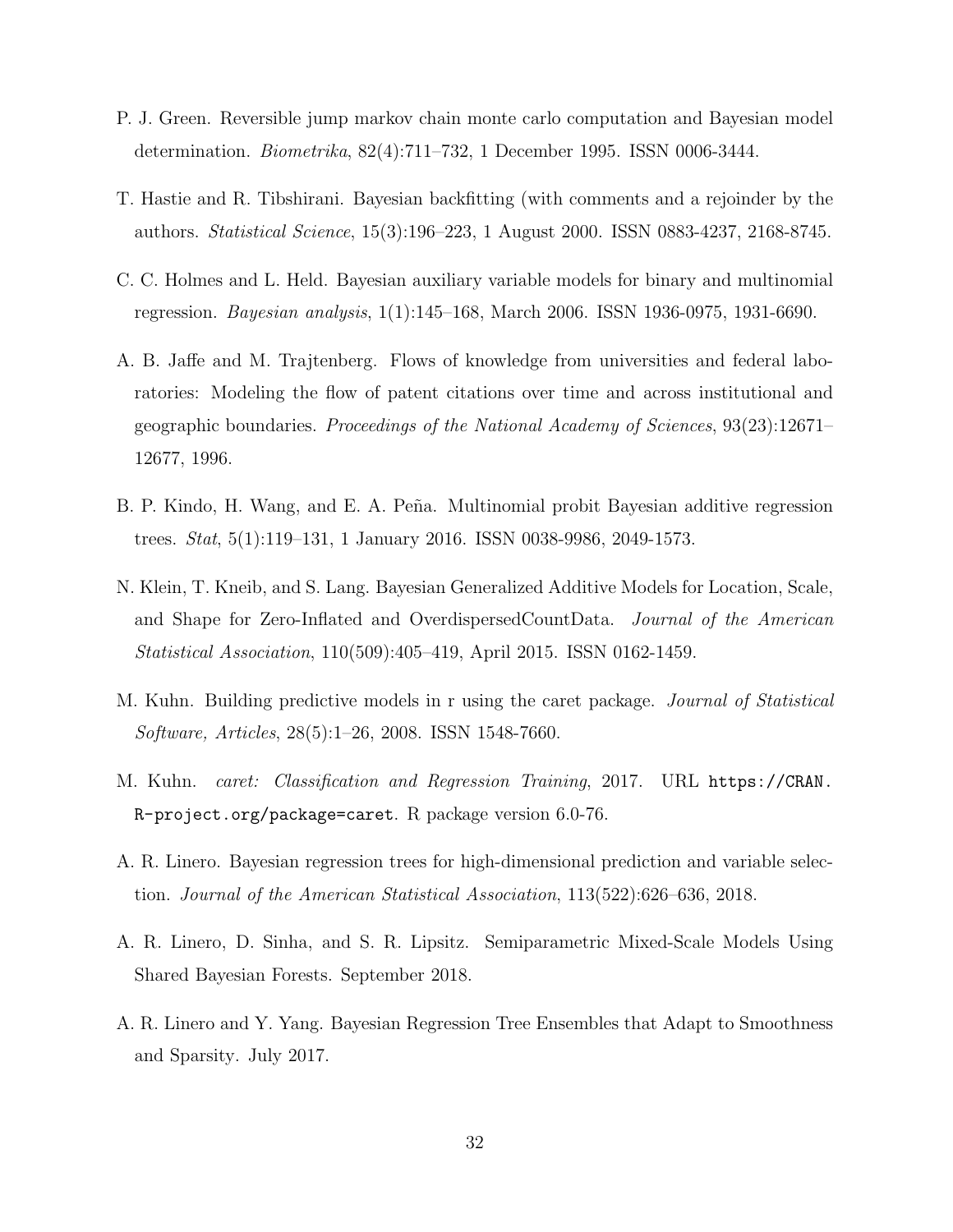- J. S. Liu, W. H. Wong, and A. Kong. Covariance structure of the gibbs sampler with applications to the comparisons of estimators and augmentation schemes. Biometrika, 81(1):27–40, 1 March 1994. ISSN 0006-3444.
- R. McCulloch. Nonparametric heteroscedastic regression modeling, Bayesian regression trees and MCMC sampling. Presented at the 10th Conference on Bayesian Nonparametrics, Raleigh, NC, 2015.
- L. E. Nieto-Barajas, I. Prünster, and S. G. Walker. Normalized random measures driven by increasing additive processes. Annals of statistics, 32(6):2343–2360, December 2004. ISSN 0090-5364, 2168-8966.
- N. G. Polson, J. G. Scott, and J. Windle. Bayesian inference for logistic models using Pólya–Gamma latent variables. *Journal of the American Statistical Association*, 108 (504):1339–1349, 2013. ISSN 0162-1459.
- M. Pratola, H. Chipman, E. George, and R. McCulloch. Heteroscedastic BART Using Multiplicative Regression Trees. arXiv preprint arXiv:1709.07542, September 2017.
- M. T. Pratola. Efficient Metropolis–Hastings Proposal Mechanisms for Bayesian Regression Tree Models. Bayesian analysis, 11(3):885–911, September 2016. ISSN 1936-0975, 1931- 6690.
- G. O. Roberts and S. K. Sahu. Updating schemes, correlation structure, blocking and parameterization for the gibbs sampler. Journal of the Royal Statistical Society. Series B, Statistical methodology, 59(2):291–317, 1 January 1997. ISSN 1369-7412, 1467-9868.
- V. Rockova and S. van der Pas. Posterior concentration for Bayesian regression trees and their ensembles. arXiv preprint arXiv:1708.08734, 2017.
- V. Rockova and E. Saha. On Theory for BART. arXiv preprint arXiv:1810.00787, 2018.
- R. A. Sparapani, B. R. Logan, R. E. McCulloch, and P. W. Laud. Nonparametric survival analysis using Bayesian additive regression trees (BART). Statistics in medicine, 7 February 2016. ISSN 0277-6715, 1097-0258.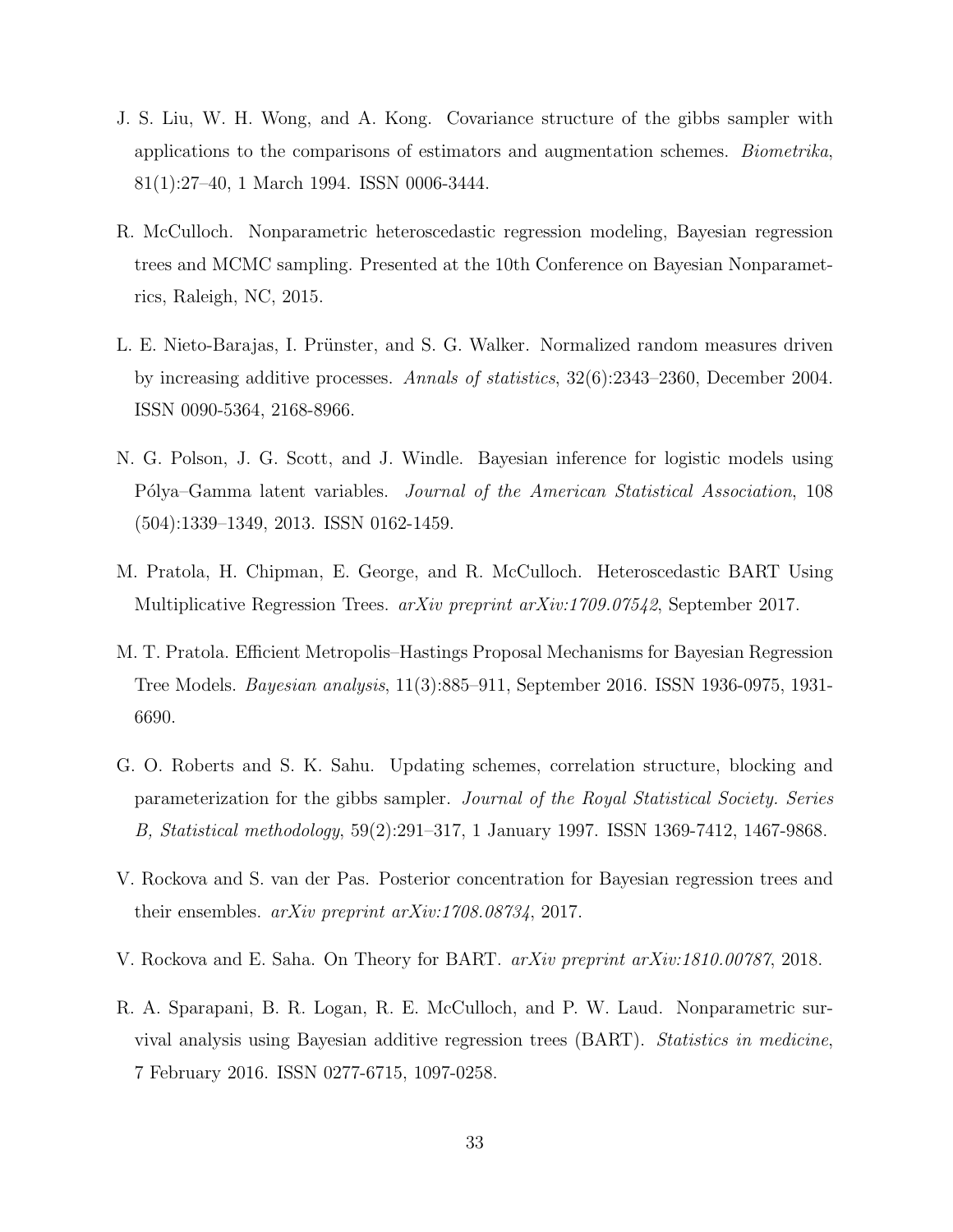- J. E. Starling, J. S. Murray, C. M. Carvalho, R. Bukowski, and J. G. Scott. Functional response regression with funbart: an analysis of patient-specific stillbirth risk.  $arXiv$ preprint arXiv:1805.07656, 2018.
- S. van der Pas and V. Rockova. Bayesian dyadic trees and histograms for regression. Advances in neural information processing systems, 2017. ISSN 1049-5258.
- S. G. Walker. Posterior sampling when the normalizing constant is unknown. Communications in Statistics - Simulation and Computation, 40(5):784–792, 2011.
- S. Watanabe. Asymptotic equivalence of bayes cross validation and widely applicable information criterion in singular learning theory. Journal of machine learning research: JMLR, 11(Dec):3571–3594, 2010. ISSN 1532-4435.
- S. Watanabe. A widely applicable Bayesian information criterion. Journal of machine learning research: JMLR, 14(Mar):867–897, 2013. ISSN 1532-4435.
- Y. Wu, H. Tjelmeland, and M. West. Bayesian CART: Prior specification and posterior simulation. Journal of Computational and Graphical Statistics, 16(1):44–66, 2007.
- M. Zhou, L. Li, D. Dunson, and L. Carin. Lognormal and gamma mixed negative binomial regression. In Machine learning: proceedings of the International Conference. International Conference on Machine Learning, volume 2012, page 1343. NIH Public Access, 2012.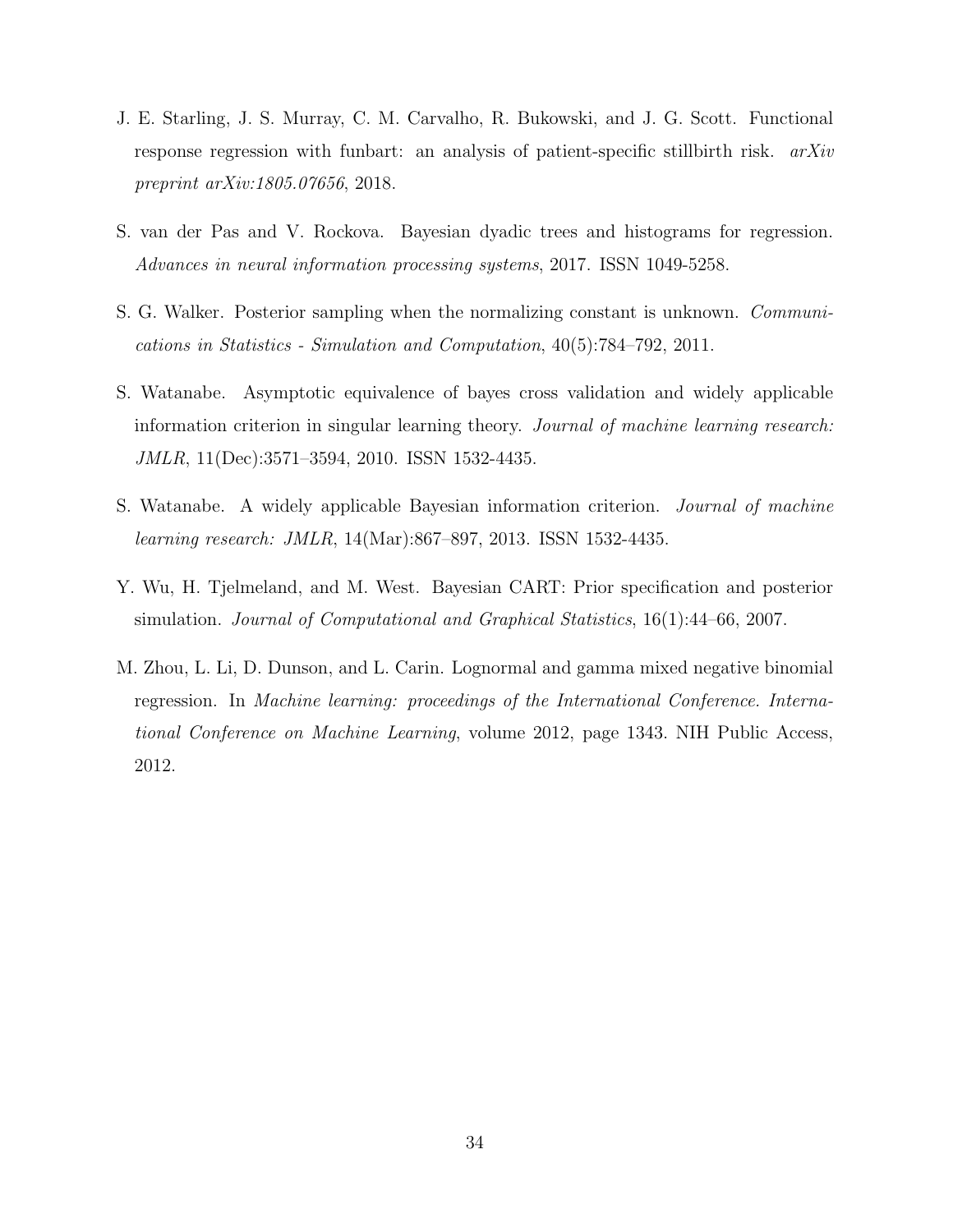# Supplemental Material for Log-Linear Bayesian Additive Regression Trees for Multinomial Logistic and Count Regression Models

### S.1 Supplemental Material

#### S.1.1 Parameterizing Logistic BART Models

When  $n_i = 1$  for all i and  $c = 2$ , so that y is a binary vector, we recover the binary regression model

$$
p_B(y_i) = \left(\frac{f^{(0)}(\mathbf{x}_i)}{f^{(0)}(\mathbf{x}_i) + f^{(1)}(\mathbf{x}_i)}\right)^{(1-y_i)} \left(\frac{f^{(1)}(\mathbf{x}_i)}{f^{(0)}(\mathbf{x}_i) + f^{(1)}(\mathbf{x}_i)}\right)^{y_i},
$$
(S.1)

which is a logistic regression model with log odds of success  $\log[f^{(1)}(\mathbf{x}_i)] - \log[f^{(0)}(\mathbf{x}_i)]$ . If  $f^{(0)}$  and  $f^{(1)}$  have the same number of trees (say m) and precision parameter  $a_0^2$  then under our prior  $\tilde{f}^{(1)}(\mathbf{x}_i) \stackrel{d}{=} f^{(1)}(\mathbf{x}_i) / f^{(0)}(\mathbf{x}_i)$ , where  $\tilde{f}^{(1)}$  has 2m trees and concentration parameter  $2a_0^2$ , so can write the model equivalently as

$$
p_B(y_i) = \left(\frac{1}{1 + \tilde{f}^{(1)}(\mathbf{x}_i)}\right)^{(1-y_i)} \left(\frac{\tilde{f}^{(1)}(\mathbf{x}_i)}{1 + \tilde{f}^{(1)}(\mathbf{x}_i)}\right)^{y_i}, \tag{S.2}
$$

in terms of the identified parameter  $\tilde{f}^{(1)}(\mathbf{x}_i)$ . The prior and likelihood (and therefore the posterior) are identical, but the performance of the data augmented MCMC algorithm can be substantially different for extreme probabilities.

To illustrate we consider a simple synthetic example. The probabilities are given by

$$
Pr(y_i | \mathbf{x}_i = x) = \exp[f^*(\mathbf{x}_i)]/(1 + \exp[f^*(\mathbf{x}_i)]), \quad f^*(x) = 12(\mathbf{x}_i - 0.5)
$$

so that the true log odds range over  $\pm 6$ , yielding probabilities in  $(0.0025, 0.9975)$ . The covariates are placed (not sampled) uniformly over (0, 1). In addition to the identified and unidentified logit models we compare the BART probit model introduced by CGM, which assumes that

$$
Pr(y_i = 1 | \mathbf{x}_i) = \Phi[f_{CGM}(\mathbf{x}_i)]
$$

where  $f_{CGM}(\cdot)$  has the original BART prior with leaf parameters  $\mu_{ht} \sim N(0, 1.5^2/m)$ , so that  $Pr(|f(\mathbf{x}_i)| < 3) \equiv Pr(\Phi[-3] < \Phi[f(\mathbf{x}_i)] < \Phi[3]) = 0.95$  a priori. This is approximately the true range of the probabilities in our synthetic example, and we use the same condition to set  $a_0$  in the logistic models.

We generated 25 datasets of size  $n = 100$  and ran the MCMC algorithm for 6,000 iterations, discarding the first 1,000 as burn-in. We estimate the log odds function at each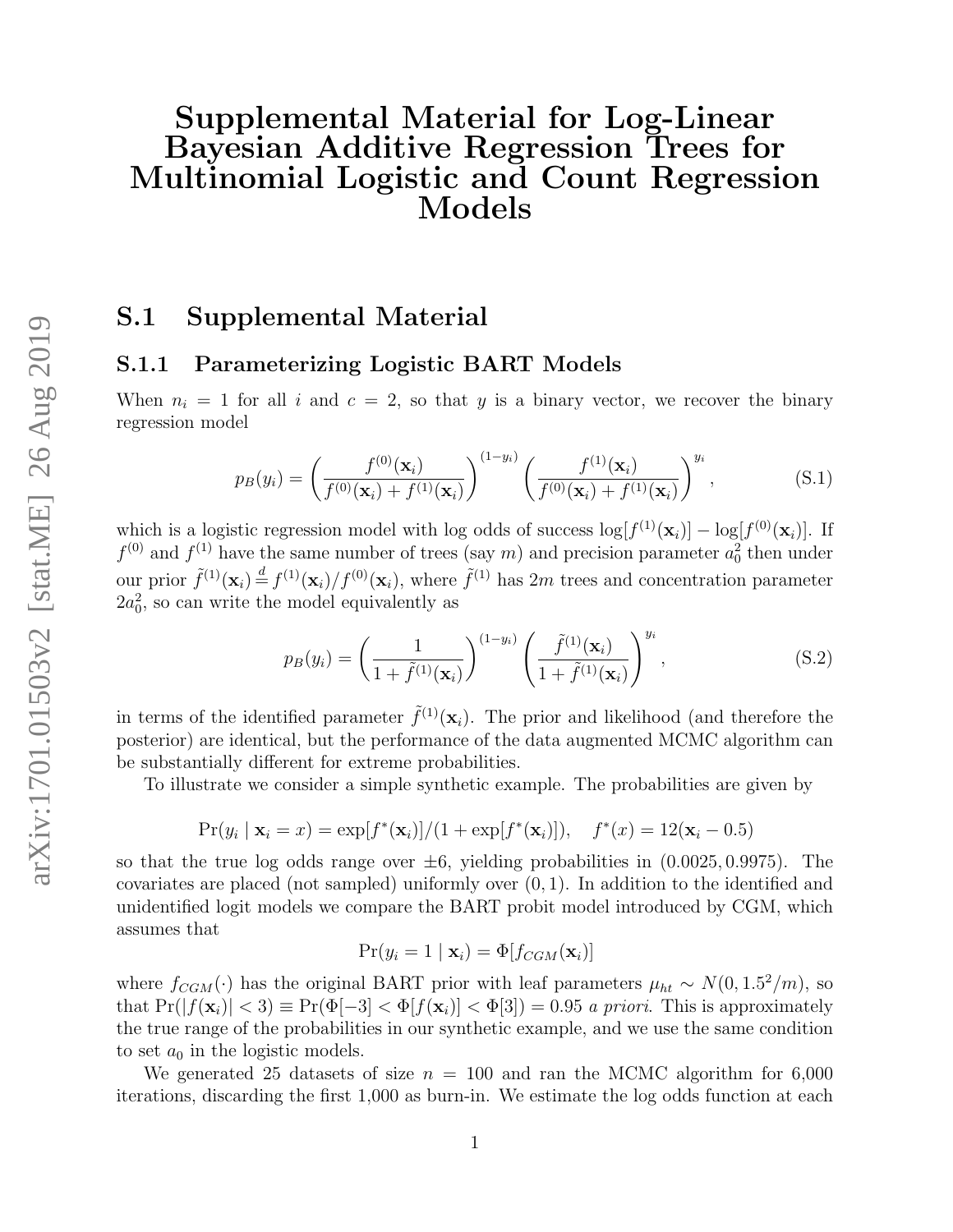covariate value. They are given by  $\log[f^{(1)}(\mathbf{x}_i)] - \log[f^{(0)}(\mathbf{x}_i)]$  for the unidentified logit model,  $\log[\tilde{f}^{(1)}(\mathbf{x}_i)]$  for the identified logit model, and  $\log(\Phi[f(\mathbf{x}_i)]) - \log(1 - \Phi[f(\mathbf{x}_i)])$  for BART probit. We compare the average effective sample size of the log-odds function over the 25 replicates. The effective sample size is given by

$$
\frac{T}{1+2\sum_{k=1}^{\infty}\rho_k},
$$

where T is the length of the MCMC chain and  $\rho_k$  is the lag k autocorrelation. It is the number of independent samples required to reach the same level of sampling error as the correlated MCMC draws. This is estimated using the R package coda Plummer et al. 2006. Unlike the two logit models, BART probit has a different target distribution and therefore the effective sample sizes are not directly comparable. We include it in the comparison primarily to illustrate the operating characteristics of a similar, well-known data augmentation scheme.



Figure S.1: Average effective sample size for estimates of the log odds for the simulated datasets in Section S.1.1. The labels "logit (id)" and "logit (unid)" refer to the identified/unidentified parameterizations of the logistic regression model (Eqs (S.2) and (S.1), respectively).

Figure S.1 shows the results. The two logit models perform much differently; the identified model mixes extremely well when the log odds are small and extremely poorly when they are large. The unidentified model mixes best near 0, degrading as the log odds increase in magnitude. But the unidentified parameterization has a minimum average ESS of about 1,030, compared to 170 for the identified parameterization, so the unidentified paramterization has the benefit of performing adequately everywhere.

Examining the two data augmentation schemes sheds some light on this behavior. In the identified parameterization, the latent variables are sampled  $\phi_i \sim Gamma(1, 1 + \tilde{f}^{(1)}(\mathbf{x}))$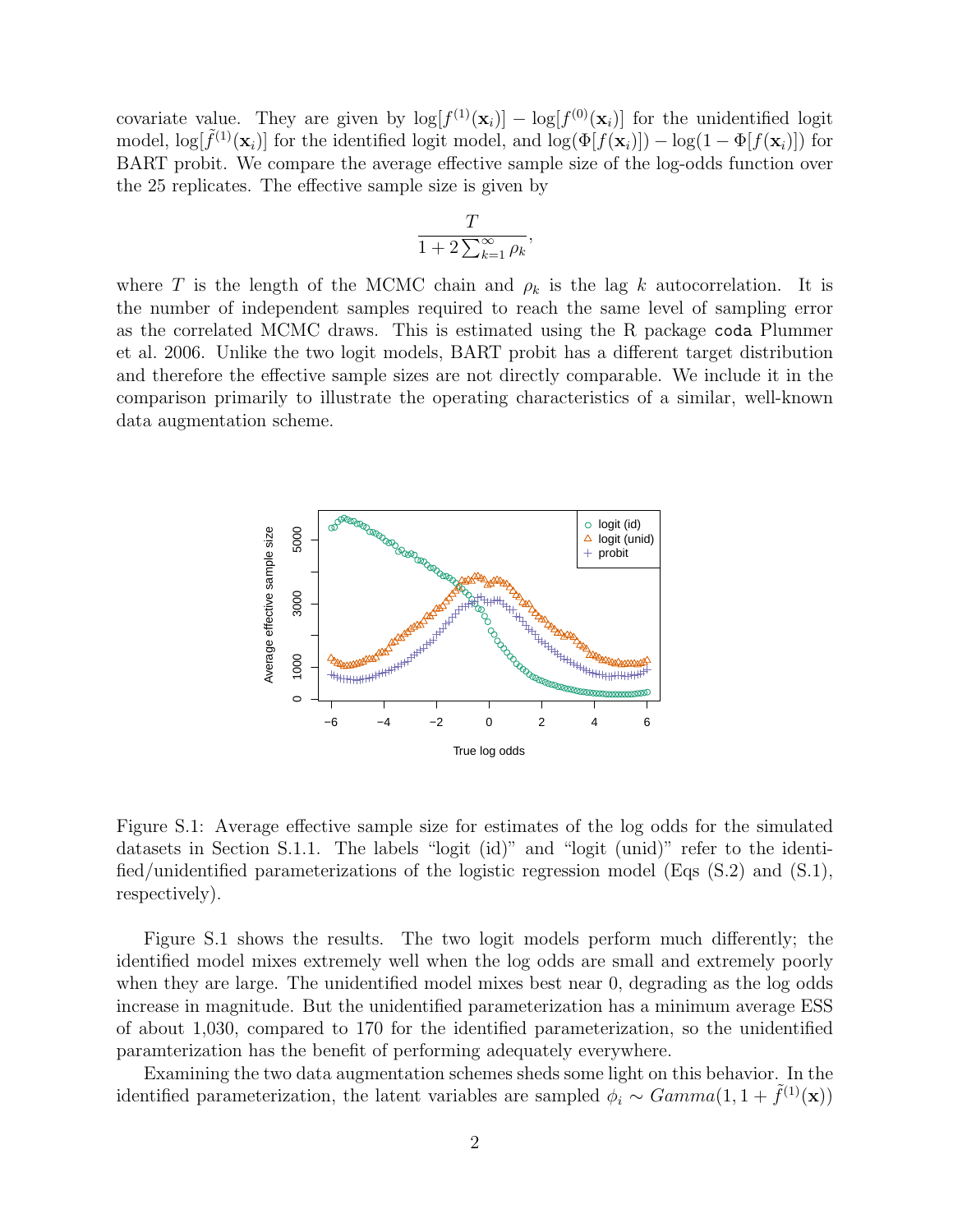prior to updating  $\tilde{f}^{(1)}$ . When  $\tilde{f}^{(1)}(\mathbf{x}_i)$  is large, the variance of this full conditional is small and  $\phi_i$  will make small moves leading to high cross-correlation between the parameters determining  $f^{(1)}(\mathbf{x}_i)$  and  $\phi_i$ . When  $\tilde{f}^{(1)}(\mathbf{x}_i)$  is small the full conditional is much more dispersed, reducing the crosscorrelation and leading to the excellent behavior in Fig S.1. In the unidentified parameterization,  $\phi_i \sim Gamma(1, f^{(0)}(\mathbf{x}_i) + f^{(1)}(\mathbf{x}))$ . For probabilities near 1, increases in  $f^{(1)}(\mathbf{x}_i)$  are offset by compensatory decreases in  $f^{(0)}(\mathbf{x}_i)$  (which is fixed at 1 in the identified sampler), since our prior for both functions is centered at 1. However, for probabilities at either extreme  $|f^{(0)}(\mathbf{x}_i) + f^{(1)}(\mathbf{x})|$  will tend to be large and induce a greater degree of crosscorrelation. For probabilities near 0.5,  $f^{(0)}(\mathbf{x}_i) \approx f^{(1)}(\mathbf{x}_i)$  and fit is freely allocated between  $f^{(1)}$  and  $f^{(0)}$ . Hence MCMC in the unidentified parameterization behaves similarly to the BART-probit sampler, which is constructed using Albert and Chib (1993)'s data augmentation:

- 1. Sample  $\phi_i \sim N(f(\mathbf{x}_i), 1) \mathbb{1}(\phi_i > 0)$  if  $y_i = 1$  or  $\phi_i \sim (f(\mathbf{x}_i), 1) \mathbb{1}(\phi_i < 0)$  if  $y_i = 0$
- 2. Update  $f(\cdot)$  via the CGM MCMC algorithm

Here the crosscorrileation between the parameters determining  $f(\mathbf{x}_i)$  and  $\phi_i$  is weakest when  $f(\mathbf{x}_i) \approx 0$ , or 0 on the log odds scale.

Our results suggest that the identified parmaterization of the logit model mixes more efficiently for log odds less than about  $-1$  (probabilities less than about 0.27). Therefore the most efficient parameterization will depend on factors including the balance of the outcome as well as the distribution of the covariates and their discriminative power. If it is known that the outcome is rare and the predictors relatively weak working in the identified parameterization may be more efficient. In the absence of such strong prior knowledge the unidentified parameterization yields good results across a range of settings, and is more sensible as a default. In the case of the multinomial regression model it also avoids the risk of accidentally specifying a poor prior through an inappropriate choice of reference category, since all outcome values are treated symmetrically.

#### S.1.2 Proof of propositions

Proposition ??: Collecting terms in the augmented variables, we have:

$$
p_{ZINB}(y_i, Z_i, \phi_i, \xi_i | f^{(0)}, f_i, \kappa, f)
$$
  
=  $f^{(0)}(\mathbf{x}_i)^{1-Z_i} f^{(1)}(\mathbf{x}_i)^{Z_i} \exp[-\phi_i \{f^{(0)}(\mathbf{x}_i) + f^{(1)}(\mathbf{x}_i)\}]$   

$$
\left\{ \frac{1}{\Gamma(\kappa) y_i!} \kappa^{\kappa} [\mu_{0i} f(\mathbf{x}_i)]^{y_i} \xi_i^{\kappa+y_i-1} \exp[-\xi_i(\kappa + \mu_{0i} f(\mathbf{x}_i))] \right\}^{Z_i}
$$
  

$$
\mathbb{1}(Z_i = 1 \text{ if } y_i > 0).
$$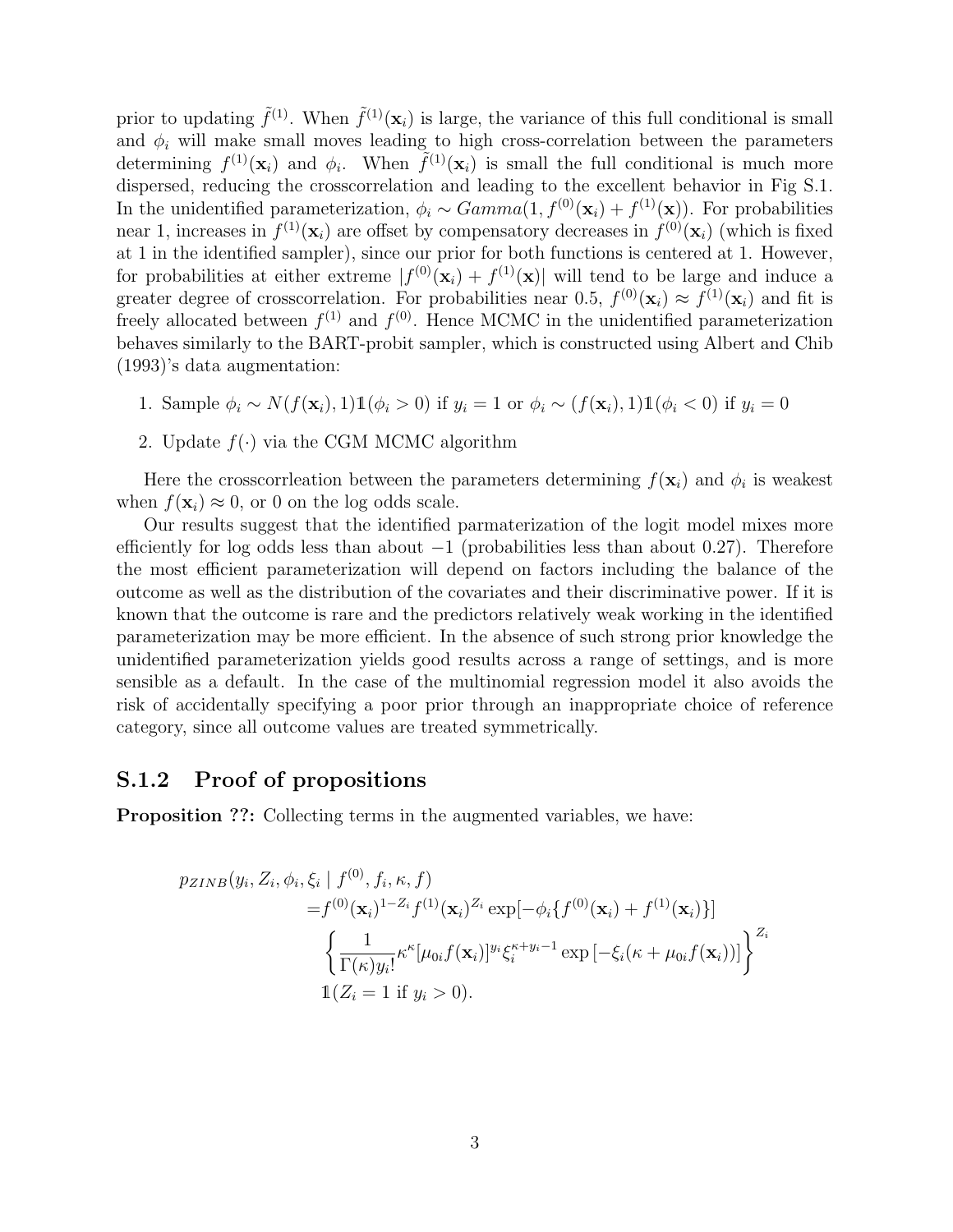Since 
$$
\int_{0}^{\infty} t^{u-1} \exp(-st) dt = \Gamma(u)/s^{u},
$$
  
\n
$$
\int_{0}^{\infty} \int_{0}^{\infty} p_{ZINB}(y_{i}, Z_{i}, \phi_{i}, \xi_{i} | f^{(0)}, f_{i}, \kappa, f) d\phi_{i} d\xi_{i}
$$
\n
$$
= f^{(0)}(\mathbf{x}_{i})^{1-Z_{i}} f^{(1)}(\mathbf{x}_{i})^{Z_{i}} \int_{0}^{\infty} \exp[-\phi_{i} \{f^{(0)}(\mathbf{x}_{i}) + f^{(1)}(\mathbf{x}_{i})\}] d\phi_{i}
$$
\n
$$
\times \left\{ \frac{1}{\Gamma(\kappa)y_{i}!} \kappa^{\kappa} [\mu_{0i} f(\mathbf{x}_{i})]^{y_{i}} \int_{0}^{\infty} \xi_{i}^{\kappa+y_{i}-1} \exp[-\xi_{i}(\kappa + \mu_{0i} f(\mathbf{x}_{i}))] d\xi_{i} \right\}^{Z_{i}}
$$
\n
$$
\times 1(Z_{i} = 1 \text{ if } y_{i} > 0)
$$
\n
$$
= \frac{f^{(0)}(\mathbf{x}_{i})^{1-Z_{i}} f^{(1)}(\mathbf{x}_{i})^{Z_{i}}}{f^{(0)}(\mathbf{x}_{i}) + f^{(1)}(\mathbf{x}_{i})}
$$
\n
$$
\times \left\{ \frac{1}{\Gamma(\kappa)y_{i}!} \kappa^{\kappa} [\mu_{0i} f(\mathbf{x}_{i})]^{y_{i}} \frac{\Gamma(\kappa+y_{i})}{(\kappa+\mu_{0i} f(\mathbf{x}_{i}))^{\kappa+y_{i}}} \right\}^{Z_{i}}
$$
\n
$$
\times 1(Z_{i} = 1 \text{ if } y_{i} > 0)
$$
\n
$$
= \frac{f^{(0)}(\mathbf{x}_{i})^{1-Z_{i}} f^{(1)}(\mathbf{x}_{i})^{Z_{i}}}{f^{(0)}(\mathbf{x}_{i}) + f^{(1)}(\mathbf{x}_{i})}
$$
\n
$$
\times \left\{ \frac{\Gamma(\kappa+y_{i})}{\Gamma(\kappa)y_{i}!} \left( \frac{\kappa}{\kappa+\mu_{0i} f(\mathbf{x}_{i})} \right)^{y_{i}} \left( \frac{\mu_{0i} f(\mathbf{x}_{i})}{\kappa+\mu_{0i} f(\
$$

To sum over  $Z_i$ , consider the two cases  $y_i > 0$  and  $y_i = 0$ . If  $y_i = 0$  then

$$
\sum_{Z_i=0}^{1} \int_0^{\infty} \int_0^{\infty} p_{ZINB}(y_i, Z_i, \phi_i, \xi_i | f^{(0)}, f_i, \kappa, f) d\phi_i d\xi_i
$$
\n
$$
= \frac{f^{(1)}(\mathbf{x}_i)}{f^{(0)}(\mathbf{x}_i) + f^{(1)}(\mathbf{x}_i)} \frac{\Gamma(\kappa + y_i)}{\Gamma(\kappa) y_i!} \left(\frac{\kappa}{\kappa + \mu_{0i} f(\mathbf{x}_i)}\right)^{\kappa} \left(\frac{\mu_{0i} f(\mathbf{x}_i)}{\kappa + \mu_{0i} f(\mathbf{x}_i)}\right)^{y_i}
$$

due to the indicator function. Otherwise if  $y_i = 1$  then

$$
\sum_{Z_i=0}^{1} \int_0^\infty \int_0^\infty p_{ZINB}(y_i, Z_i, \phi_i, \xi_i | f^{(0)}, f_i, \kappa, f) d\phi_i d\xi_i
$$
\n
$$
= \frac{f^{(0)}(\mathbf{x}_i)}{f^{(0)}(\mathbf{x}_i) + f^{(1)}(\mathbf{x}_i)} + \frac{f^{(1)}(\mathbf{x}_i)}{f^{(0)}(\mathbf{x}_i) + f^{(1)}(\mathbf{x}_i)} \frac{\Gamma(\kappa + y_i)}{\Gamma(\kappa) y_i!} \left(\frac{\kappa}{\kappa + \mu_{0i} f(\mathbf{x}_i)}\right)^{y_i} \left(\frac{\mu_{0i} f(\mathbf{x}_i)}{\kappa + \mu_{0i} f(\mathbf{x}_i)}\right)^{y_i}
$$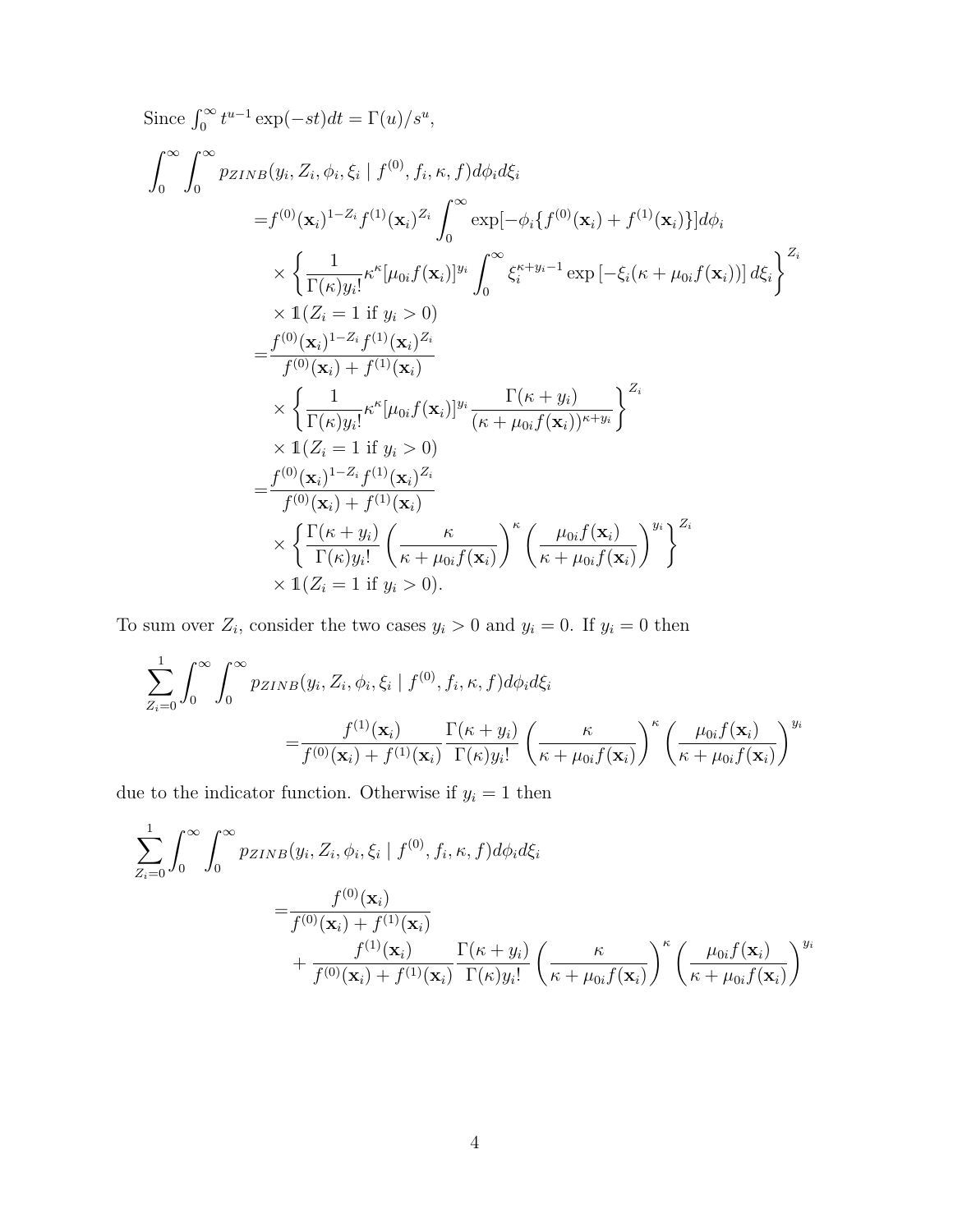So we have

$$
\sum_{Z_i=0}^{1} \int_0^{\infty} \int_0^{\infty} p_{ZINB}(y_i, Z_i, \phi_i, \xi_i | f^{(0)}, f_i, \kappa, f) d\phi_i d\xi_i
$$
\n
$$
= \frac{f^{(0)}(\mathbf{x}_i)}{f^{(0)}(\mathbf{x}_i) + f^{(1)}(\mathbf{x}_i)} \mathbb{1}(y_i = 0)
$$
\n
$$
+ \frac{f^{(1)}(\mathbf{x}_i)}{f^{(0)}(\mathbf{x}_i) + f^{(1)}(\mathbf{x}_i)} \frac{\Gamma(\kappa + y_i)}{\Gamma(\kappa) y_i!} \left(\frac{\kappa}{\kappa + \mu_{0i} f(\mathbf{x}_i)}\right)^{y_i} \left(\frac{\mu_{0i} f(\mathbf{x}_i)}{\kappa + \mu_{0i} f(\mathbf{x}_i)}\right)^{y_i}
$$

as required.

**Proposition ??:** To set the parameters c and d from  $a_0$  and  $m$ , note that

$$
\mathcal{E}[\log(\lambda_{ht})] = 0
$$
  
 
$$
\text{Var}[\log(\lambda_{ht})] = \psi''(c) + [\psi'(c) - \log(d)]^2,
$$

where  $\psi(c) = \log[\Gamma(c)]$ . Enforcing  $\text{Var}[\log(\lambda_{ht})] = a_0^2/m$  requires that c, d solve

$$
\psi''(c) + [\psi'(c) - \log(d)]^2 - a_0^2/m = 0.
$$

The real roots of (S.3) are given by

$$
d = \exp\left[\sqrt{a_0^2/m - \psi''(c)} \pm \psi'(c)\right],
$$

subject to  $a_0^2/m - \psi''(c) \ge 0$ . Taking  $a_0^2/m - \psi''(c) = 0$  minimizes d, which concentrates more mass around zero on the log scale and is an appropriate choice for a strong regularizing prior. So c is obtained numerically as the solution to  $\psi''(c) = a_0^2/m$ , which is trivial as  $\psi''(c)$  is monotonically decreasing, and  $d = \exp[\psi'(c)]$ .

Proposition ??: The exact solutions for the parameters in Proposition ?? can be approximated by  $c \approx m/a_0^2 + 0.5$  and  $d \approx m/a_0^2$ . Let  $v = a_0^2/m$ . Typically v will be quite small, so c will be large. The Laurent series of  $\psi''(c)$  at  $c = \infty$  is

$$
\frac{1}{c} + \frac{1}{2c^2} + O\left(\frac{1}{c^3}\right)
$$

Using the first two terms of the series to approximate  $\psi''(c)$  we want to solve  $v = \frac{1}{c} + \frac{1}{2c}$  $\frac{1}{2c^2}$ . Since  $v, c$  are both positive, the only solution is

$$
c = \frac{1 + \sqrt{1 + 2v}}{2v}
$$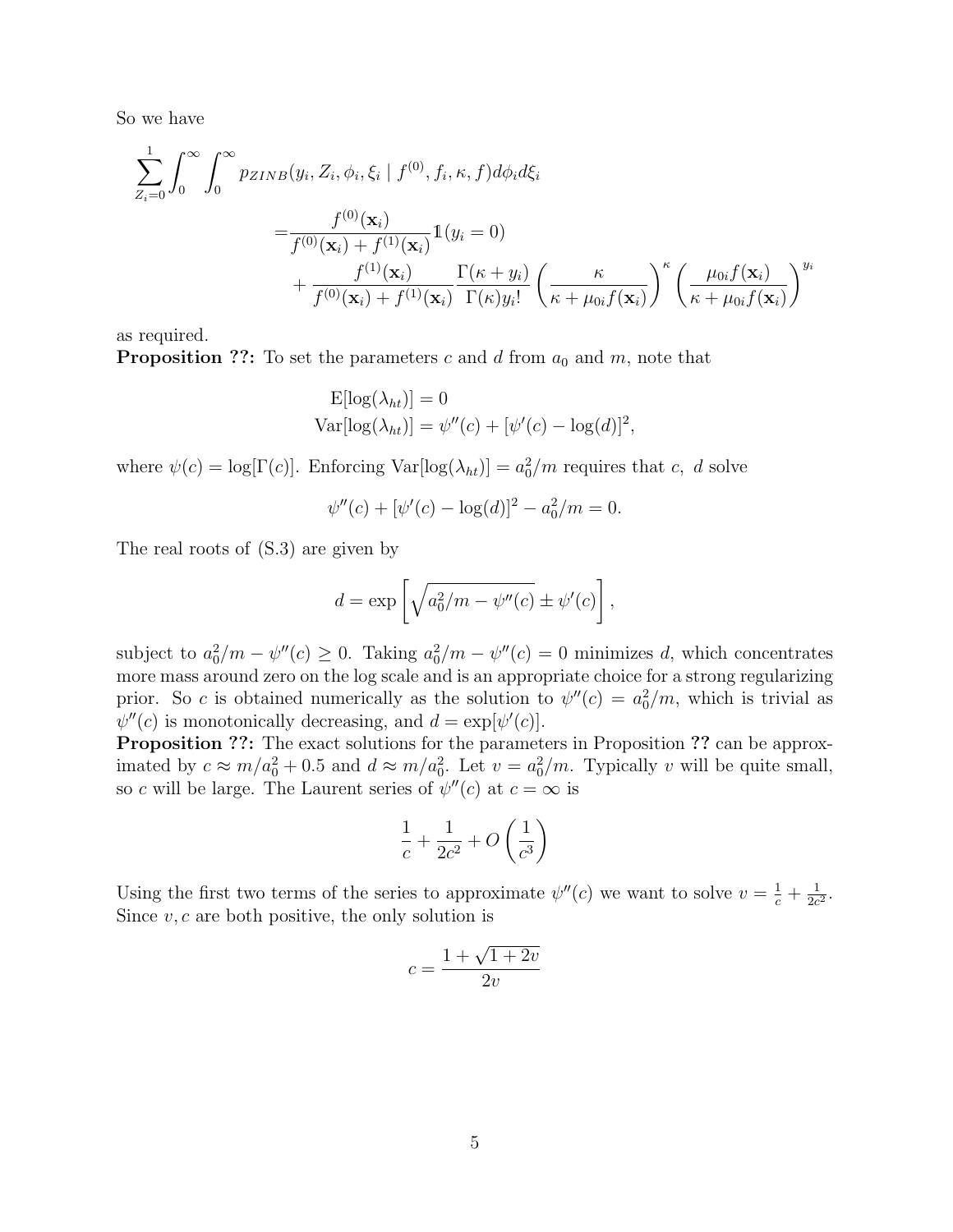We can obtain a simpler expression with one more approximation:

$$
c = \frac{1 + \sqrt{1 + 2v}}{2v}
$$
  
=  $\frac{1}{2v} + \sqrt{\frac{1}{4v^2} + \frac{1}{2v}}$   

$$
\approx \frac{1}{2v} + \sqrt{\frac{1}{4v^2} + \frac{1}{2v} + \frac{1}{4}}
$$
  
=  $\frac{1}{2v} + \sqrt{\left(\frac{1}{2v} + \frac{1}{2}\right)^2}$   
=  $\frac{1}{v} + \frac{1}{2}$   
=  $\frac{m}{a_0^2} + \frac{1}{2}$ 

The expansion of  $\exp[\psi'(c)]$  at  $c = \infty$  is  $c - 0.5 + O(1/c)$ , so  $d \approx m/a_0^2$ . Thus when  $m >> a_0^2$ , we have  $c \approx m/a_0^2 + 0.5$  and  $d \approx m/a_0^2$ . For all the settings of m and  $a_0$  considered in this paper, the largest relative error under these approximations is less than 2% for both c and d. These include some extreme settings from the cross validation exercise, however, and the approximation is usually much better. For example, the multinomial logistic regression default parameter setting  $m = 100$ ,  $a_0 = 3.5/\sqrt{2}$  yields an approximation with less then 0.03% relative error.

#### S.1.3 MCMC for ZINB-BART

A single step of the ZINB MCMC algorithm proceeds as follows:

- 1. Block update  $(\kappa, Z, \xi, \phi \mid -)$  by composition. (These steps are order-dependent.)
	- (a) First sample  $\kappa$  from

$$
p(\kappa \mid y, \mathbf{x}, f, f^{(0)}, f^{(1)}, \kappa) \propto p(\kappa) \prod_{i=1}^{n} p_{ZINB}(y_i \mid \mathbf{x}_i, f, f^{(0)}, f^{(1)}, \kappa)
$$

using a Metropolis-Hastings step (we use a random walk on the log scale, with a Gaussian proposal tuned to give acceptance rates of about 0.23).

(b) Given the new value for  $\kappa$ , sample Z. The  $Z_i$ 's are mutually independent given  $\kappa, \omega$  and f. If  $y_i > 0$ ,  $Z_i = 1$ . Otherwise  $p(Z_i \mid \kappa, \omega, f)$  is Bernoulli with probability

$$
\frac{\omega(\mathbf{x}_i)p_{NB}(0 \mid \mathbf{x}_i, \kappa, f)}{1 - \omega(\mathbf{x}_i) + \omega(\mathbf{x}_i)p_{NB}(0 \mid \mathbf{x}_i, \kappa, f)}
$$

.

(c) Finally  $(\xi, \phi)$  are sampled from their joint full conditional. This is particularly simple due to their conditional independence: For all observations with  $Z_i = 1$ , sample  $\xi_i$  independently from

$$
(\xi_i \mid -) \sim G(\kappa + y_i, \kappa + \mu_{0i} f(\mathbf{x}_i)),
$$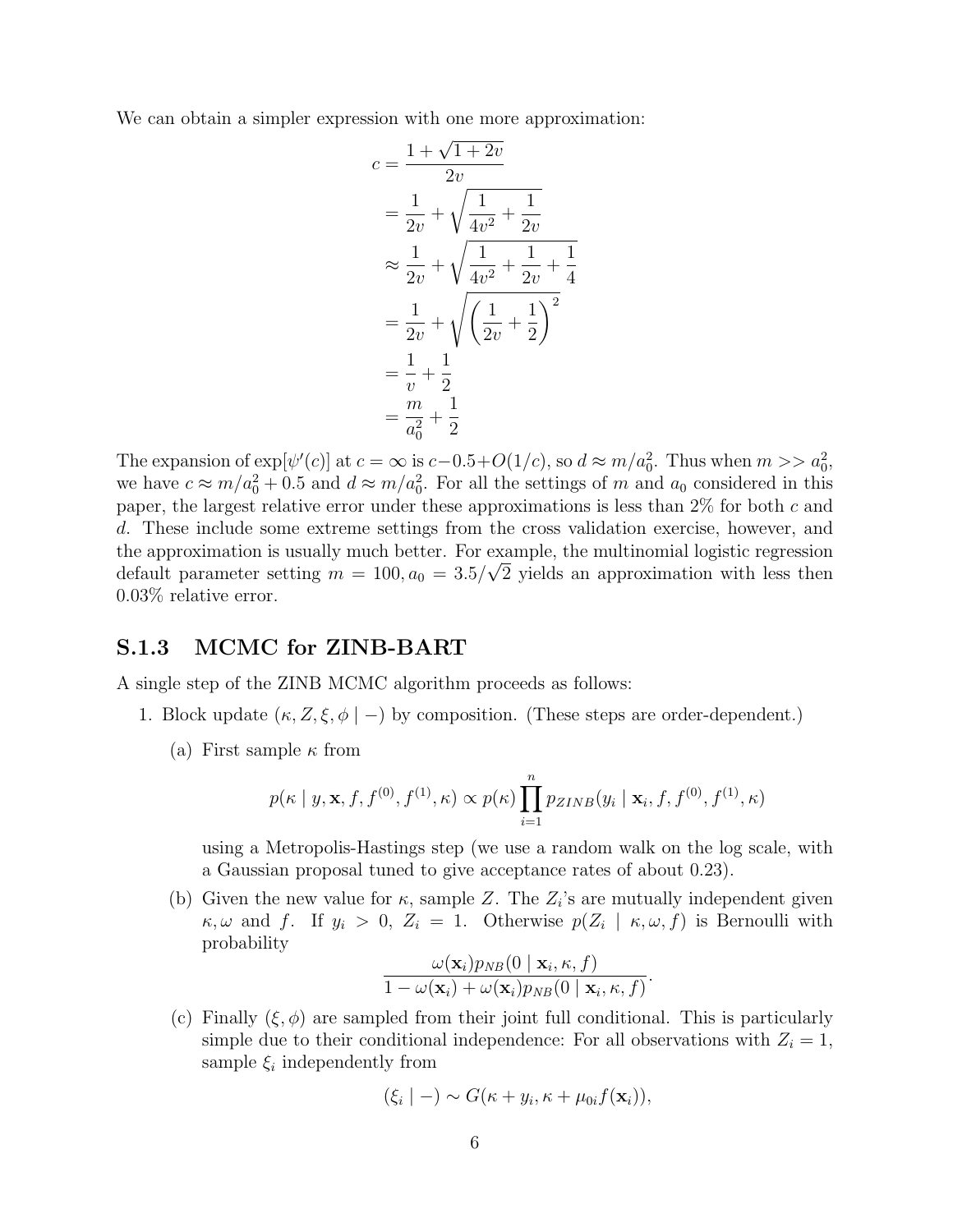and for each  $1 \leq i \leq n$  sample

$$
(\phi_i | -) \sim Exp(f^{(0)}(\mathbf{x}_i) + f^{(1)}(\mathbf{x}_i)).
$$

2. Update  $f^{(j)}$  for  $j \in \{0,1\}$  using Algorithm ?? and the expressions in Section ?? with

$$
r_{ht} = \sum_{i: \mathbf{x}_i \in A_{ht}^{(j)}} 1\!\!1(Z_i = j), \quad s_{ht} = \sum_{i: \mathbf{x}_i \in A_{ht}^{(j)}} \phi_i f_{(h)}^{(j)}(\mathbf{x}_i)
$$

where  $f_{(h)}^{(j)}$  $\Gamma_{(h)}^{(j)}(\mathbf{x}_i) = \prod_{l \neq h} g(\mathbf{x}, T_h^{(j)}, \Lambda_h^{(j)})$  $\binom{J}{h}$  is the fit from all but the  $h^{th}$  tree.

3. Update f using Algorithm ?? and the expressions in Section ?? with

$$
r_{ht} = \sum_{i:\mathbf{x}_i \in A_{ht}} Z_i y_i, \quad s_{ht} = \sum_{i:\mathbf{x}_i \in A_{ht}} Z_i \xi_i \mu_{0i} f_{(h)}(\mathbf{x}_i)
$$

where  $f_{(h)}(\mathbf{x}_i) = \prod_{l \neq h} g(\mathbf{x}, T_h, \Lambda_h)$  is the fit from all but the  $h^{th}$  tree.

Note that all three regression functions can be updated in parallel, as they are conditionally independent given the latent variables.

### S.1.4 Additional Classification Study Results

|                             | rf              |                  | mno            | svm              | nnet            |           | bart-cv       |                |           |                 |               |
|-----------------------------|-----------------|------------------|----------------|------------------|-----------------|-----------|---------------|----------------|-----------|-----------------|---------------|
|                             | mtry            | n.trees          | int depth      | shrinkage        | $\mathbf n$     | decay     | $\mathcal{C}$ | size           | decay     | ntree           | $a_0\sqrt{2}$ |
| balance-scale               | $\overline{2}$  | 150              | $\mathbf 1$    | 0.1              | 10              | $1e-04$   | 1.00          | $\overline{5}$ | $1e-01$   | 100             | 6.0           |
|                             | $\overline{2}$  | $\overline{50}$  | $\overline{2}$ | $\overline{0.1}$ | $\overline{10}$ | $1e-04$   | 0.50          | $\overline{5}$ | $1e-01$   | $\overline{25}$ | 6.0           |
|                             | $\overline{2}$  | 100              | $\overline{2}$ | 0.1              | 10              | $1e-04$   | 1.00          | 5              | $0e + 00$ | 25              | 6.0           |
|                             | $\overline{2}$  | 100              | $\overline{2}$ | 0.1              | 10              | $1e-04$   | 1.00          | 5              | $1e-01$   | 25              | 6.0           |
|                             | $\overline{2}$  | $\overline{100}$ | $\mathbf{1}$   | 0.1              | $\overline{10}$ | $1e-04$   | 0.25          | $\overline{5}$ | $1e-01$   | 66              | 6.0           |
|                             | $\overline{2}$  | 150              | 1              | $\overline{0.1}$ | $\overline{10}$ | $1e-04$   | 0.25          | $\overline{5}$ | $1e-01$   | $\overline{25}$ | 6.0           |
|                             | $\overline{2}$  | 150              | $\overline{2}$ | 0.1              | 10              | $1e-04$   | 1.00          | $\overline{5}$ | $1e-01$   | 66              | 6.0           |
|                             | $\overline{2}$  | 150              | $\mathbf{1}$   | 0.1              | $\overline{10}$ | $1e-04$   | 0.25          | $\overline{5}$ | $1e-01$   | 25              | 6.0           |
|                             | $\overline{2}$  | 150              | $\overline{2}$ | 0.1              | 10              | $1e-04$   | 1.00          | 5              | $1e-01$   | $\overline{25}$ | 6.0           |
|                             | $\overline{2}$  | 150              | $\overline{2}$ | 0.1              | 10              | $1e-04$   | 0.25          | 5              | $1e-01$   | 25              | 6.0           |
| car                         | 6               | 150              | $\overline{3}$ | 0.1              | 10              | $1e-04$   | 1.00          | $\overline{5}$ | $1e-01$   | 25              | 6.0           |
|                             | 6               | 100              | 3              | $\overline{0.1}$ | 10              | $1e-01$   | 1.00          | 5              | $0e + 00$ | $\overline{25}$ | 6.0           |
|                             | $\,6\,$         | 150              | 3              | 0.1              | $\overline{10}$ | $1e-04$   | 1.00          | $\overline{5}$ | $1e-04$   | 25              | 6.0           |
|                             | 6               | 150              | 3              | 0.1              | 10              | $1e-04$   | 1.00          | $\overline{5}$ | $1e-01$   | 25              | 6.0           |
|                             | $\overline{6}$  | 150              | $\overline{3}$ | $\overline{0.1}$ | $\overline{10}$ | $0e + 00$ | 1.00          | $\overline{5}$ | $1e-01$   | $\overline{25}$ | 6.0           |
|                             | 6               | 150              | 3              | 0.1              | 10              | $1e-04$   | 1.00          | $\overline{5}$ | $1e-01$   | 25              | 6.0           |
|                             | 6               | 150              | 3              | 0.1              | 10              | $1e-04$   | 1.00          | 5              | $1e-01$   | 50              | 6.0           |
|                             | 6               | 150              | $\overline{3}$ | $\overline{0.1}$ | $\overline{10}$ | $1e-04$   | 1.00          | $\overline{5}$ | $1e-04$   | $\overline{25}$ | 6.0           |
|                             | 6               | 150              | $\overline{3}$ | 0.1              | $\overline{10}$ | $1e-04$   | 1.00          | 5              | $1e-01$   | $\overline{25}$ | 6.0           |
|                             | 6               | 150              | 3              | 0.1              | 10              | $1e-04$   | 0.50          | 5              | $1e-01$   | 25              | 6.0           |
| $cardiotocography-3classes$ | $\overline{11}$ | 150              | 3              | 0.1              | 10              | $1e-01$   | 1.00          | $\overline{5}$ | $1e-01$   | 66              | 6.0           |
|                             | $\overline{11}$ | 150              | $\overline{2}$ | 0.1              | 10              | $1e-01$   | 1.00          | $\overline{3}$ | $1e-01$   | 66              | 6.0           |
|                             | 11              | 150              | 3              | 0.1              | 10              | $1e-01$   | 1.00          | 5              | $1e-01$   | 66              | 6.0           |
|                             | $\overline{11}$ | 150              | $\overline{2}$ | 0.1              | $\overline{10}$ | $1e-01$   | 1.00          | $\overline{5}$ | $1e-01$   | 100             | 6.0           |
|                             | $\overline{11}$ | 150              | $\overline{3}$ | $\overline{0.1}$ | $\overline{10}$ | $1e-01$   | 1.00          | $\overline{3}$ | $1e-01$   | 100             | 6.0           |
|                             | 11              | 150              | 3              | 0.1              | 10              | $1e-04$   | 1.00          | 5              | $1e-01$   | 25              | 6.0           |
|                             | 11              | 150              | $\overline{3}$ | 0.1              | 10              | $1e-01$   | 1.00          | 5              | $1e-01$   | 100             | 6.0           |
|                             | $\overline{11}$ | 150              | $\overline{3}$ | 0.1              | 10              | $1e-04$   | 1.00          | $\overline{5}$ | $1e-01$   | 66              | 6.0           |
|                             | $\overline{11}$ | 150              | 3              | 0.1              | $\overline{10}$ | $1e-01$   | 1.00          | $\overline{5}$ | $1e-01$   | 100             | 6.0           |
|                             | 11              | 150              | $\overline{3}$ | 0.1              | 10              | $1e-01$   | 1.00          | 5              | $1e-01$   | 66              | 6.0           |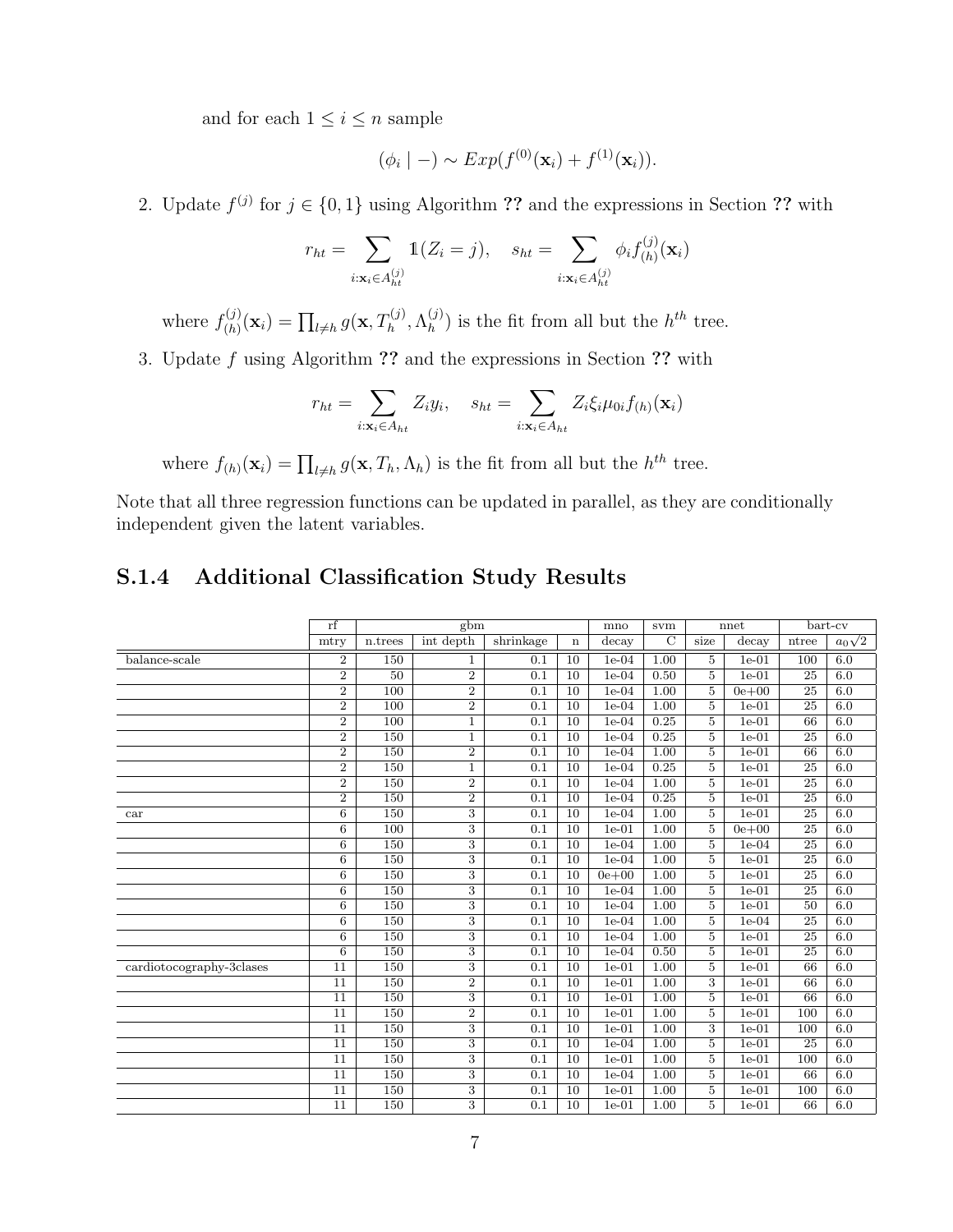| contrac         | $\,2$            | 100             | $\boldsymbol{2}$ | 0.1              | 10              | $1e-01$   | 1.00              | 3                | $1e-01$   | 66              | 3.5              |
|-----------------|------------------|-----------------|------------------|------------------|-----------------|-----------|-------------------|------------------|-----------|-----------------|------------------|
|                 | $\boldsymbol{2}$ | 50              | $\overline{3}$   | 0.1              | 10              | $1e-01$   | 0.50              | $\overline{3}$   | $1e-01$   | 25              | 2.0              |
|                 | $\overline{2}$   | 50              | $\,3$            | 0.1              | 10              | $1e-01$   | 1.00              | $\overline{5}$   | $1e-04$   | 25              | 6.0              |
|                 |                  |                 | $\overline{2}$   |                  |                 |           |                   |                  |           |                 |                  |
|                 | $\boldsymbol{2}$ | 100             |                  | 0.1              | 10              | $1e-01$   | 1.00              | $\bf 5$          | $1e-01$   | 66              | 2.0              |
|                 | $\overline{2}$   | 100             | $\mathbf{1}$     | 0.1              | 10              | $1e-01$   | 0.50              | $\overline{5}$   | $1e-01$   | 25              | 2.0              |
|                 | $\overline{2}$   | $50\,$          | $\,2$            | 0.1              | 10              | $1e-04$   | $\overline{0.50}$ | 3                | $1e-01$   | 66              | 6.0              |
|                 | $\boldsymbol{2}$ | 50              | $\,2$            | 0.1              | 10              | $1e-01$   | 1.00              | $\boldsymbol{3}$ | $1e-01$   | 25              | 6.0              |
|                 | $\overline{2}$   | 50              | $\mathbf{1}$     | 0.1              | 10              | $1e-01$   | 1.00              | $\overline{5}$   | $1e-01$   | $\overline{25}$ | 2.0              |
|                 |                  |                 |                  |                  |                 |           |                   |                  |           |                 |                  |
|                 | $\,2$            | 100             | $\,3$            | 0.1              | 10              | $1e-01$   | 0.50              | 3                | $1e-01$   | 100             | 6.0              |
|                 | $\overline{2}$   | 100             | $\overline{2}$   | 0.1              | 10              | $1e-04$   | 0.50              | $\overline{3}$   | $1e-01$   | $\overline{25}$ | 3.5              |
| dermatology     | $\boldsymbol{2}$ | 50              | 3                | 0.1              | 10              | $1e-01$   | 0.25              | $\overline{5}$   | $1e-01$   | 25              | 6.0              |
|                 | $\boldsymbol{2}$ | 50              | 3                | 0.1              | 10              | $1e-01$   | 0.25              | 5                | $1e-01$   | 25              | 3.5              |
|                 | $\overline{2}$   | 50              | $\overline{3}$   | 0.1              | 10              | $1e-01$   | 0.25              | $\overline{3}$   | $1e-01$   | $\overline{33}$ | 6.0              |
|                 | 34               | 100             | $\,2$            | 0.1              | 10              | $0e + 00$ | 0.25              | $\overline{5}$   | $1e-04$   | 33              | 3.5              |
|                 |                  |                 |                  |                  |                 |           |                   |                  |           |                 |                  |
|                 | $\overline{2}$   | 50              | 3                | 0.1              | 10              | $1e-01$   | 0.25              | $\bf 5$          | $1e-01$   | 100             | 2.0              |
|                 | $\overline{2}$   | 50              | $\mathbf{1}$     | 0.1              | 10              | $0e + 00$ | 0.25              | $\overline{5}$   | $1e-04$   | 25              | 6.0              |
|                 | 18               | 50              | $\overline{2}$   | 0.1              | 10              | $0e + 00$ | 0.25              | $\overline{5}$   | $1e-01$   | $\overline{25}$ | 3.5              |
|                 | $\boldsymbol{2}$ | 100             | $\mathbf{1}$     | 0.1              | 10              | $1e-01$   | 0.25              | $\bf 5$          | $1e-01$   | 100             | $\overline{2.0}$ |
|                 | $\boldsymbol{2}$ | 50              | $\,3$            | 0.1              | 10              | $1e-01$   | 0.25              | $\boldsymbol{3}$ | $1e-01$   | 100             | 6.0              |
|                 |                  |                 |                  |                  |                 |           |                   |                  |           |                 |                  |
|                 | $\overline{2}$   | 50              | $\overline{2}$   | 0.1              | 10              | $0e + 00$ | 0.25              | $\bf 5$          | $1e-01$   | 100             | 2.0              |
| glass           | $\boldsymbol{2}$ | 100             | 3                | 0.1              | 10              | $1e-04$   | 0.25              | $\bf 5$          | $1e-01$   | 25              | 6.0              |
|                 | $\sqrt{2}$       | 100             | 3                | 0.1              | 10              | $0e + 00$ | 0.50              | $\bf 5$          | $1e-01$   | 33              | 6.0              |
|                 | $\bf 5$          | 150             | 3                | 0.1              | 10              | $1e-04$   | 0.25              | $\overline{5}$   | $1e-01$   | 25              | 6.0              |
|                 | $\boldsymbol{2}$ | 150             | $\overline{2}$   | 0.1              | $\overline{10}$ | $1e-01$   | 0.50              | $\bf 5$          | $1e-01$   | 100             | 6.0              |
|                 |                  | 150             |                  |                  |                 |           | 0.25              |                  |           |                 | 6.0              |
|                 | $\sqrt{2}$       |                 | $\,3$            | 0.1              | 10              | $1e-04$   |                   | $\bf 5$          | $1e-01$   | 100             |                  |
|                 | 5                | 150             | 3                | 0.1              | 10              | $1e-04$   | 0.25              | 5                | $1e-01$   | 100             | 6.0              |
|                 | $\overline{2}$   | 100             | $\overline{3}$   | 0.1              | 10              | $1e-01$   | 1.00              | $\bf 5$          | $1e-01$   | 25              | 6.0              |
|                 | $\boldsymbol{2}$ | 100             | $\overline{3}$   | 0.1              | 10              | $1e-01$   | 1.00              | $\overline{5}$   | $1e-01$   | 33              | 6.0              |
|                 | $\overline{2}$   | 100             | 3                | 0.1              | 10              | $1e-01$   | 0.50              | $\bf 5$          | $1e-01$   | 33              | 6.0              |
|                 | $\overline{2}$   | 100             | $\overline{3}$   | 0.1              | 10              | $1e-01$   | 0.50              | $\overline{5}$   | $1e-01$   | $\overline{33}$ | 6.0              |
|                 |                  |                 |                  |                  |                 |           |                   |                  |           |                 |                  |
| heart-cleveland | 7                | $\overline{50}$ | 1                | 0.1              | 10              | $1e-01$   | 1.00              | 1                | $1e-01$   | 40              | 2.0              |
|                 | $\overline{2}$   | 50              | 1                | 0.1              | 10              | $1e-01$   | $\overline{0.50}$ | $\mathbf 1$      | $1e-01$   | 40              | 3.5              |
|                 | $\overline{2}$   | 50              | $\overline{3}$   | 0.1              | 10              | $1e-04$   | 0.50              | $\mathbf{1}$     | $1e-01$   | 40              | $\overline{2.0}$ |
|                 | 7                | 100             | $\overline{3}$   | 0.1              | 10              | $1e-01$   | 0.50              | $\mathbf{1}$     | $1e-01$   | 25              | 6.0              |
|                 | $\overline{2}$   | $50\,$          | $\mathbf{1}$     | 0.1              | 10              | $1e-04$   | 0.25              | $\mathbf{1}$     | $1e-01$   | 25              | 3.5              |
|                 |                  |                 |                  |                  |                 |           |                   |                  |           |                 |                  |
|                 | $\overline{13}$  | 100             | $\overline{2}$   | 0.1              | 10              | $1e-01$   | 0.25              | $\mathbf{1}$     | $1e-01$   | 100             | $\overline{2.0}$ |
|                 | $\,2$            | 50              | $\mathbf{1}$     | 0.1              | 10              | $1e-04$   | 0.50              | 1                | $1e-01$   | 40              | 3.5              |
|                 | $\boldsymbol{2}$ | 50              | $\mathbf{1}$     | 0.1              | 10              | $1e-04$   | 0.50              | $\mathbf{1}$     | $1e-01$   | 40              | 2.0              |
|                 | $\overline{2}$   | 50              | $\mathbf{1}$     | 0.1              | 10              | $1e-01$   | 0.25              | $\mathbf{1}$     | $1e-01$   | 100             | $\overline{2.0}$ |
|                 | $\overline{13}$  | 100             | 1                | 0.1              | 10              | $1e-04$   | 0.25              | $\mathbf 1$      | $1e-01$   | 100             | $\overline{2.0}$ |
|                 |                  |                 |                  |                  |                 |           |                   |                  |           |                 |                  |
| heart-va        | $\overline{2}$   | 150             | 3                | 0.1              | 10              | $1e-04$   | 1.00              | 3                | $1e-04$   | 40              | 3.5              |
|                 | $\boldsymbol{2}$ | 50              | $\mathbf{1}$     | 0.1              | 10              | $1e-04$   | 1.00              | $\mathbf{1}$     | $1e-01$   | 100             | 6.0              |
|                 | $\overline{2}$   | 100             | $\,2$            | 0.1              | $\overline{10}$ | $1e-04$   | $\overline{1.00}$ | 3                | $1e-01$   | 100             | $\overline{2.0}$ |
|                 | 12               | 100             | $\,3$            | 0.1              | 10              | $1e-01$   | 0.50              | $\bf 5$          | $1e-01$   | 25              | 6.0              |
|                 | $\overline{2}$   | 100             | 3                | 0.1              | 10              | $1e-04$   | 0.25              | 1                | $1e-01$   | 100             | 6.0              |
|                 |                  |                 |                  |                  |                 |           |                   |                  |           |                 |                  |
|                 | 2                | 50              | 2                | 0.1              | 10              | $1e-04$   | 1.00              | 1                | $1e-01$   | 40              | 2.0              |
|                 | $\overline{2}$   | 100             | $\overline{2}$   | 0.1              | 10              | $1e-04$   | 0.50              | $\overline{5}$   | $1e-01$   | 100             | 6.0              |
|                 | 7                | 50              | 3                | 0.1              | 10              | $1e-04$   | 0.50              | 5                | $1e-04$   | 100             | 2.0              |
|                 | $\boldsymbol{2}$ | 100             | $\mathbf{1}$     | 0.1              | 10              | $1e-01$   | 0.50              | 5                | $0e + 00$ | 100             | 6.0              |
|                 | $\overline{2}$   | 50              | $\mathbf{1}$     | $\overline{0.1}$ | 10              | $1e-01$   | 0.25              | 3                | $1e-01$   | 100             | 6.0              |
| iris            | $\sqrt{2}$       | 50              | $\mathbf{1}$     | 0.1              | 10              | $1e-01$   | 0.50              | $\mathbf{1}$     | $1e-04$   | 25              | 2.0              |
|                 |                  |                 |                  |                  |                 |           |                   |                  |           |                 |                  |
|                 | $\overline{3}$   | 50              | $\mathbf{1}$     | 0.1              | 10              | $1e-01$   | 0.50              | $\mathbf{1}$     | $1e-01$   | $\overline{25}$ | $\overline{2.0}$ |
|                 | $\overline{2}$   | $\overline{50}$ | $\overline{2}$   | 0.1              | 10              | $1e-01$   | 0.50              | 3                | $1e-01$   | $\overline{25}$ | 2.0              |
|                 | $\,2$            | 50              | $\mathbf{1}$     | 0.1              | 10              | $1e-01$   | 0.25              | $\mathbf{1}$     | $1e-04$   | $25\,$          | 2.0              |
|                 | $\overline{2}$   | 50              | $\overline{2}$   | 0.1              | 10              | $1e-04$   | 0.25              | $\mathbf{1}$     | $1e-04$   | $\overline{25}$ | 2.0              |
|                 | $\overline{2}$   | 50              | $\overline{2}$   | 0.1              | 10              | $1e-01$   | 0.50              | $\mathbf{1}$     | $1e-01$   | $\overline{25}$ | $\overline{2.0}$ |
|                 |                  |                 |                  |                  |                 |           |                   |                  |           |                 |                  |
|                 | $\overline{2}$   | $50\,$          | $\mathbf{1}$     | 0.1              | 10              | $1e-04$   | 0.50              | 3                | $1e-01$   | $\overline{25}$ | $2.0\,$          |
|                 | $\overline{2}$   | 50              | $\overline{2}$   | 0.1              | 10              | $1e-01$   | 0.25              | 5                | $1e-04$   | 25              | 2.0              |
|                 | $\boldsymbol{2}$ | 50              | $\boldsymbol{2}$ | 0.1              | 10              | $1e-04$   | 0.25              | $\mathbf{1}$     | $1e-04$   | $\overline{25}$ | $\overline{2.0}$ |
|                 | $\boldsymbol{2}$ | 50              | $\mathbf{1}$     | 0.1              | 10              | $1e-01$   | 0.25              | $\mathbf{1}$     | $1e-04$   | $25\,$          | 2.0              |
| lymphography    | $\overline{2}$   | 50              | $\overline{2}$   | 0.1              | 10              | $1e-01$   | 0.25              | $\boldsymbol{3}$ | $0e + 00$ | 50              | 6.0              |
|                 | $\overline{2}$   | 150             | $\overline{2}$   | 0.1              | $\overline{10}$ | $1e-01$   | 1.00              | $\overline{3}$   | $1e-01$   | $\overline{25}$ | 6.0              |
|                 |                  |                 |                  |                  |                 |           |                   |                  |           |                 |                  |
|                 | $\overline{2}$   | 100             | $\overline{2}$   | 0.1              | 10              | $1e-01$   | 0.50              | 5                | $1e-01$   | 25              | 6.0              |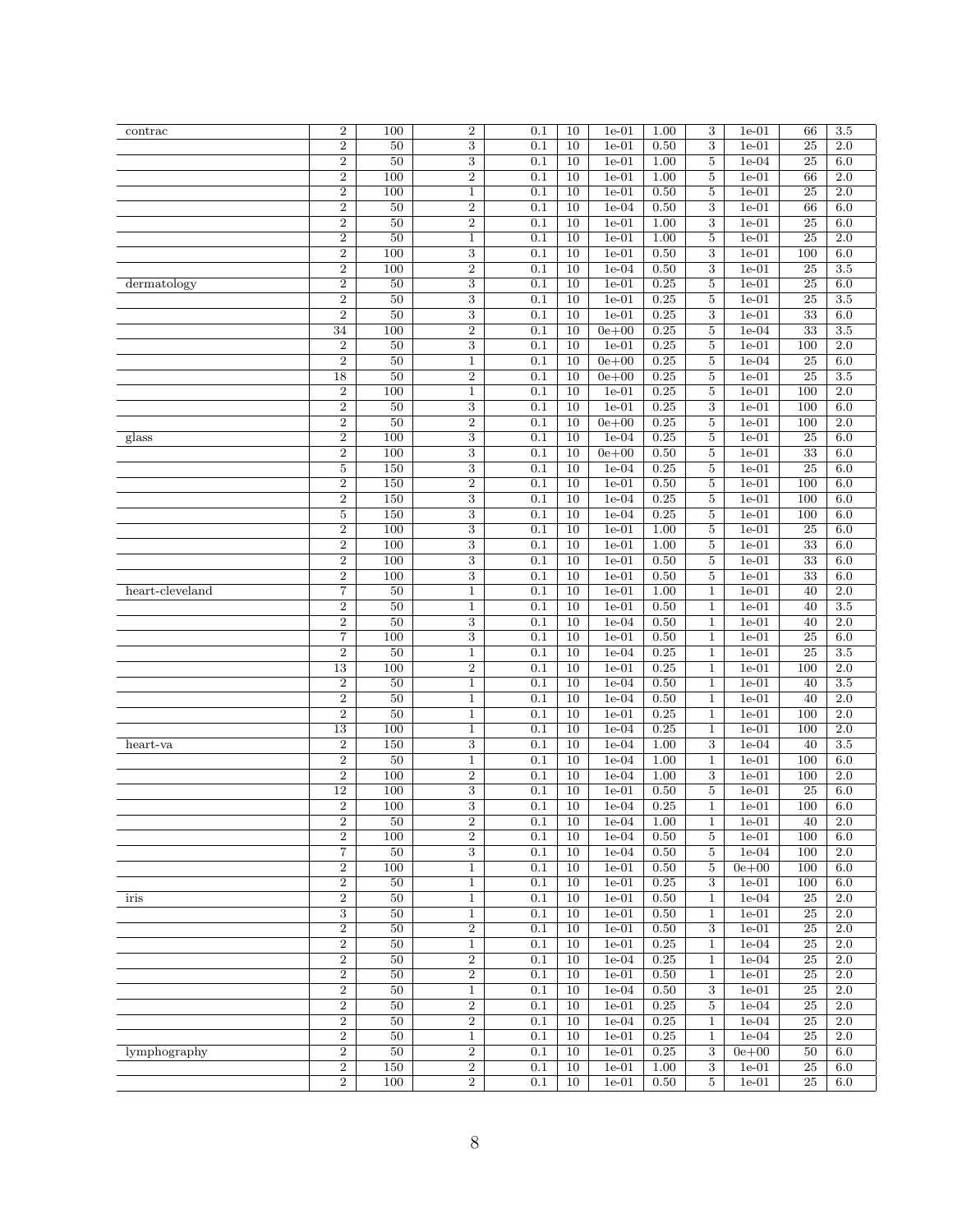|                            | $\boldsymbol{2}$        | 50     | $\mathbf{1}$            | 0.1     | 10              | $1e-01$   | 1.00              | 3                                  | $1e-01$   | 50              | 2.0              |
|----------------------------|-------------------------|--------|-------------------------|---------|-----------------|-----------|-------------------|------------------------------------|-----------|-----------------|------------------|
|                            | $\boldsymbol{2}$        | 50     | $\mathbf{1}$            | 0.1     | 10              | $1e-01$   | 0.50              | $\overline{5}$                     | $1e-01$   | 100             | 3.5              |
|                            | $\boldsymbol{2}$        | 150    | 3                       | 0.1     | 10              | $1e-01$   | 0.25              | $\boldsymbol{3}$                   | $0e + 00$ | 100             | 6.0              |
|                            | $\boldsymbol{2}$        | 150    | $\mathbf{1}$            | 0.1     | 10              | $1e-01$   | 1.00              | 5                                  | $1e-01$   | $\overline{25}$ | 6.0              |
|                            | $\overline{2}$          | 150    | $\mathbf{1}$            | 0.1     | 10              | $1e-04$   | 0.25              | $\bf 5$                            | $0e + 00$ | 50              | 6.0              |
|                            | $\,2$                   | $50\,$ | $\overline{2}$          | 0.1     | 10              | $1e-01$   | $\overline{1.00}$ | 3                                  | $1e-01$   | 25              | 6.0              |
|                            | $\overline{2}$          | 150    | $\mathbf{1}$            | 0.1     | 10              | $1e-01$   | 0.50              | 3                                  | $1e-01$   | 100             | 6.0              |
|                            | $\overline{4}$          | 50     | $\,2$                   | 0.1     | 10              |           |                   |                                    |           |                 | 6.0              |
| pittsburg-bridges-MATERIAL |                         |        |                         |         |                 | $1e-01$   | 1.00              | 1                                  | $1e-01$   | 66              |                  |
|                            | $\,2$                   | 50     | $\mathbf{1}$            | 0.1     | 10              | $1e-01$   | 1.00              | $\mathbf{1}$                       | $1e-01$   | 25              | 2.0              |
|                            | $\overline{2}$          | 100    | $\overline{2}$          | 0.1     | 10              | $1e-01$   | 0.25              | $\overline{5}$                     | $1e-01$   | 25              | 6.0              |
|                            | $\boldsymbol{2}$        | 150    | 1                       | 0.1     | 10              | $1e-01$   | 1.00              | $\boldsymbol{3}$                   | $1e-04$   | 66              | $\overline{2.0}$ |
|                            | 4                       | 50     | $\overline{2}$          | 0.1     | 10              | $1e-01$   | 0.25              | 5                                  | $0e + 00$ | 25              | $\overline{2.0}$ |
|                            | $\overline{4}$          | 50     | $\mathbf{1}$            | 0.1     | 10              | $1e-01$   | 1.00              | $\,1$                              | $1e-01$   | 25              | 2.0              |
|                            | $\overline{2}$          | 100    | $\overline{3}$          | 0.1     | 10              | $1e-01$   | 0.25              | $\boldsymbol{3}$                   | $1e-04$   | $\overline{25}$ | $\overline{2.0}$ |
|                            | $\boldsymbol{2}$        | 50     | 1                       | 0.1     | 10              | $1e-01$   | 1.00              | 1                                  | $1e-01$   | 25              | $\overline{2.0}$ |
|                            | $\sqrt{2}$              | 100    | $\mathbf{1}$            | 0.1     | 10              | $1e-01$   | 0.25              | $\boldsymbol{3}$                   | $1e-01$   | 25              | 2.0              |
|                            | $\overline{4}$          | 150    | $\mathbf{1}$            | 0.1     | 10              | $1e-04$   | $\overline{1.00}$ | $\overline{5}$                     | $0e + 00$ | $\overline{25}$ | 2.0              |
| pittsburg-bridges-REL-L    | $\boldsymbol{2}$        | 50     | $\,3$                   | 0.1     | 10              | $1e-01$   | 0.50              | $\mathbf{1}$                       | $1e-04$   | $\overline{25}$ | $\overline{2.0}$ |
|                            | $\,2$                   | 150    | $\mathbf{1}$            | 0.1     | 10              | $1e-01$   | 0.50              | $\overline{5}$                     | $1e-01$   | 25              | 3.5              |
|                            | $\overline{2}$          | 50     | 1                       | 0.1     | 10              | $1e-01$   | 0.50              | 1                                  | $0e + 00$ | 66              | 6.0              |
|                            | $\overline{2}$          | 50     | $\overline{2}$          | 0.1     | 10              | $1e-01$   | 1.00              | 1                                  | $0e + 00$ | $\overline{25}$ | 3.5              |
|                            | $\,2$                   | 50     | $\mathbf{1}$            | 0.1     | 10              | $1e-01$   | 0.25              | $\mathbf{1}$                       | $1e-01$   | 25              | 2.0              |
|                            | $\,2$                   | 50     | $\,2$                   | 0.1     | 10              | $1e-01$   | 0.50              | 5                                  | $1e-01$   | 66              | $\overline{2.0}$ |
|                            | $\overline{2}$          | 50     | $\overline{2}$          | 0.1     | 10              | $1e-04$   | 0.50              | 5                                  | $1e-01$   | 66              | 6.0              |
|                            | 7                       | 50     | $\mathbf{1}$            | 0.1     | 10              | $1e-01$   | 0.25              | $\bf 5$                            | $1e-01$   | 25              | 6.0              |
|                            | $\,2$                   | 50     | 1                       | 0.1     | 10              | $1e-01$   | 0.25              | 1                                  | $1e-01$   | 25              | 3.5              |
|                            | $\overline{2}$          | 150    | $\mathbf{1}$            | 0.1     | $\overline{10}$ | $1e-01$   | 1.00              | $\bf 5$                            | $1e-01$   | 25              | 6.0              |
| pittsburg-bridges-SPAN     | $\boldsymbol{2}$        | 100    | $\boldsymbol{2}$        | 0.1     | 10              | $1e-01$   | 0.25              | $\boldsymbol{3}$                   | $1e-01$   | 66              | 6.0              |
|                            | $\,2$                   | 150    | $\boldsymbol{2}$        | 0.1     | 10              | $1e-01$   | 0.25              | $\bf 5$                            | $1e-01$   | 66              | 3.5              |
|                            | $\,2$                   | 50     | 3                       | 0.1     | $\overline{10}$ | $1e-01$   | 0.50              | $\bf 5$                            | $1e-01$   | $\overline{25}$ | 6.0              |
|                            | $\boldsymbol{2}$        | 100    | 1                       | 0.1     | 10              | $1e-01$   | 0.50              | 3                                  | $1e-01$   | 25              | $\overline{2.0}$ |
|                            |                         | 100    |                         |         | 10              |           |                   |                                    |           | 100             | 3.5              |
|                            | 7<br>$\overline{2}$     | 150    | $\,2$<br>$\overline{2}$ | 0.1     |                 | $1e-01$   | 1.00              | $\boldsymbol{3}$<br>$\overline{3}$ | $0e + 00$ | 25              | 3.5              |
|                            |                         |        |                         | 0.1     | 10              | $1e-01$   | 1.00              |                                    | $1e-01$   |                 |                  |
|                            | $\boldsymbol{2}$        | 100    | $\mathbf{1}$            | 0.1     | 10              | $1e-01$   | 0.25              | $\bf 5$                            | $1e-01$   | 66              | 3.5              |
|                            | $\overline{4}$          | $50\,$ | $\mathbf{1}$            | 0.1     | 10              | $1e-01$   | 1.00              | 3                                  | $1e-01$   | 66              | $6.0\,$          |
|                            | $\overline{2}$          | 50     | $\overline{2}$          | 0.1     | 10              | $1e-01$   | 0.25              | $\bf 5$                            | $0e + 00$ | 100             | 3.5              |
|                            | $\overline{\mathbf{4}}$ | 100    | $\mathbf{1}$            | 0.1     | 10              | $1e-01$   | 0.50              | 3                                  | $1e-01$   | 25              | 6.0              |
| pittsburg-bridges-TYPE     | $\boldsymbol{2}$        | 100    | $\mathbf{1}$            | 0.1     | 10              | $1e-01$   | 1.00              | 3                                  | $1e-01$   | 100             | $3.5\,$          |
|                            | $\overline{2}$          | 50     | $\mathbf{1}$            | 0.1     | 10              | $1e-01$   | 0.50              | $\bf 5$                            | $1e-01$   | 25              | 2.0              |
|                            | $\,2$                   | 50     | $\boldsymbol{2}$        | 0.1     | 10              | $1e-01$   | 0.25              | 3                                  | $1e-01$   | $\overline{25}$ | 6.0              |
|                            | $\,2$                   | 50     | $\sqrt{2}$              | 0.1     | 10              | $1e-01$   | 0.50              | $\sqrt{3}$                         | $1e-01$   | 25              | 6.0              |
|                            | $\boldsymbol{2}$        | 50     | 1                       | 0.1     | 10              | $1e-01$   | 0.25              | $\,3$                              | $1e-01$   | 25              | $\overline{2.0}$ |
|                            | $\boldsymbol{2}$        | 50     | 1                       | 0.1     | 10              | $1e-01$   | 0.25              | $\boldsymbol{3}$                   | $1e-01$   | $\overline{25}$ | 3.5              |
|                            | $\,2$                   | 50     | $\mathbf{1}$            | 0.1     | 10              | $1e-01$   | 0.25              | $\bf 5$                            | $0e + 00$ | 25              | 2.0              |
|                            | $\overline{2}$          | 50     | 1                       | 0.1     | 10              | $1e-01$   | 0.25              | 5                                  | $1e-04$   | 100             | 6.0              |
|                            | $\overline{2}$          | 50     | 1                       | 0.1     | 10              | $1e-01$   | 0.50              | 3                                  | $1e-01$   | 25              | 6.0              |
|                            | $\overline{2}$          | 50     | $\mathbf{1}$            | 0.1     | 10              | $1e-01$   | 0.25              | $\overline{5}$                     | $1e-01$   | 100             | 6.0              |
| seeds                      | 7                       | 150    | $\overline{2}$          | 0.1     | 10              | $1e-04$   | 1.00              | 3                                  | $0e + 00$ | 25              | 6.0              |
|                            | $\overline{4}$          | 50     | $\overline{2}$          | 0.1     | 10              | $0e + 00$ | 1.00              | 5                                  | $1e-04$   | 100             | 6.0              |
|                            | 7                       | 100    | $\overline{2}$          | 0.1     | 10              | $0e + 00$ | 0.50              | $\overline{5}$                     | $1e-04$   | 66              | 6.0              |
|                            | $\sqrt{2}$              | 100    | $\sqrt{2}$              | 0.1     | 10              | $1e-04$   | 1.00              | 3                                  | $0e + 00$ | 25              | 6.0              |
|                            | $\overline{7}$          | 100    | $\overline{3}$          | 0.1     | $\overline{10}$ | $0e + 00$ | 0.50              | $5\,$                              | $1e-04$   | $\overline{25}$ | 6.0              |
|                            | $\overline{4}$          | 100    | $\overline{3}$          | 0.1     | 10              | $1e-04$   | 0.25              | 3                                  | $1e-01$   | $\overline{25}$ | 6.0              |
|                            | 7                       | 100    | 3                       | 0.1     | 10              | $1e-04$   | 1.00              | $\overline{5}$                     | $0e + 00$ | 100             | 6.0              |
|                            | $\overline{4}$          | 100    | $\overline{3}$          | 0.1     | 10              | $1e-04$   | 0.50              | $\overline{3}$                     | $0e + 00$ | 100             | 6.0              |
|                            | $\boldsymbol{2}$        | 50     | $\overline{2}$          | 0.1     | 10              | $0e + 00$ | 1.00              | $\bf 5$                            | $1e-01$   | 25              | $\overline{2.0}$ |
|                            | $\overline{2}$          | 150    | $\,2$                   | 0.1     | 10              | $1e-04$   | 1.00              | 3                                  | $1e-01$   | 25              | 6.0              |
| synthetic-control          | 31                      | 100    | $\overline{3}$          | 0.1     | 10              | $1e-01$   | 0.25              | $\overline{5}$                     | $1e-01$   | $\overline{33}$ | 3.5              |
|                            | $\overline{2}$          | 100    | $\overline{2}$          | 0.1     | 10              | $1e-01$   | 0.25              | $\overline{5}$                     | $1e-01$   | 100             | 6.0              |
|                            | $\boldsymbol{2}$        | 100    | 3                       | $0.1\,$ | 10              | $1e-01$   | 0.25              | $\overline{5}$                     | $1e-01$   | 100             | 6.0              |
|                            | $\overline{2}$          | 150    | $\overline{3}$          | 0.1     | 10              | $1e-01$   | 0.25              | $\overline{5}$                     | $1e-01$   | 100             | 6.0              |
|                            |                         |        |                         |         |                 |           |                   |                                    |           |                 |                  |
|                            | $\overline{2}$          | 150    | $\overline{2}$          | 0.1     | 10              | $1e-01$   | 0.25              | $\overline{5}$                     | $1e-01$   | 25              | 6.0              |
|                            | $\boldsymbol{2}$        | 100    | $\overline{2}$          | 0.1     | 10              | $1e-01$   | 0.25              | $\overline{5}$                     | $1e-01$   | 33              | 6.0              |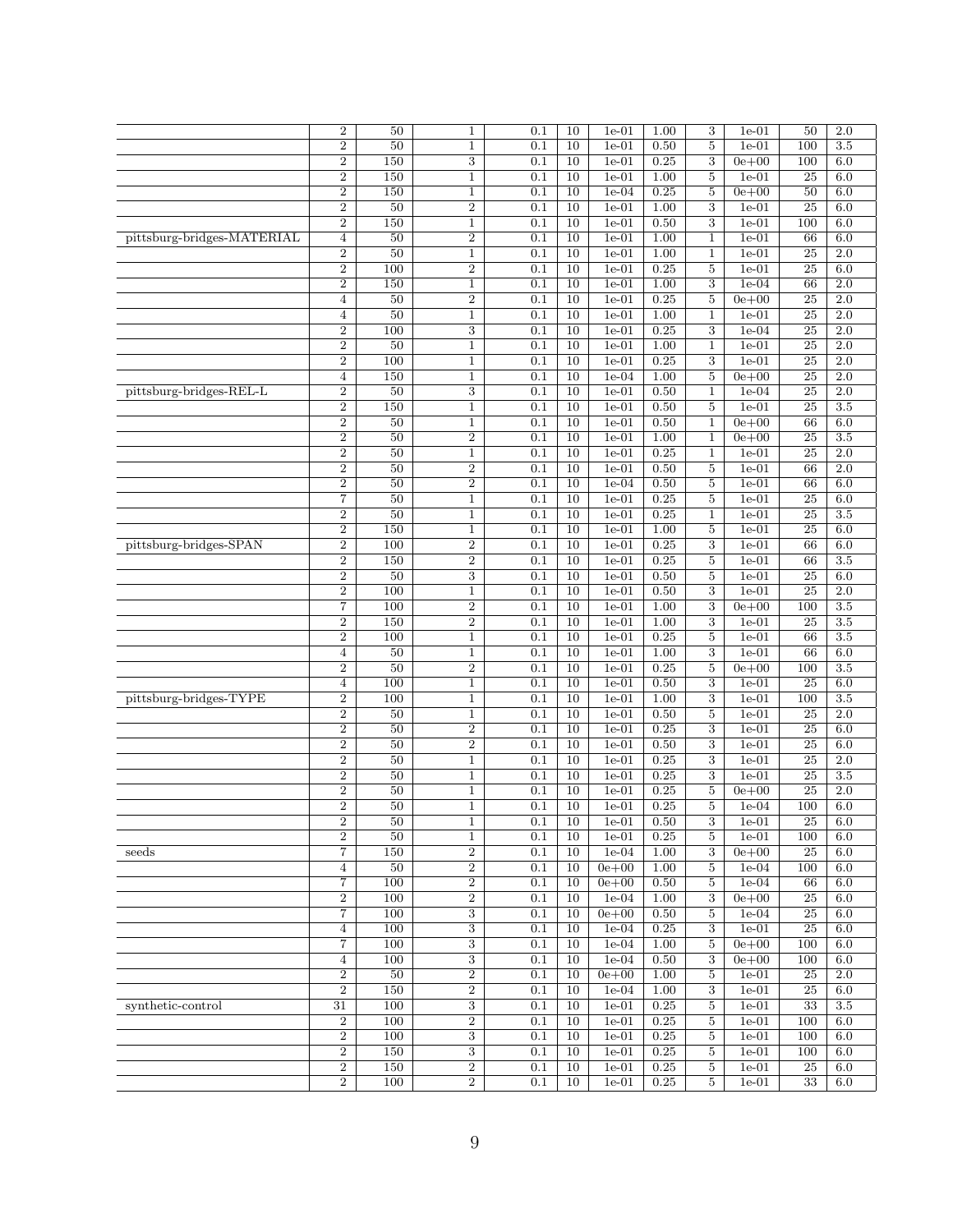|                          | $\overline{2}$          | 150             | $\overline{2}$ | 0.1              | 10              | $1e-01$   | 0.25              | $\overline{5}$ | $1e-01$   | 100              | 6.0              |
|--------------------------|-------------------------|-----------------|----------------|------------------|-----------------|-----------|-------------------|----------------|-----------|------------------|------------------|
|                          | 31                      | 150             | $\overline{2}$ | 0.1              | 10              | $1e-01$   | 0.25              | $\overline{3}$ | $1e-01$   | 100              | $\overline{3.5}$ |
|                          | $\overline{2}$          | 150             | $\,2$          | $\overline{0.1}$ | $\overline{10}$ | $1e-01$   | 0.25              | 5              | $1e-01$   | $\overline{100}$ | 6.0              |
|                          | $\overline{31}$         | 100             | $\overline{3}$ | 0.1              | $\overline{10}$ | $1e-01$   | 0.25              | $\overline{5}$ | $1e-01$   | 100              | 6.0              |
| teaching                 | $\overline{5}$          | 150             | $\overline{3}$ | 0.1              | $\overline{10}$ | $1e-01$   | 0.25              | $\overline{3}$ | $1e-04$   | 25               | $\overline{2.0}$ |
|                          | $\overline{2}$          | 150             | 3              | $\overline{0.1}$ | $\overline{10}$ | $1e-01$   | 0.50              | 5              | $1e-01$   | 66               | $\overline{2.0}$ |
|                          | $\overline{5}$          | 150             | $\overline{3}$ | 0.1              | 10              | $1e-01$   | 0.50              | $\mathbf{1}$   | $1e-04$   | 100              | 6.0              |
|                          | $\overline{2}$          | 150             | $\overline{3}$ | 0.1              | $\overline{10}$ | $1e-04$   | 0.50              | $\overline{5}$ | $1e-04$   | 25               | $\overline{2.0}$ |
|                          | 3                       | 100             | $\overline{2}$ | $\overline{0.1}$ | $\overline{10}$ | $1e-04$   | 0.25              | $\overline{3}$ | $1e-01$   | 25               | $\overline{2.0}$ |
|                          | $\overline{2}$          | 150             | $\overline{3}$ | 0.1              | 10              | $1e-01$   | 1.00              | $\overline{5}$ | $1e-01$   | 66               | 6.0              |
|                          | $\overline{2}$          | 150             | $\overline{3}$ | 0.1              | $\overline{10}$ | $1e-01$   | 1.00              | $\overline{3}$ | $1e-04$   | 66               | $\overline{2.0}$ |
|                          | $\overline{2}$          | 150             | $\overline{3}$ | $\overline{0.1}$ | $\overline{10}$ | $1e-01$   | 0.50              | $\overline{5}$ | $1e-01$   | 66               | $\overline{2.0}$ |
|                          | $\overline{\mathbf{5}}$ | 150             | $\overline{3}$ | 0.1              | 10              | $1e-01$   | 1.00              | $\overline{3}$ | $1e-01$   | 25               | 2.0              |
|                          | $\overline{2}$          | 150             | $\overline{3}$ | 0.1              | $\overline{10}$ | $1e-01$   | 1.00              | $\overline{3}$ | $0e + 00$ | 66               | $\overline{3.5}$ |
| vertebral-column-3clases | $\overline{4}$          | 100             | $\overline{2}$ | $\overline{0.1}$ | $\overline{10}$ | $1e-04$   | 1.00              | $\overline{3}$ | $1e-01$   | 100              | $\overline{2.0}$ |
|                          | $\sqrt{2}$              | 100             | $\overline{2}$ | 0.1              | 10              | $1e-01$   | 1.00              | $\overline{5}$ | $1e-04$   | 25               | 3.5              |
|                          | $\overline{2}$          | 50              | $\overline{2}$ | $\overline{0.1}$ | $\overline{10}$ | $1e-01$   | $\overline{1.00}$ | $\overline{3}$ | $1e-01$   | $\overline{25}$  | $\overline{2.0}$ |
|                          | $\overline{2}$          | 150             | $\overline{3}$ | 0.1              | $\overline{10}$ | $1e-04$   | 0.50              | $\overline{3}$ | $1e-01$   | 100              | $\overline{3.5}$ |
|                          | $\boldsymbol{2}$        | 50              | $\mathbf{1}$   | $\overline{0.1}$ | 10              | $1e-01$   | 1.00              | 3              | $1e-01$   | 66               | 2.0              |
|                          | $\overline{2}$          | 50              | $\overline{2}$ | 0.1              | $\overline{10}$ | $1e-01$   | 0.50              | $\overline{3}$ | $1e-01$   | 66               | 6.0              |
|                          | $\overline{2}$          | $\overline{50}$ | $\overline{2}$ | 0.1              | 10              | $1e-04$   | 1.00              | $\overline{3}$ | $1e-01$   | $\overline{25}$  | 6.0              |
|                          | $\overline{2}$          | 150             | $\,3$          | 0.1              | $\overline{10}$ | $1e-04$   | 1.00              | $\overline{3}$ | $1e-01$   | 66               | 6.0              |
|                          | $\overline{2}$          | 50              | $\overline{2}$ | 0.1              | $\overline{10}$ | $1e-01$   | 1.00              | $\overline{3}$ | $1e-01$   | 66               | 3.5              |
|                          | $\overline{2}$          | $\overline{50}$ | $\overline{2}$ | 0.1              | $\overline{10}$ | $0e + 00$ | 0.25              | $\overline{5}$ | $1e-01$   | 100              | $\overline{3.5}$ |
| wine                     | $\overline{2}$          | 50              | $\,2$          | 0.1              | $\overline{10}$ | $0e + 00$ | 0.25              | $\bf 5$        | $1e-01$   | 25               | $\overline{2.0}$ |
|                          | $\overline{2}$          | 50              | $\overline{3}$ | 0.1              | $\overline{10}$ | $0e + 00$ | 0.25              | $\overline{3}$ | $1e-01$   | 25               | 2.0              |
|                          | $\overline{2}$          | 50              | $\overline{2}$ | 0.1              | $\overline{10}$ | $1e-01$   | 0.25              | $\overline{3}$ | $1e-01$   | $\overline{25}$  | $\overline{3.5}$ |
|                          | $\overline{2}$          | $\overline{50}$ | $\mathbf{1}$   | 0.1              | $\overline{10}$ | $1e-01$   | 0.25              | $\overline{3}$ | $1e-01$   | $\overline{25}$  | $\overline{2.0}$ |
|                          | $\overline{2}$          | 100             | $\overline{2}$ | 0.1              | 10              | $1e-01$   | 0.50              | $\overline{3}$ | $1e-01$   | 25               | 3.5              |
|                          | $\overline{2}$          | 50              | $\overline{3}$ | 0.1              | $\overline{10}$ | $1e-01$   | 0.25              | $\overline{3}$ | $0e + 00$ | $\overline{25}$  | $\overline{2.0}$ |
|                          | $\overline{2}$          | $\overline{50}$ | 1              | 0.1              | $\overline{10}$ | $1e-01$   | 0.50              | $\overline{3}$ | $0e + 00$ | $\overline{25}$  | $\overline{2.0}$ |
|                          | $\overline{2}$          | 150             | $\overline{3}$ | 0.1              | 10              | $1e-01$   | 1.00              | $\overline{5}$ | $1e-01$   | 25               | 3.5              |
|                          | $\overline{2}$          | 50              | $\overline{2}$ | 0.1              | $\overline{10}$ | $1e-04$   | 0.25              | $\overline{3}$ | $1e-01$   | $\overline{25}$  | $\overline{2.0}$ |
|                          | $\overline{2}$          | $\overline{50}$ | $\overline{1}$ | 0.1              | $\overline{10}$ | $1e-04$   | 0.25              | $\overline{5}$ | $1e-04$   | $\overline{25}$  | $\overline{2.0}$ |
| wine-quality-red         | $\overline{2}$          | 150             | $\sqrt{3}$     | $\overline{0.1}$ | $\overline{10}$ | $1e-04$   | 1.00              | $\,1\,$        | $1e-04$   | 100              | 6.0              |
|                          | $\overline{2}$          | 100             | $\overline{3}$ | $\overline{0.1}$ | $\overline{10}$ | $1e-04$   | $\overline{1.00}$ | 3              | $0e + 00$ | $\overline{33}$  | 6.0              |
|                          | $\overline{2}$          | 150             | $\overline{2}$ | 0.1              | $\overline{10}$ | $1e-01$   | 1.00              | $\overline{3}$ | $1e-01$   | 100              | $\overline{3.5}$ |
|                          | $\overline{2}$          | 150             | $\,3$          | 0.1              | $\overline{10}$ | $1e-01$   | 1.00              | $\overline{3}$ | $1e-04$   | 100              | 2.0              |
|                          | $\overline{2}$          | 150             | $\overline{3}$ | $\overline{0.1}$ | $\overline{10}$ | $1e-01$   | 1.00              | $\mathbf{1}$   | $0e + 00$ | 100              | 6.0              |
|                          | $\overline{2}$          | 150             | $\overline{3}$ | 0.1              | $\overline{10}$ | $1e-01$   | 1.00              | $1\,$          | $0e + 00$ | 100              | 3.5              |
|                          | $\overline{2}$          | 100             | $\overline{3}$ | 0.1              | $\overline{10}$ | $1e-01$   | 1.00              | $\overline{3}$ | $1e-04$   | 25               | 6.0              |
|                          | 11                      | 50              | $\overline{3}$ | 0.1              | 10              | $1e-04$   | 1.00              | 3              | $0e + 00$ | $\overline{25}$  | 6.0              |
|                          | $\overline{2}$          | 100             | $\overline{2}$ | 0.1              | $\overline{10}$ | $1e-01$   | $\overline{1.00}$ | $\overline{3}$ | $0e + 00$ | $\overline{25}$  | $\overline{2.0}$ |
|                          | $\overline{2}$          | 150             | 3              | $\overline{0.1}$ | $\overline{10}$ | $1e-04$   | 1.00              | 3              | $0e + 00$ | $\overline{25}$  | 2.0              |

Table S.1: Parameters chosen by the best CV accuracy on the test set in the

UCI datasets, over each of 10 train/validation set splits. For non-BART methods, paramter names above correspond to their name in the caret package, except for "int depth" and "n" for gbm, which are "interaction.depth" and "n.minobsinnode" (respectively) in the package. The number of trees in the random forest is fixed at 500 by default in caret.

### S.1.5 Covariate-dependent heteroscedastic regression

CGM's BART regression model for continuous data assumed homoscedastic, normallydistributed errors:

$$
y_i = f(\mathbf{x}_i) + \epsilon_i, \quad \epsilon_i \stackrel{iid}{\sim} N(0, \sigma^2)
$$

CGM demonstrated that this model performed well relative to competitors in a range of simulations. However, when the data exhibit heteroscedasticity this model may over- or under-fit the mean function, and predictive intervals computed from the posterior predictive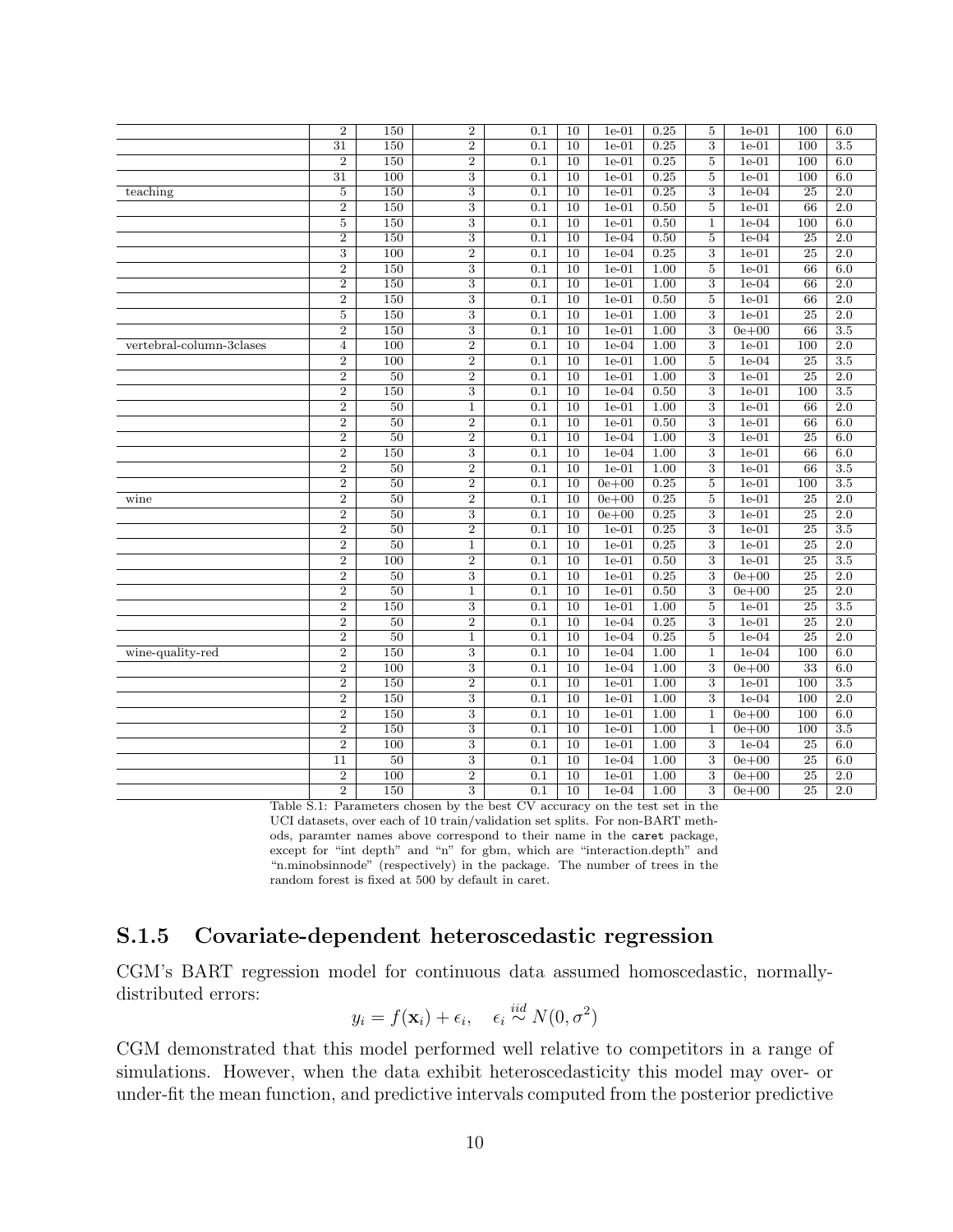$p(y_{n+1} | \mathbf{x}_{n+1}, \{y_i, \mathbf{x}_i : 1 \le i \le n\})$  will be poorly calibrated. Further, the effect of covariates on the variance may be of interest itself. Heteroscedastic BART models with parametric variance functions were introduced in Bleich and Kapelner (2014), where the authors provide the necessary expressions for the integrated likelihood and full conditionals to update  $f(\cdot)$  under heteroscedasticity. Here we extend the heteroscedastic BART model to utilize log-linear BART priors (as introduced in the main document) for the variance function. See (Pratola et al., 2017) for a detailed exposition of this model under slightly different priors.

Specifically we consider the following regression model:

$$
y_i = f(\mathbf{x}_i) + \sigma(\mathbf{x}_i)\epsilon_i, \quad \epsilon_i \stackrel{iid}{\sim} N(0, \sigma_0^2), \tag{S.3}
$$

where  $\sigma^2(\cdot)$  is given a log-linear BART prior:

$$
\log[\sigma^2(\mathbf{x})] = \sum_{h=1}^m g(\mathbf{x}, T_h^{\sigma}, M_h^{\sigma}).
$$

Due to the symmetry of our prior distribution this is exactly equivalent to a log-linear BART prior on  $\sigma^{-2}(\cdot)$ , or a log-linear BART prior on the standard deviation function  $\sigma(\mathbf{x})$ where the prior standard deviation on the leaf parameters is scaled by half. We give the mean function  $f(\cdot)$  a BART prior with normal priors on the end node parameters as in the original BART prior. Rather than centering and scaling y to  $\pm 0.5$ , we scale  $\sigma_{\mu}$  by  $0.5(y_{max}$  $y_{min}$ ) which has much the same effect. The parameter  $\sigma_0^2$  can be formally elicited or chosen using a slight adaptation of CGM's heuristic for setting the scale parameter in the prior on the error variance in homoskedastic BART. Smaller values of  $a_0$  tend to be necessary to avoid overfitting. Taking  $a_0 = 1.5$  ensures that the marginal prior for the variance function  $1/\sigma(\mathbf{x}_i)$  puts approximately 95% prior probability on  $\sigma_0^2 f_v(\mathbf{x}) \in (\sigma_0^2/5, 5\sigma_0^2)$ .

#### S.1.5.1 MCMC

The likelihood for a single data point is

$$
p(y_i) = \frac{\sigma(\mathbf{x}_i)^{-1}}{\sqrt{2\pi\sigma_0^2}} \exp\left[-\frac{1}{2\sigma(\mathbf{x}_i)\sigma_0^2} (y_i - f(\mathbf{x}_i))^2\right].
$$
 (S.4)

The log-linear BART prior is immediately conjugate, so no data augmentation is necessary. For updating the trees and parameters in  $\sigma(\cdot)$ ,  $f(\cdot)$  is considered fixed. MCMC in the heteroscedastic model proceeds as follows:

- 1. Update the mean function's trees and node parameters as in Bleich and Kapelner (2014), using  $\sigma_0^2 \sigma(\mathbf{x}_i)$  as the variance for each observation.
- 2. Update  $\sigma^2(\cdot)$  using Algorithm ?? and the expressions in Section ??, with

$$
r_{ht} = \frac{1}{2} \sum_{i=1}^{n} \mathbb{1}(\mathbf{x}_i \in \mathcal{A}_{ht}^{(v)})
$$
\n(S.5)

$$
s_{ht} = \frac{1}{2\sigma_0^2} \sum_{i:\mathbf{x}_i \in \mathcal{A}_{ht}^{(v)}} f_{(h)}(\mathbf{x}_i) (y_i - f(\mathbf{x}_i))^2
$$
(S.6)